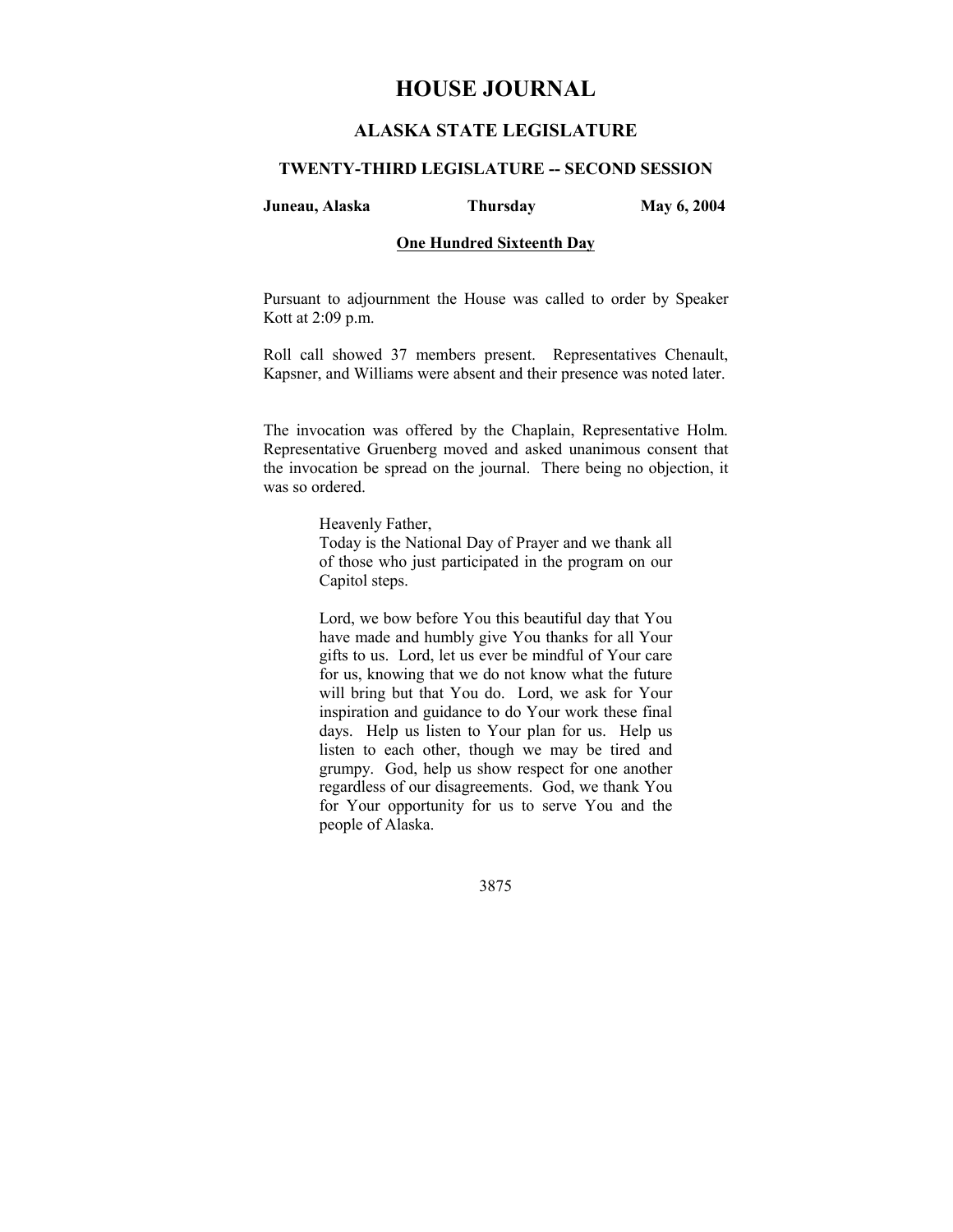Representative Holm sang the following from "Hymn of Promise":

> In the bulb there is a flower, in the seed, an apple tree; in cocoons, a hidden promise: butterflies will soon be free! In the cold of snow and winter there's a spring that waits to be, unrevealed until its season, something God alone can see. Amen.

The Pledge of Allegiance was led by Representative Moses.

# **CERTIFICATION OF THE JOURNAL**

Representative Coghill moved and asked unanimous consent that the journal for the 115th legislative day be approved as certified by the Chief Clerk. There being no objection, it was so ordered.

# **MESSAGES FROM THE SENATE**

## **HB 486**

A message dated May 5, 2004, was read stating the Senate has passed:

CS FOR HOUSE BILL NO. 486(FIN)

"An Act relating to reclamation bonding and financial assurance for certain mines; relating to financial assurance limits for lode mines; establishing the mine reclamation trust fund; and providing for an effective date."

CSHB 486(FIN) was referred to the Chief Clerk for enrollment.

### **HB 414**

A message dated May 5, 2004, was read stating the President has granted limited powers of free conference to the Senate members of the Conference Committee considering: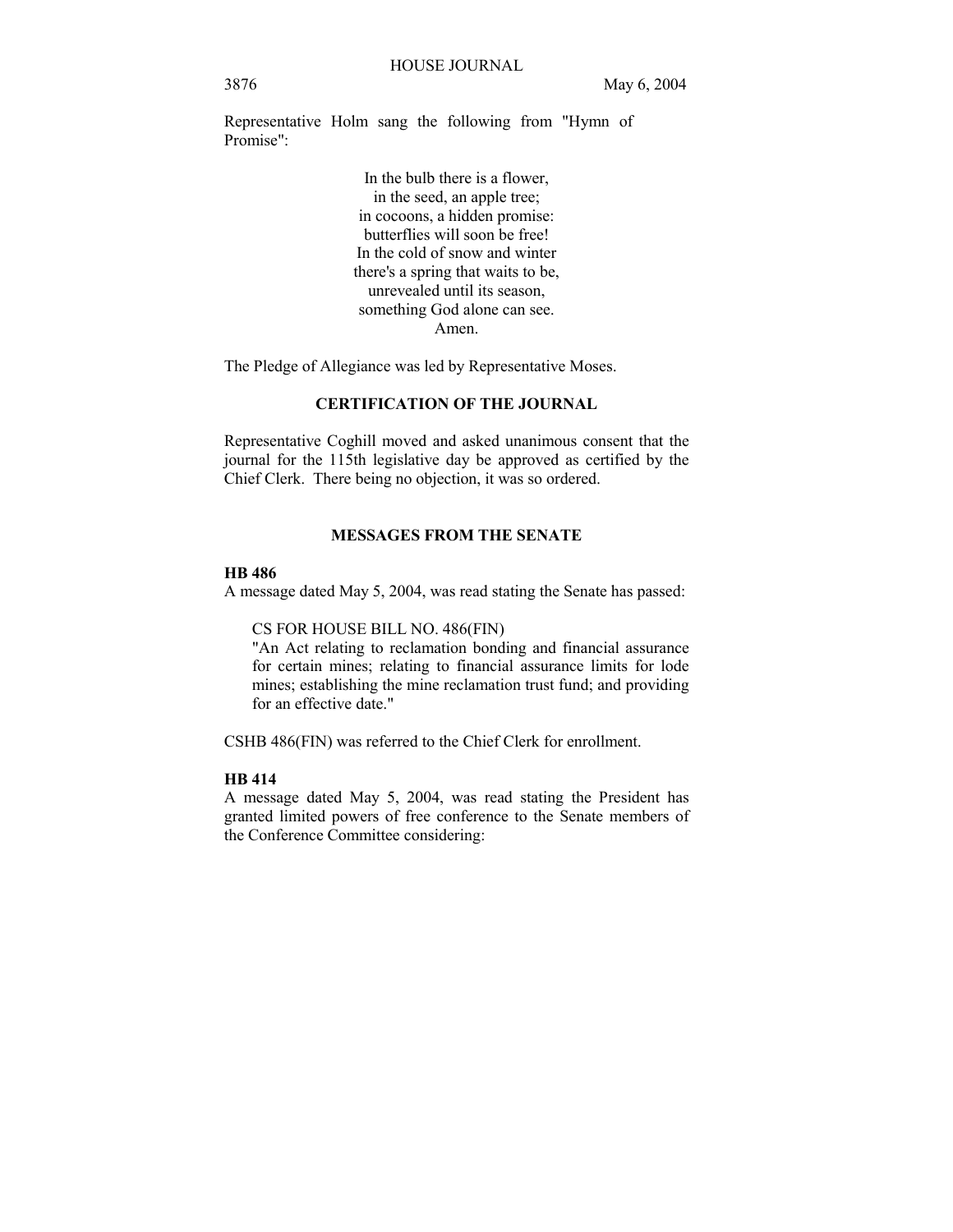CS FOR HOUSE BILL NO. 414(JUD)

"An Act relating to filling a vacancy in the office of United States senator, and to the definition of 'political party.'"

and

SENATE CS FOR CS FOR HOUSE BILL NO. 414(JUD) "An Act relating to filling a vacancy in the office of United States senator, and to the definition of 'political party'; and providing for an effective date."

(technical title change)

The Speaker had previously granted the limited powers of free conference as requested (page 3839).

#### **SB 299**

A message dated May 5, 2004, was read stating the Senate has concurred in the House amendment to SB 299, thus adopting:

HOUSE CS FOR SENATE BILL NO. 299(JUD) am H "An Act relating to a charge for a bad check."

# **SB 300**

A message dated May 5, 2004, was read stating the Senate has concurred in the House amendment to CSSB 300(FIN), thus adopting:

HOUSE CS FOR CS FOR SENATE BILL NO. 300(JUD) "An Act relating to an attorney's lien, to court actions, and to other proceedings where attorneys are employed; and providing for an effective date."

# **SB 309**

A message dated May 5, 2004, was read stating the Senate has concurred in the House amendment to CSSB 309(JUD) am, thus adopting:

HOUSE CS FOR CS FOR SENATE BILL NO. 309(JUD) "An Act relating to testing the blood of prisoners and those in custody for bloodborne pathogens."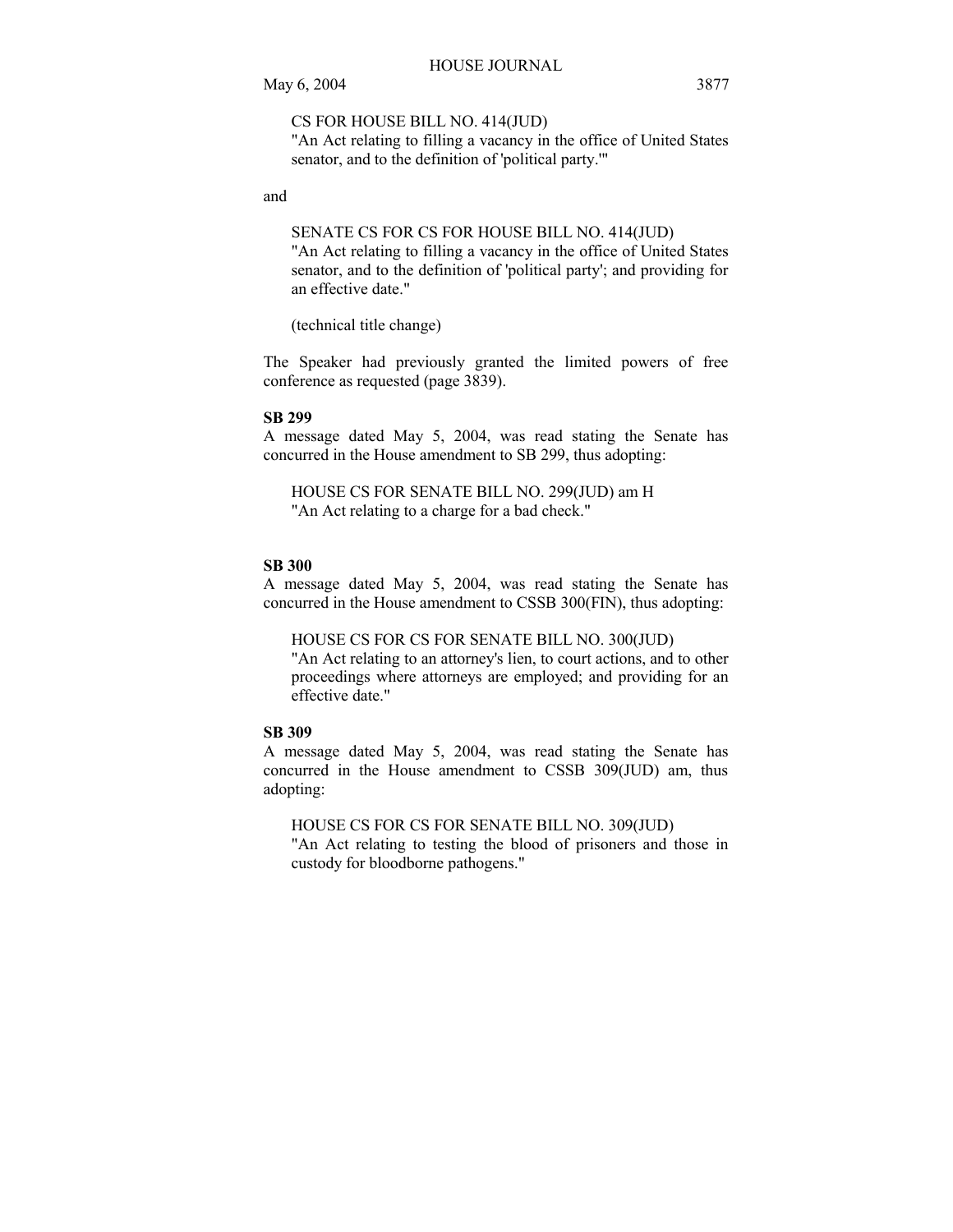# **SB 344**

A message dated May 5, 2004, was read stating the Senate has concurred in the House amendment to SB 344, thus adopting:

#### HOUSE CS FOR SENATE BILL NO. 344(JUD) am H

"An Act relating to the Uniform Probate Code and trusts, including pleadings, orders, nonprobate assets, estates of decedents, minors, protected persons, incapacitated persons, guardians, conservators, trustees, foreign trusts, principal and income, and transfer restrictions; relating to corporate voting trusts; and providing for an effective date."

A message dated May 5, 2004, was read stating the Senate has passed the following and they are transmitted for consideration:

# **FIRST READING AND REFERENCE OF SENATE BILLS**

# **SB 282**

CS FOR SENATE BILL NO. 282(RES) by the Senate Resources Committee, entitled:

"An Act relating to the identification of finfish in food products and to the misbranding of food products consisting of or containing finfish."

was read the first time and referred to the House Special Committee on Fisheries and the Labor & Commerce Committee.

#### **SB 379**

CS FOR SENATE BILL NO. 379(FIN) by the Senate Finance Committee, entitled:

"An Act providing that public members of the Board of Trustees of the Alaska Permanent Fund Corporation may be removed only for cause; and providing for an effective date."

(HB 544 - similar bill)

was read the first time and referred to the Rules Committee.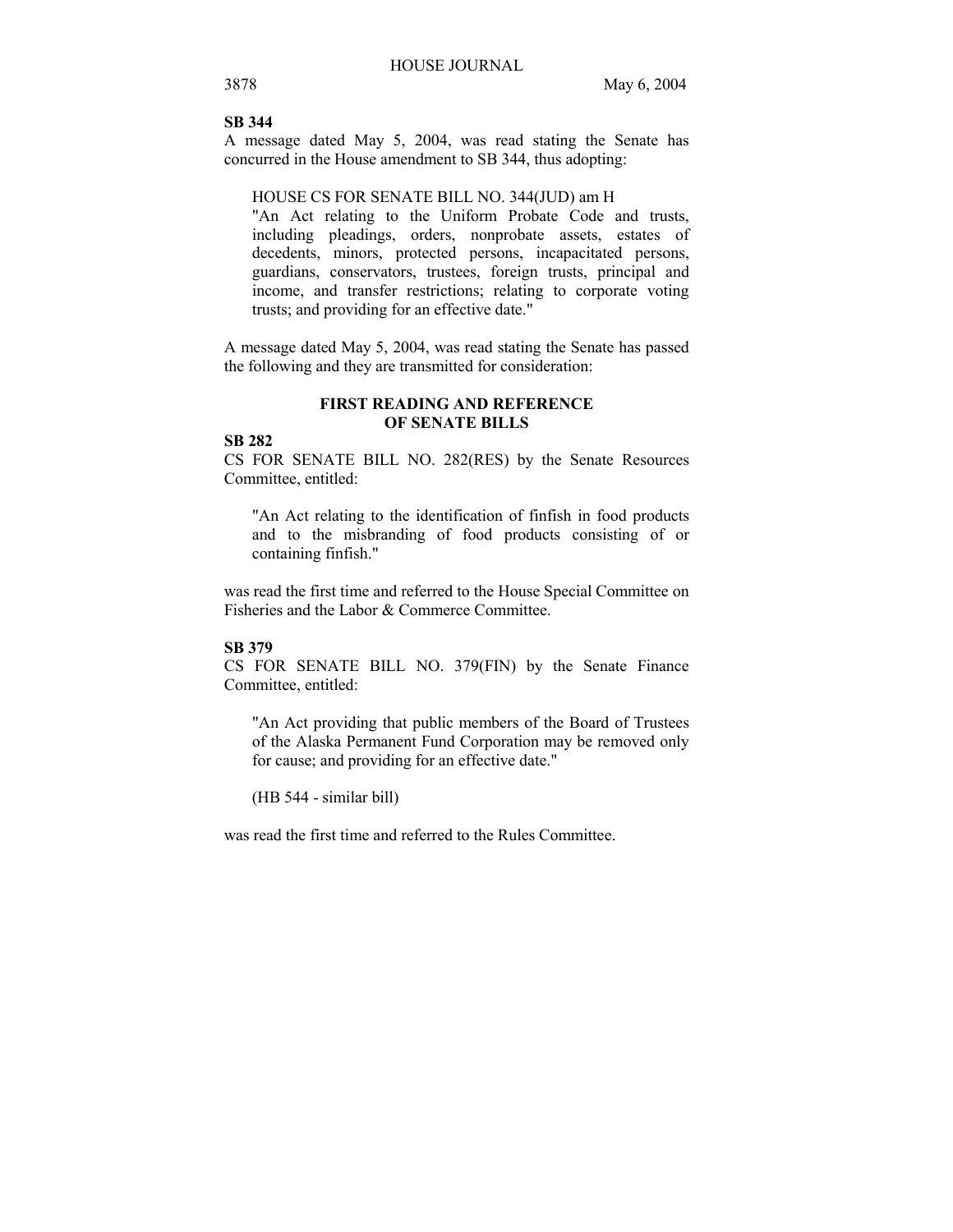# **REPORTS OF STANDING COMMITTEES**

The Judiciary Committee has reviewed the qualifications of the following and recommends the appointment be forwarded to a joint session for consideration:

Mr. Thomas G. Nave, Esq.

as a member of the Commission on Judicial Conduct.

The report was signed by Representative McGuire, Chair; and Representatives Samuels, Holm, Gara, Gruenberg, and Ogg.

The Labor & Commerce Committee has reviewed the qualifications of the following and recommends the appointment be forwarded to a joint session for consideration:

#### Mr. Gary P. Bader

as a member of the Alaska Labor Relations Agency.

The report was signed by Representative Anderson, Chair; and Representatives Rokeberg, Dahlstrom, Gatto, and Lynn.

The Resources Committee has reviewed the qualifications of the following and recommends the appointment be forwarded to a joint session for consideration:

### Mr. Michael R. Fleagle

as a member of the Board of Game.

The report was signed by Representatives Dahlstrom and Masek, Cochairs; and Representatives Wolf, Lynn, Gatto, and Heinze.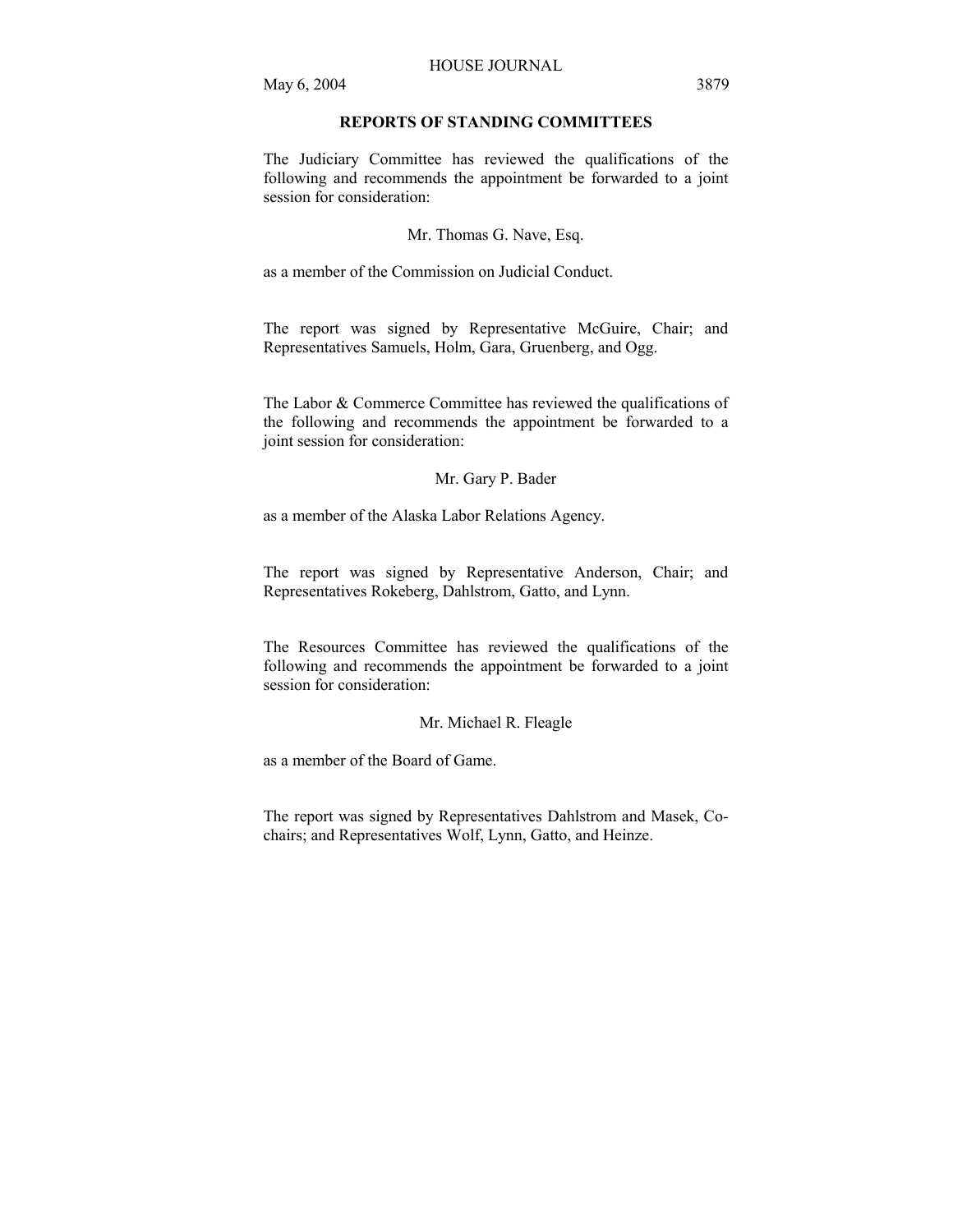The Resources Committee has reviewed the qualifications of the following and recommends the appointment be forwarded to a joint session for consideration:

#### Mr. Ben Grussendorf

as a member of the Board of Game.

The report was signed by Representatives Masek and Dahlstrom, Cochairs; and Representatives Wolf, Lynn, and Gatto.

The State Affairs Committee has reviewed the qualifications of the following and recommends the appointment be forwarded to a joint session for consideration:

#### Mr. Roger E. Holl

as a member of the Alaska Public Offices Commission.

The report was signed by Representative Weyhrauch, Chair; and Representatives Holm, Lynn, Coghill, Seaton, and Gruenberg.

The State Affairs Committee has reviewed the qualifications of the following and recommends the appointment be forwarded to a joint session for consideration:

#### Mr. Ray Matiashowski

as Commissioner of the Department of Administration.

The report was signed by Representative Weyhrauch, Chair; and Representatives Seaton, Holm, Lynn, Coghill, Gruenberg, and Berkowitz.

\*\*The presence of Representative Chenault was noted.

#### **HB 255**

The Finance Committee has considered: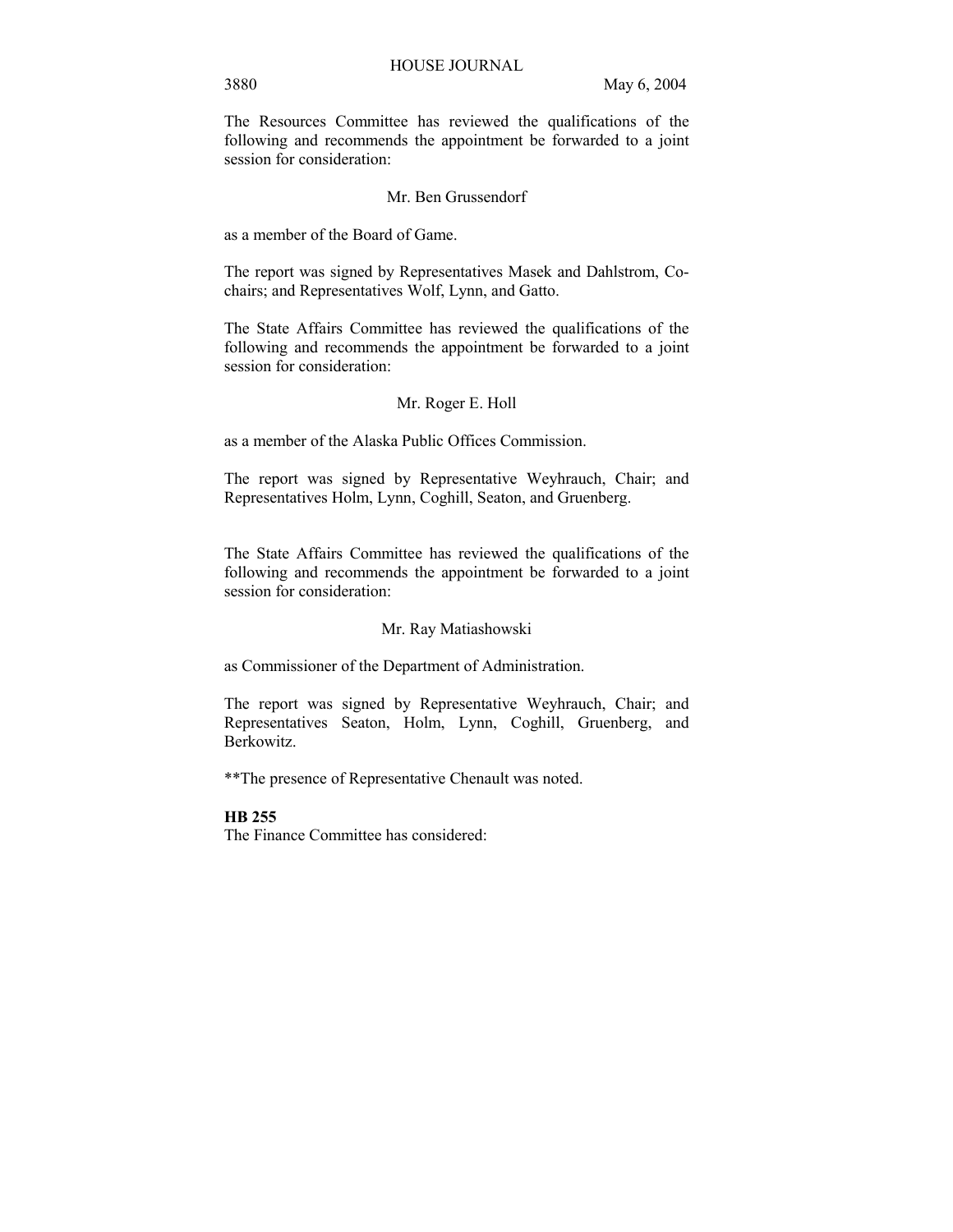HOUSE BILL NO. 255

"An Act amending the Alaska Wage and Hour Act as it relates to flexible work hour plans, the provision of training wages, and the definitions of certain terms; and repealing the exemption in the Act from the payment of minimum wages for learners."

and recommends it be replaced with:

#### CS FOR HOUSE BILL NO. 255(FIN)

"An Act amending the Alaska Wage and Hour Act as it relates to the scope of administrative regulations defining a person employed in a bona fide executive, administrative, or professional capacity as it pertains to minimum salaries."

The report was signed by Representatives Harris and Williams, Cochairs, with the following individual recommendations:

Do pass (4): Meyer, Joule, Fate, Foster

No recommendation (5): Hawker, Croft, Chenault, Harris, Williams

The following fiscal note(s) apply to CSHB 255(FIN):

2. Zero, Dept. of Labor & Workforce Development

HB 255 is on today's calendar.

#### **HB 466**

The Finance Committee has considered:

HOUSE BILL NO. 466 "An Act relating to investments of Alaska permanent fund assets; and providing for an effective date."

and recommends it be replaced with:

CS FOR HOUSE BILL NO. 466(FIN) (same title)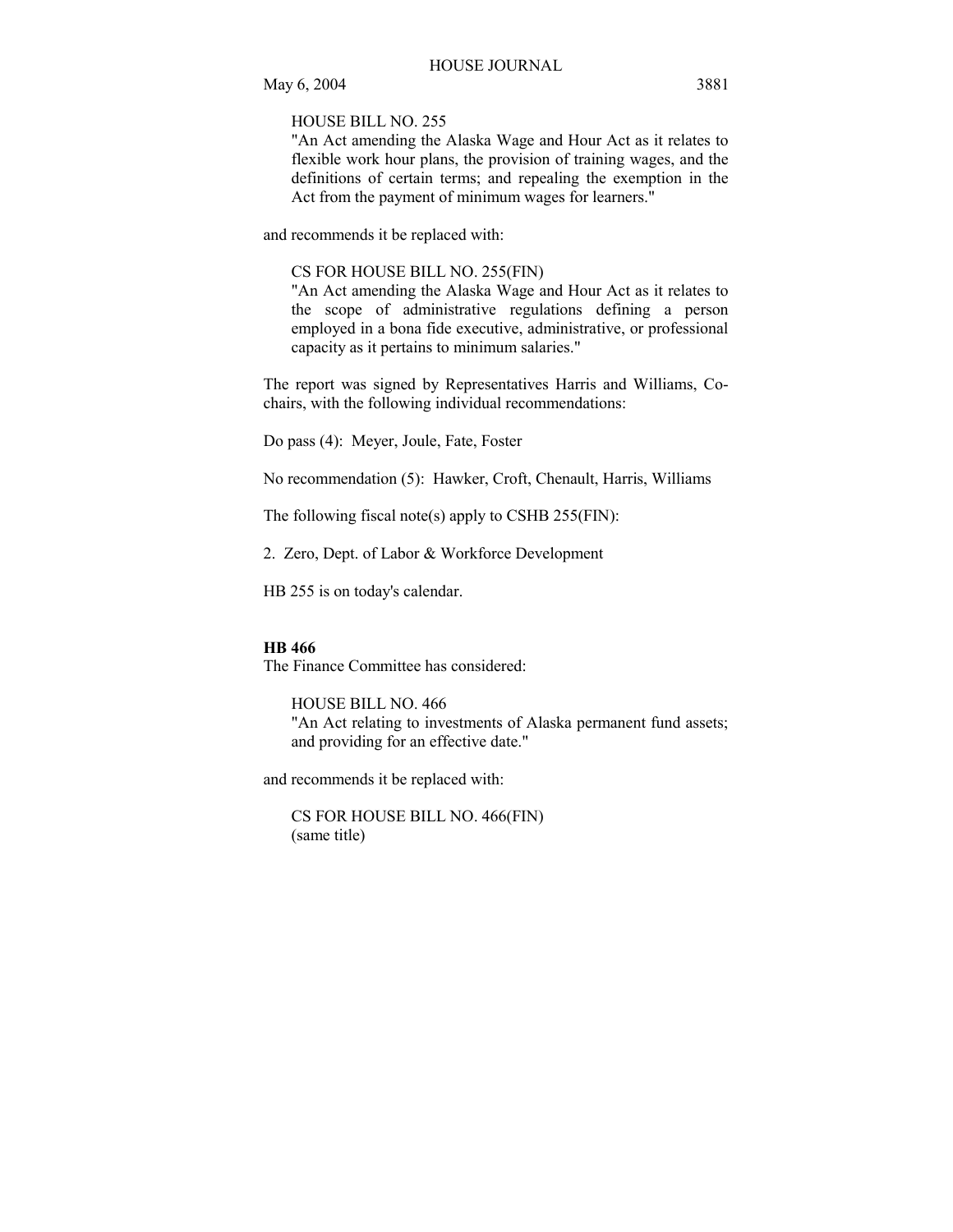The report was signed by Representative Williams, Co-chair, with the following individual recommendations:

Do pass (9): Meyer, Hawker, Joule, Croft, Moses, Fate, Chenault, Foster, Williams

No recommendation (1): Stoltze

The following fiscal note(s) apply to CSHB 466(FIN):

1. Zero, Dept. of Revenue

HB 466 was referred to the Rules Committee for placement on the calendar.

#### **HB 544**

The State Affairs Committee has considered:

HOUSE BILL NO. 544

"An Act providing that public members of the Board of Trustees of the Alaska Permanent Fund Corporation may be removed only for cause; and providing for an effective date."

and recommends it be replaced with:

CS FOR HOUSE BILL NO. 544(STA) (same title)

The report was signed by Representative Weyhrauch, Chair, with the following individual recommendations:

Do pass (6): Seaton, Gruenberg, Holm, Lynn, Coghill, Weyhrauch

The following fiscal note(s) apply to CSHB 544(STA):

- 1. Zero, Dept. of Law
- 2. Zero, Dept. of Revenue
- 3. Zero, Dept. of Revenue

HB 544 was referred to the Rules Committee for placement on the calendar.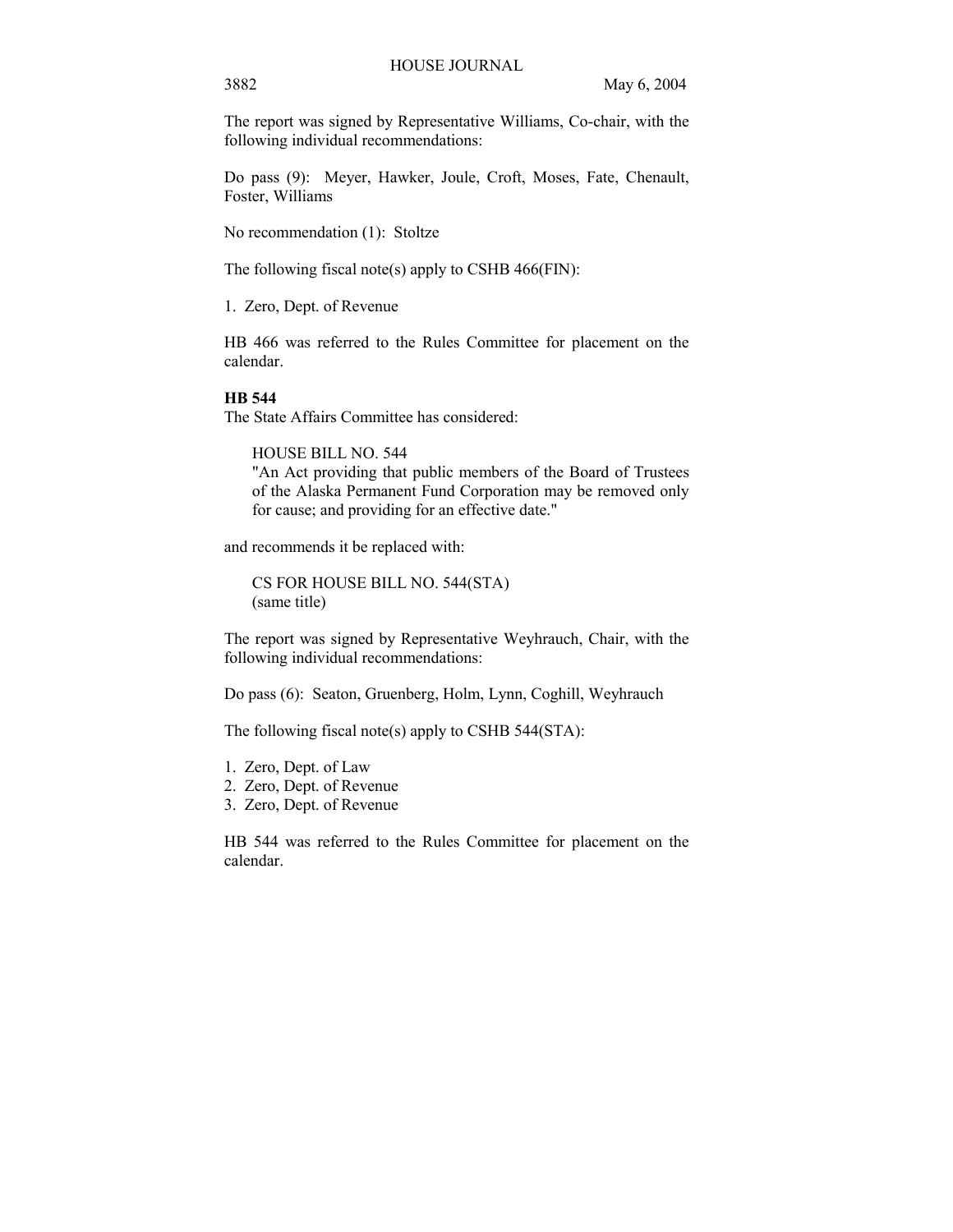# **HB 563**

The Judiciary Committee has considered:

#### HOUSE BILL NO. 563

"An Act relating to open meetings guidelines applicable to legislators, to the confidentiality of complaints and proceedings involving alleging violations of AS 24.60, and to hearings on formal charges by the Select Committee on Legislative Ethics or its subcommittees."

and recommends it be replaced with:

# CS FOR HOUSE BILL NO. 563(JUD)

"An Act relating to legislative branch ethics, to open meetings guidelines applicable to legislators, to the confidentiality of complaints and proceedings involving alleged violations of AS 24.60, and to hearings on formal charges by the Select Committee on Legislative Ethics or its subcommittees."

The report was signed by Representative McGuire, Chair, with the following individual recommendations:

Do pass (2): Gruenberg, McGuire

No recommendation (4): Holm, Gara, Samuels, Ogg

The following fiscal note(s) apply to CSHB 563(JUD):

1. Zero, Legislative Affairs Agency

HB 563 is on today's calendar.

### **SB 30**

The Finance Committee has considered:

CS FOR SENATE BILL NO. 30(JUD) am

"An Act relating to information and services available to pregnant women and other persons; and ensuring informed consent before an abortion may be performed, except in cases of medical emergency."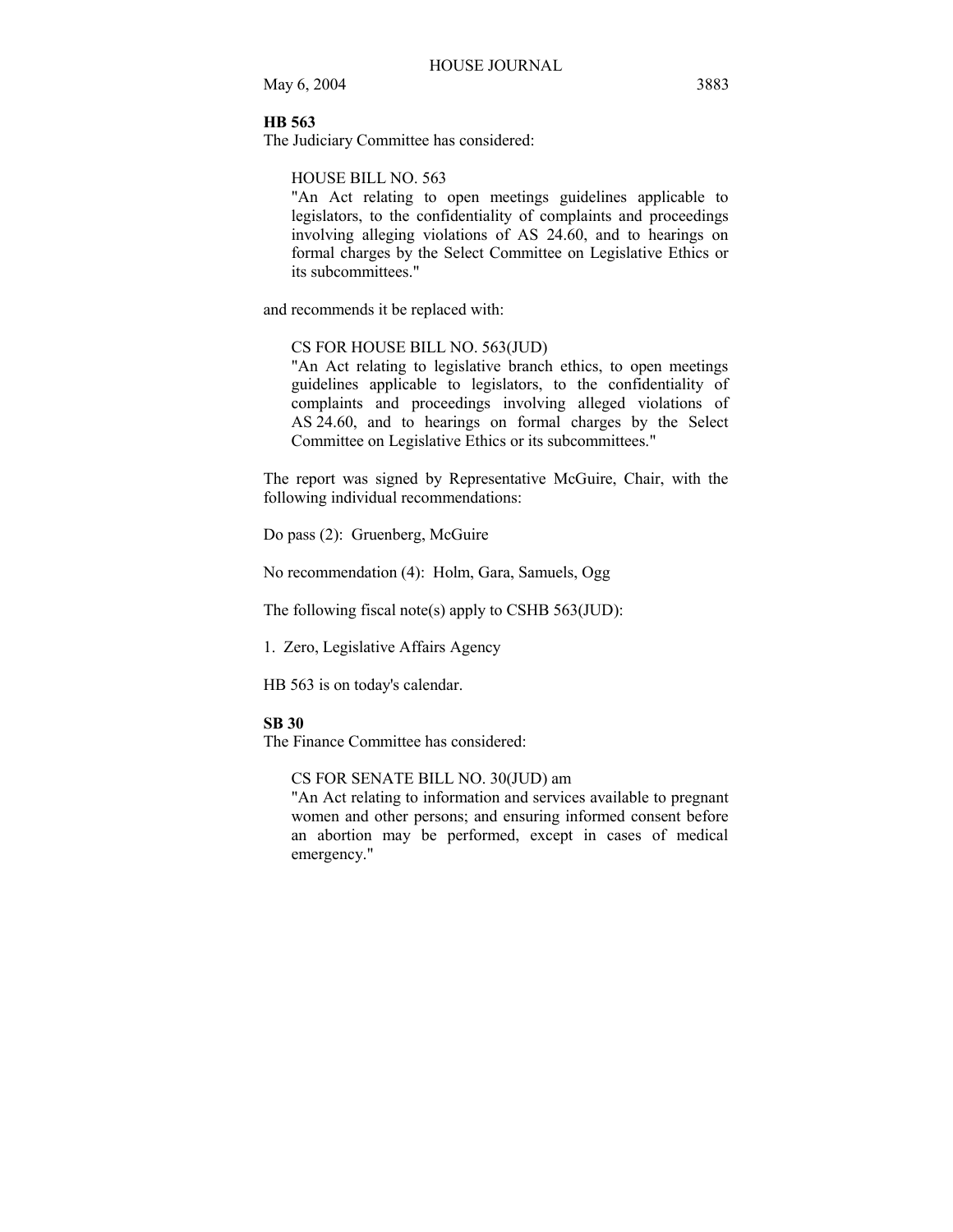and recommends it be replaced with:

HOUSE CS FOR CS FOR SENATE BILL NO. 30(FIN) "An Act relating to information and services available to pregnant women and other persons; ensuring informed consent before an abortion may be performed; and providing exceptions to informed consent in certain cases."

(HCR 36 - title change resolution)

The report was signed by Representative Williams, Co-chair with the following individual recommendations:

Do pass (2): Meyer, Williams

Do not pass (1): Croft

No recommendation (5): Hawker, Stoltze, Chenault, Fate, Foster

The following fiscal note(s) apply to HCS CSSB 30(FIN):

- 3. Fiscal, Dept. of Health & Social Services
- 4. Fiscal, Dept. of Health & Social Services

CSSB 30(JUD) am was referred to the Rules Committee for placement on the calendar.

# **SB 132**

The Community & Regional Affairs Committee has considered:

CS FOR SENATE BILL NO. 132(RES)

"An Act removing the Old Minto townsite from the Minto Flats State Game Refuge; and authorizing the Department of Natural Resources to convey certain land at the historic Old Minto site to the Native Village of Minto."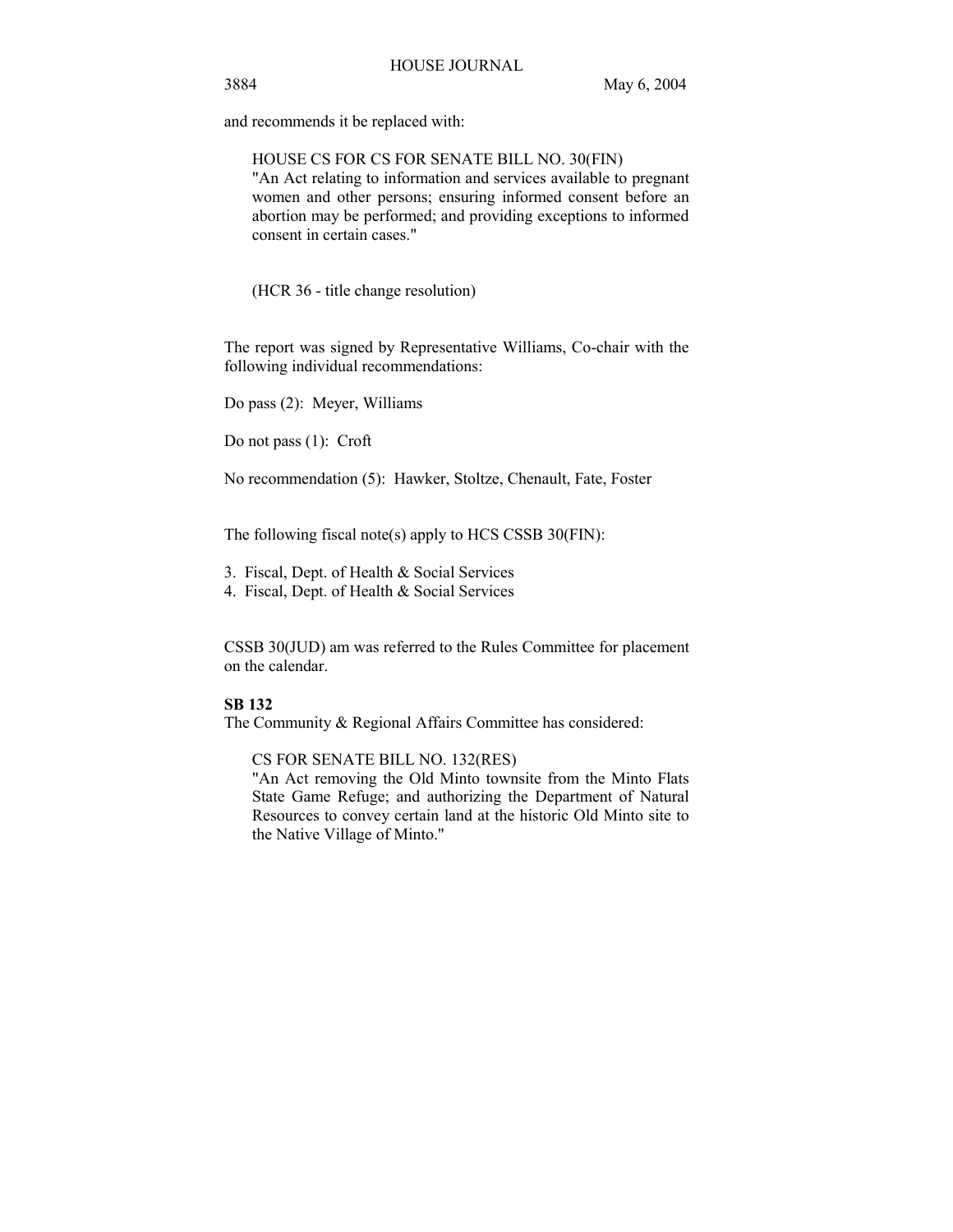May 6, 2004 3885

The report was signed by Representative Morgan, Chair, with the following individual recommendations:

Do pass (4): Kott, Wolf, Cissna, Morgan

The following fiscal note(s) apply:

1. Zero, Dept. of Natural Resources

CSSB 132(RES) was referred to the Resources Committee.

#### **SB 170**

The Finance Committee has considered:

#### CS FOR SENATE BILL NO. 170(JUD)

"An Act relating to murder in the second degree, the justification of defense of self or others, immunity from prosecution, sentencing, probation, discretionary parole, and the right to representation in certain criminal proceedings; relating to violation of a custodian's duty; relating to sexual abuse of a minor; relating to release of information concerning certain cases involving a minor; relating to local options regarding alcoholic beverages, the offense of furnishing or delivery of alcoholic beverages to a person under 21 years of age, and forfeiture of property used in, and money or other items of value used in financial transactions derived from, violation of certain laws relating to alcoholic beverages; relating to assault by means of a dangerous instrument; relating to operating or driving a motor vehicle, aircraft, or watercraft while under the influence of an alcoholic beverage, inhalant, or controlled substance, to the refusal to submit to a chemical test, and to the presumptions concerning the chemical analysis of breath or blood; and providing for an effective date."

and recommends it be replaced with:

# HOUSE CS FOR CS FOR SENATE BILL NO. 170(FIN)

"An Act relating to the justification of defense of self or others, immunity from prosecution, sentencing, probation, discretionary parole, and the right to representation in certain criminal proceedings; relating to violation of a custodian's duty; relating to sexual abuse of a minor; relating to release of information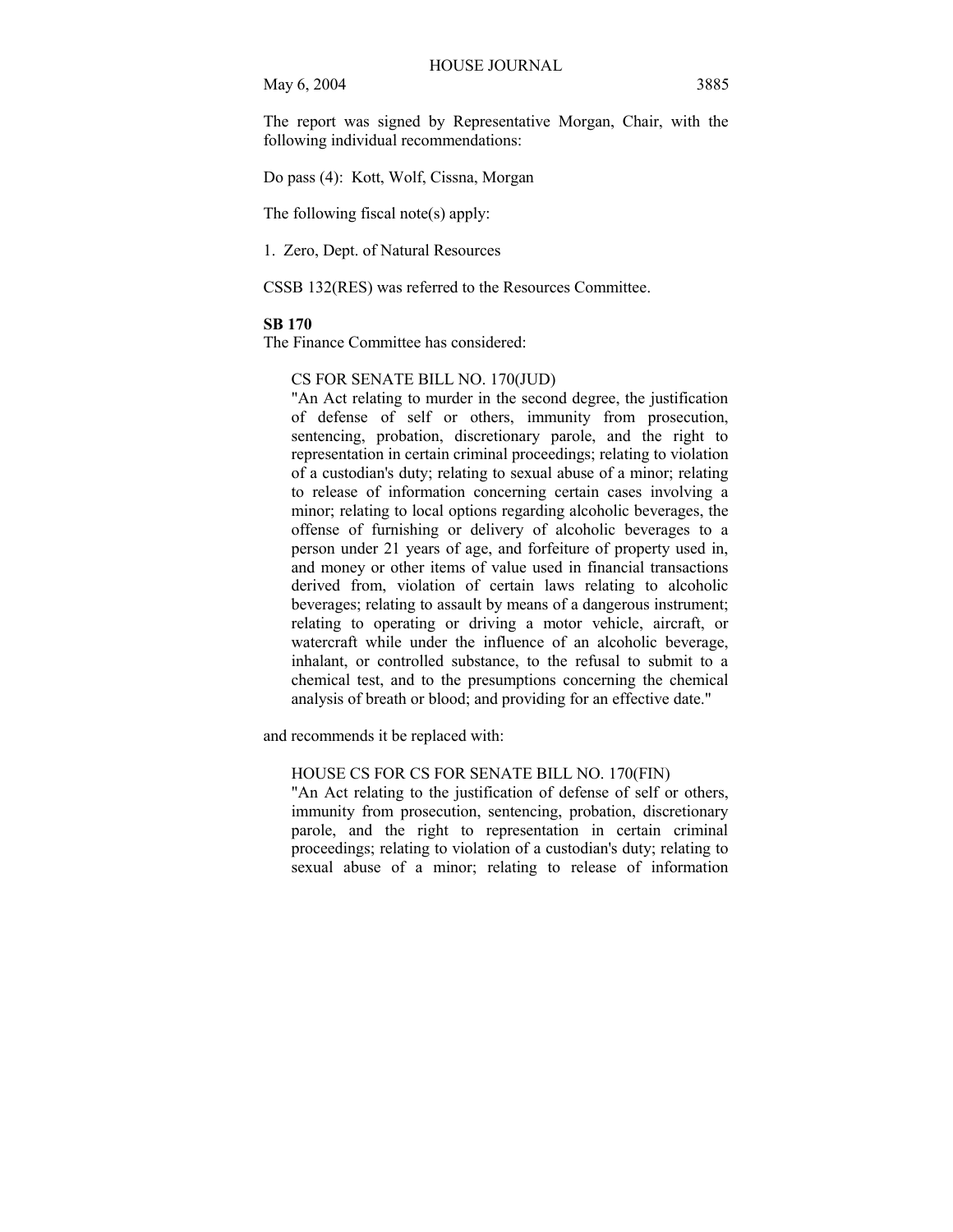### HOUSE JOURNAL

concerning certain cases involving a minor; relating to local options regarding alcoholic beverages, the offense of furnishing or delivery of alcoholic beverages to a person under 21 years of age, and forfeiture of property used in, and money or other items of value used in financial transactions derived from, violation of certain laws relating to alcoholic beverages; relating to assault by means of a dangerous instrument; relating to operating or driving a motor vehicle, aircraft, or watercraft while under the influence of an alcoholic beverage, inhalant, or controlled substance, to the refusal to submit to a chemical test, and to the presumptions concerning the chemical analysis of breath or blood; and providing for an effective date."

(HCR 40 - title change resolution)

The report was signed by Representatives Harris and Williams, Cochairs, with the following individual recommendations:

Do pass (2): Hawker, Foster

No recommendation (9): Meyer, Stoltze, Joule, Croft, Moses, Chenault, Fate, Harris, Williams

The following fiscal note(s) apply to HCS CSSB 170(FIN):

- 3. Fiscal, Dept. of Corrections
- 4. Fiscal, Dept. of Administration
- 5. Zero, Dept. of Law

CSSB 170(JUD) was referred to the Rules Committee for placement on the calendar.

#### **SB 190**

The Resources Committee has considered:

CS FOR SENATE BILL NO. 190(STA)

"An Act adding certain state-owned land and water to the Kenai River Special Management Area; relating to the mineral estate of the state-owned land and water in the Kenai River Special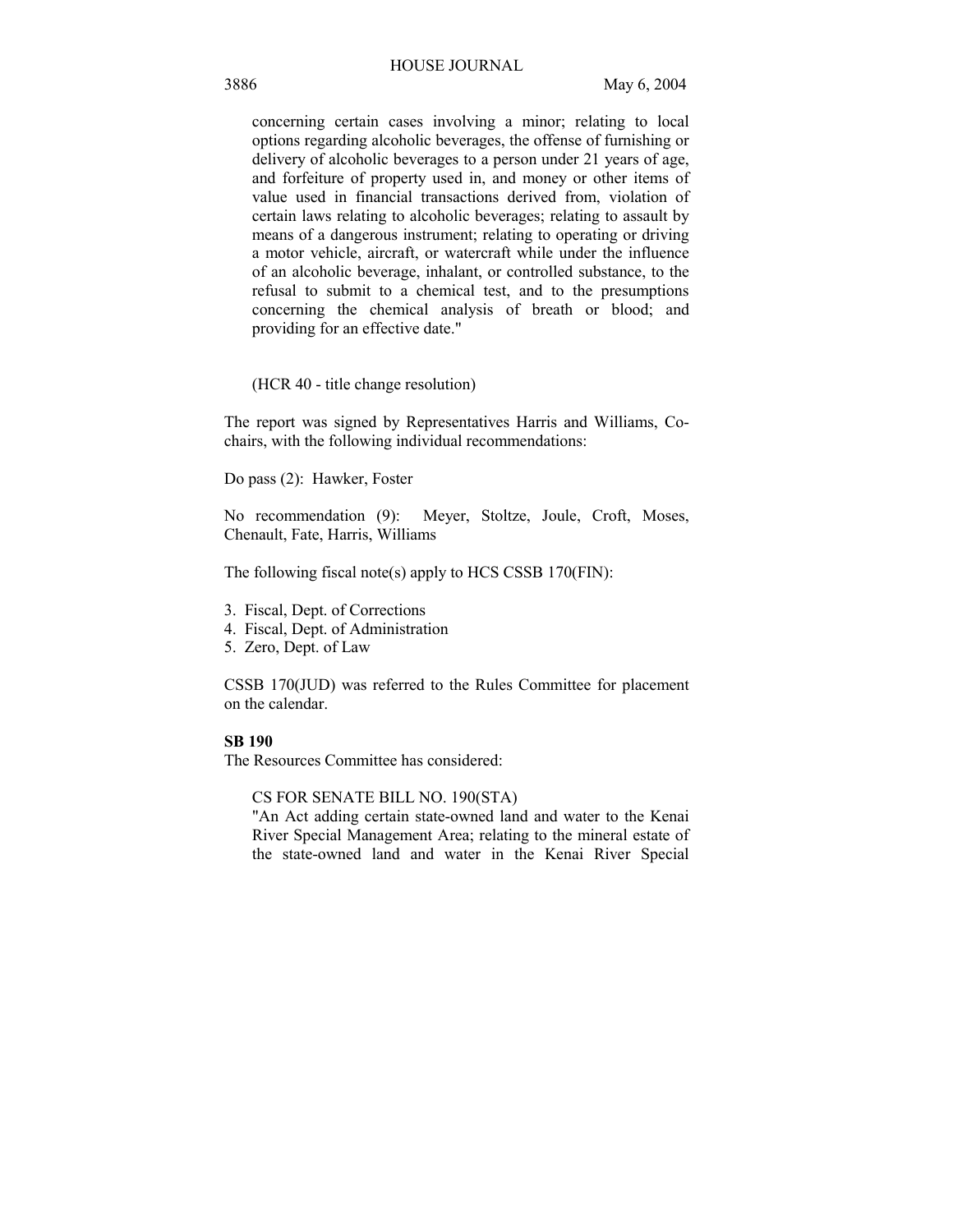May 6, 2004 3887

Management Area; relating to the Kenai River Special Management Area advisory board; and providing for an effective date."

and recommends it be replaced with:

HOUSE CS FOR CS FOR SENATE BILL NO. 190(CRA) (same title)

The report was signed by Representatives Masek and Dahlstrom, Cochairs, with the following individual recommendations:

Do pass (2): Heinze, Lynn

No recommendation (4): Gatto, Wolf, Masek, Dahlstrom

The following fiscal note(s) apply to HCS CSSB 190(CRA):

1. Zero, Dept. of Natural Resources

2. Zero, Dept. of Fish & Game

CSSB 190(STA) was referred to the Rules Committee for placement on the calendar.

#### **SB 231**

The Finance Committee has considered:

CS FOR SENATE BILL NO. 231(FIN) "An Act relating to unclaimed property; and providing for an effective date."

The report was signed by Representatives Harris, Co-chair, and Meyer, Vice Chair, with the following individual recommendations:

Do pass (2): Hawker, Meyer

No recommendation (5): Stoltze, Chenault, Croft, Fate, Harris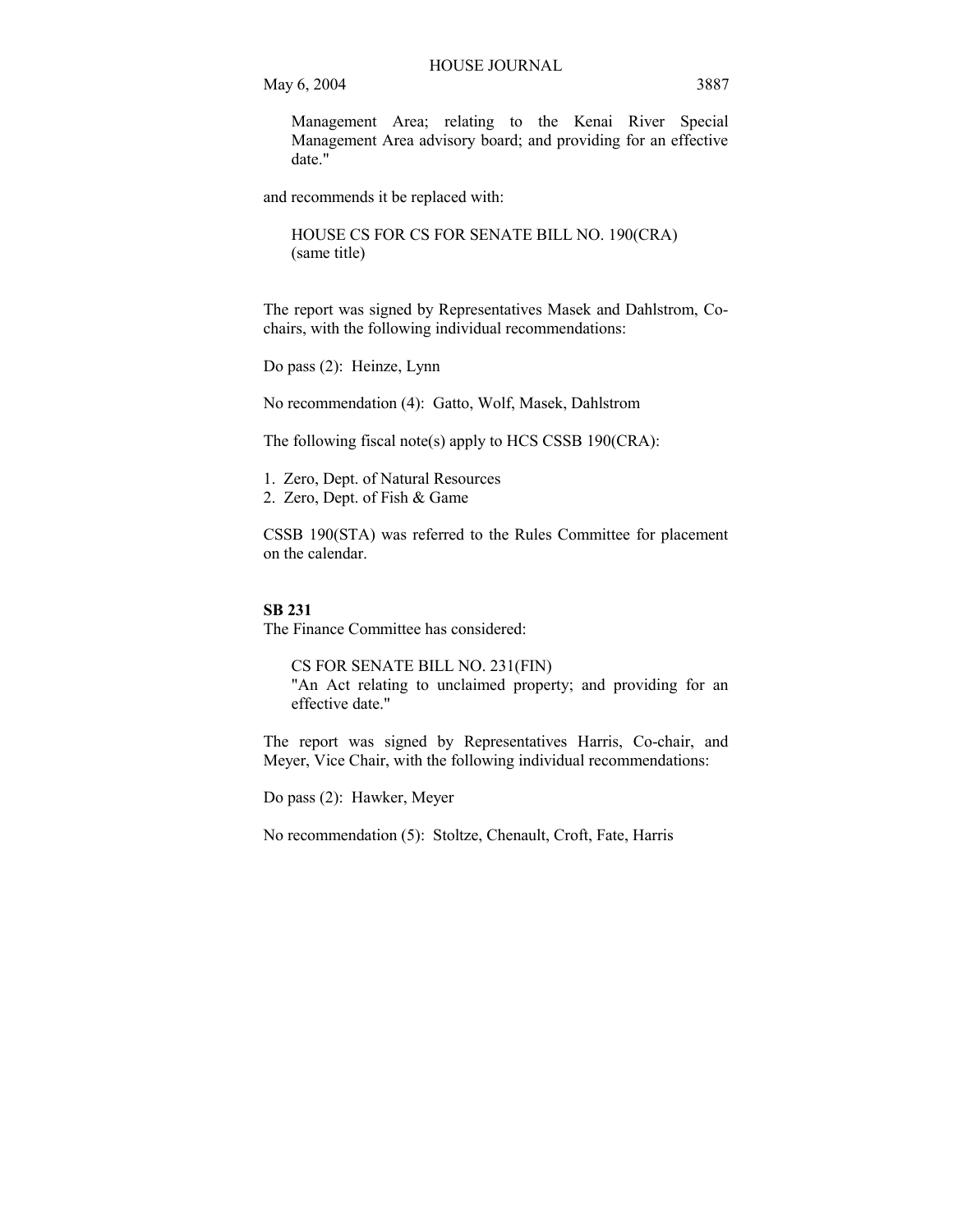The following fiscal note(s) apply:

2. Fiscal, Dept. of Revenue

CSSB 231(FIN) was referred to the Rules Committee for placement on the calendar.

\*\*The presence of Representative Williams was noted.

### **SB 260**

The Community & Regional Affairs Committee has considered:

CS FOR SENATE BILL NO. 260(TRA) am "An Act relating to metropolitan planning organizations and to the policy board of the metropolitan planning organization for the Anchorage metropolitan area; relating to transportation planning in federally recognized metropolitan planning areas; and providing for an effective date."

and recommends it be replaced with:

HOUSE CS FOR CS FOR SENATE BILL NO. 260(TRA) (same title)

The report was signed by Representative Wolf, Vice Chair, with the following individual recommendations:

Do pass (4): Kott, Anderson, Samuels, Wolf

Do not pass (2): Cissna, Kookesh

The following fiscal note(s) apply:

1. Zero, Dept. of Transportation & Public Facilities

CSSB 260(TRA) am was referred to the Rules Committee for placement on the calendar.

### **SB 272**

The Labor & Commerce Committee has considered: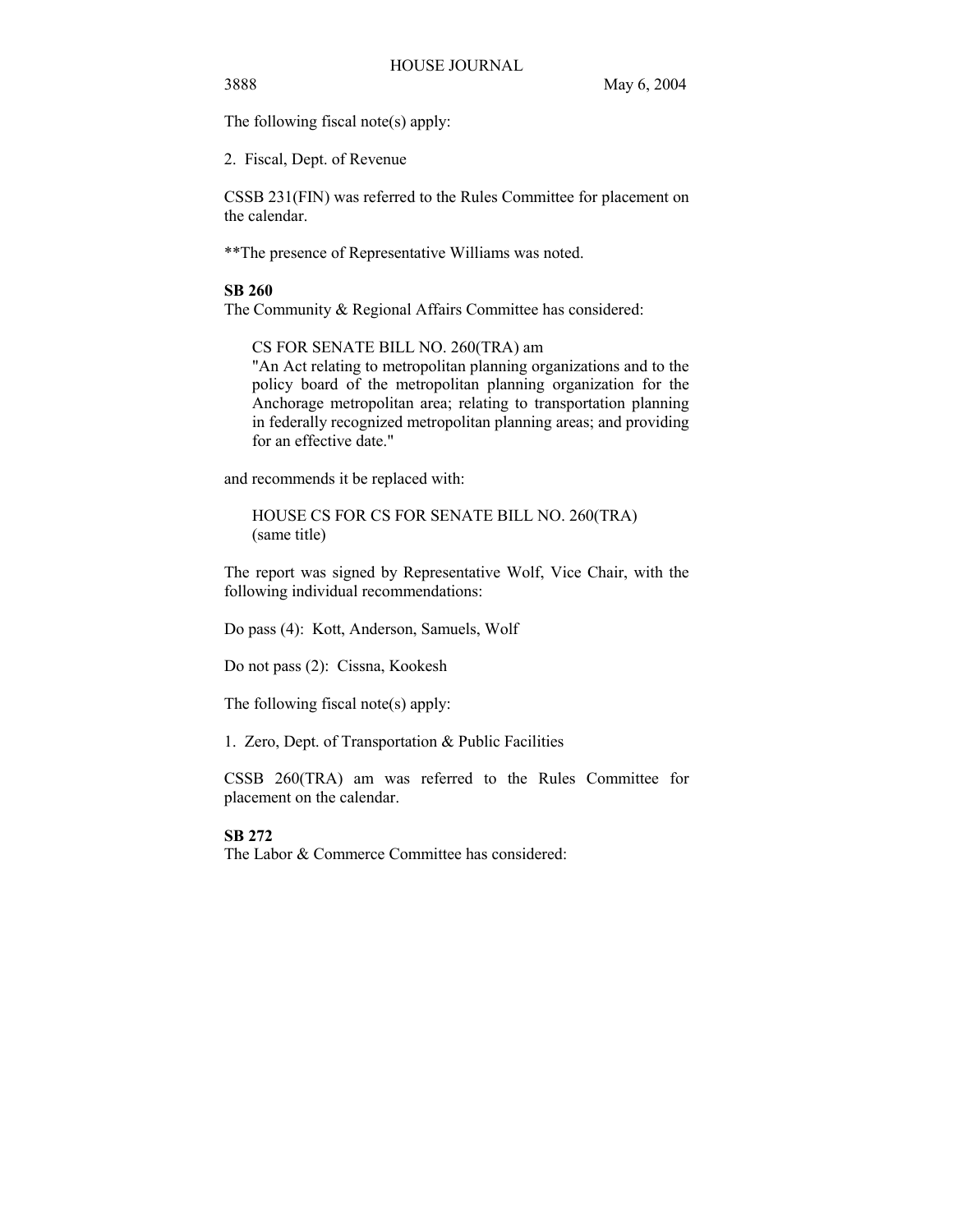CS FOR SENATE BILL NO. 272(FIN)

"An Act relating to certain monetary advances in which the deposit or other negotiation of checks to pay the advances is delayed until a later date; and providing for an effective date."

The report was signed by Representative Anderson, Chair, with the following individual recommendations:

Do pass (5): Gatto, Rokeberg, Dahlstrom, Lynn, Anderson

The following fiscal note(s) apply:

2. Fiscal, Dept. of Community & Economic Development

CSSB 272(FIN) was referred to the Finance Committee.

#### **SB 276**

The Finance Committee has considered:

CS FOR SENATE BILL NO. 276(FIN) "An Act relating to the Alaska Insurance Guaranty Association; relating to the powers of the Alaska Industrial Development and Export Authority concerning the association; and providing for an effective date."

and recommends it be replaced with:

HOUSE CS FOR CS FOR SENATE BILL NO. 276(JUD) (same title)

The report was signed by Representatives Harris and Williams, Cochairs, with the following individual recommendations:

Do pass (4): Hawker, Croft, Foster, Williams

No recommendation (7): Meyer, Stoltze, Joule, Moses, Chenault, Fate, Harris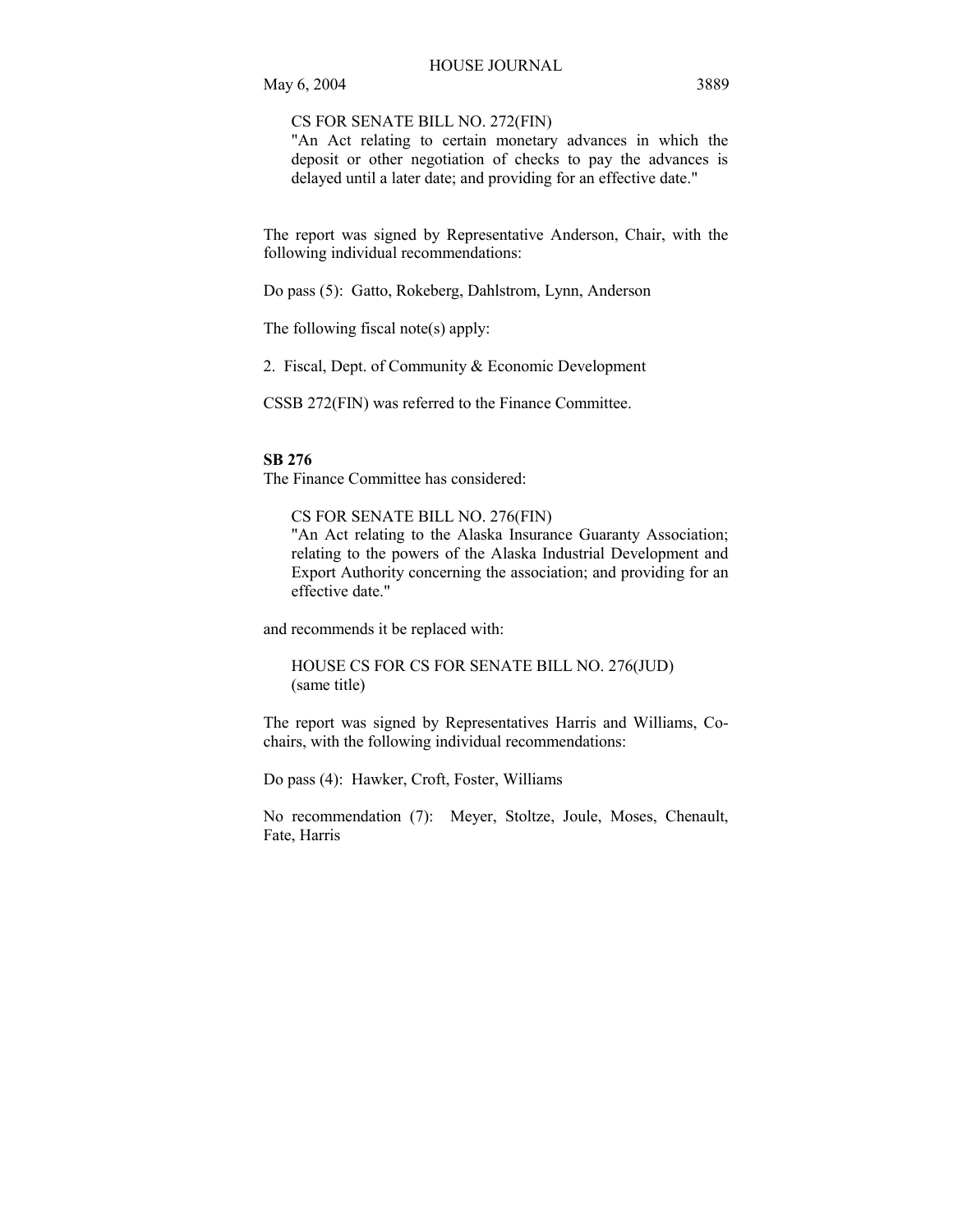The following fiscal note(s) apply to HCS CSSB 276(JUD):

- 7. Zero, Dept. of Administration
- 8. Zero, Dept. of Community & Economic Development
- 9. Zero, Dept. of Community & Economic Development

CSSB 276(FIN) is on today's calendar.

#### **SB 278**

The Finance Committee has considered:

CS FOR SENATE BILL NO. 278(FIN)

"An Act relating to fees for the inspection of recreational devices, including instructional devices, for certificates of fitness for electrical wiring and plumbing, and for licenses for boiler operators; relating to the building safety account; and providing for an effective date."

The report was signed by Representative Williams, Co-Chair, with the following individual recommendations:

Do pass (3): Meyer, Foster, Williams

No recommendation (5): Hawker, Stoltze, Croft, Chenault, Fate

The following fiscal note(s) apply:

- 3. Zero, Dept. of Labor & Workforce Development
- 4. Fiscal, Dept. of Labor & Workforce Development

CSSB 278(FIN) was referred to the Rules Committee for placement on the calendar.

#### **SB 288**

The Judiciary Committee has considered:

CS FOR SENATE BILL NO. 288(JUD)

"An Act relating to temporary custody hearings, and to certain determinations concerning placement of a child in child-in-needof-aid proceedings; and providing for an effective date."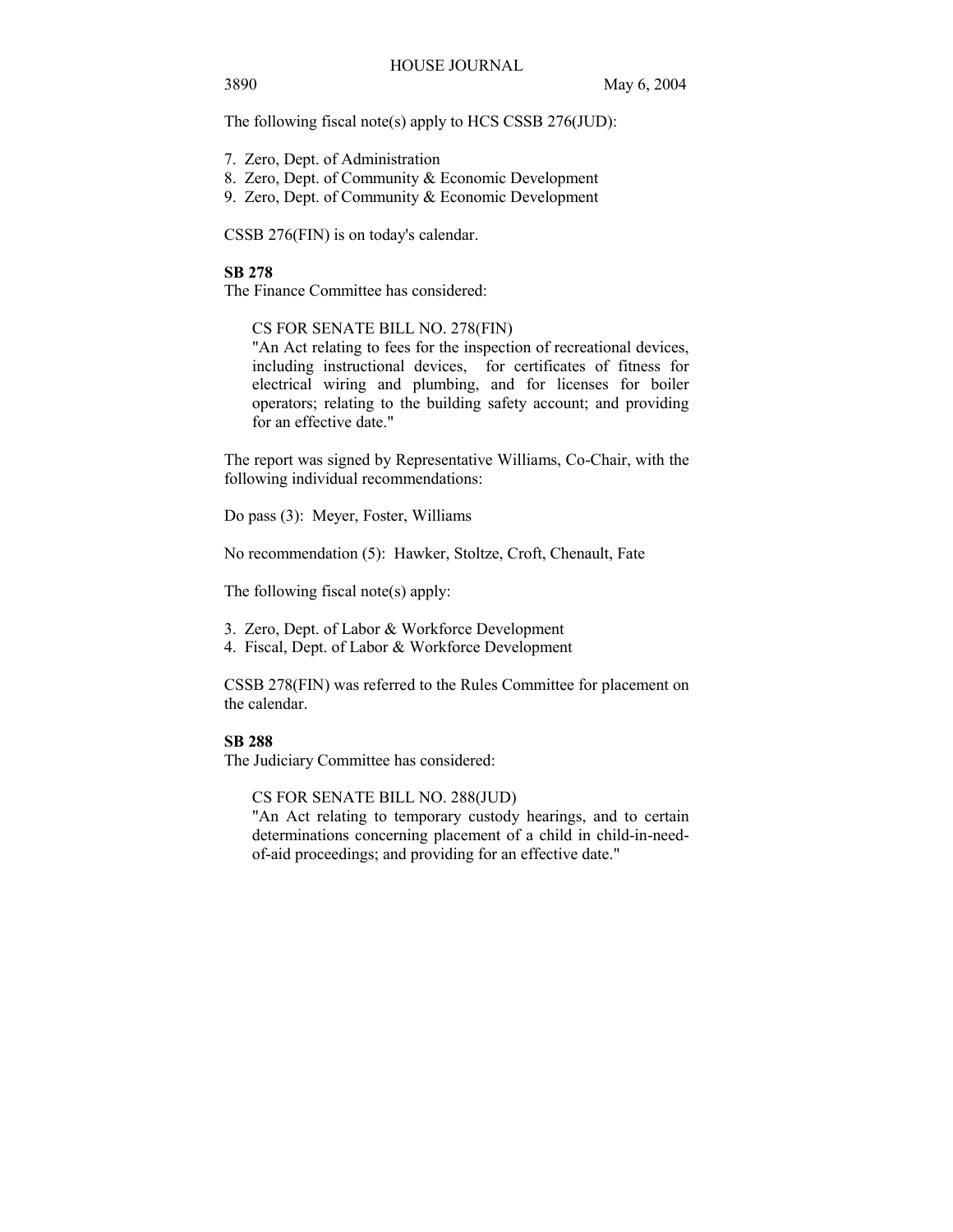May 6, 2004 3891

The report was signed by Representative McGuire, Chair, with the following individual recommendations:

Do pass (7): Samuels, Holm, Gara, Gruenberg, Ogg, Anderson, McGuire

The following fiscal note(s) apply:

1. Fiscal, Dept. of Health & Social Services

CSSB 288(JUD) was referred to the Finance Committee.

#### **SB 316**

The Judiciary Committee has considered:

SENATE BILL NO. 316 "An Act relating to motor vehicle safety belt violations."

and recommends it be replaced with:

HOUSE CS FOR SENATE BILL NO. 316(TRA) (same title)

The report was signed by Representative McGuire, Chair, with the following individual recommendations:

Do pass (1): McGuire

Do not pass (1): Holm

No recommendation (3): Anderson, Ogg, Gruenberg

Amend (2): Samuels, Gara

The following fiscal note(s) apply to HCS SB 316(TRA):

1. Zero, Dept. of Public Safety

2. Zero, Dept. of Transportation & Public Facilities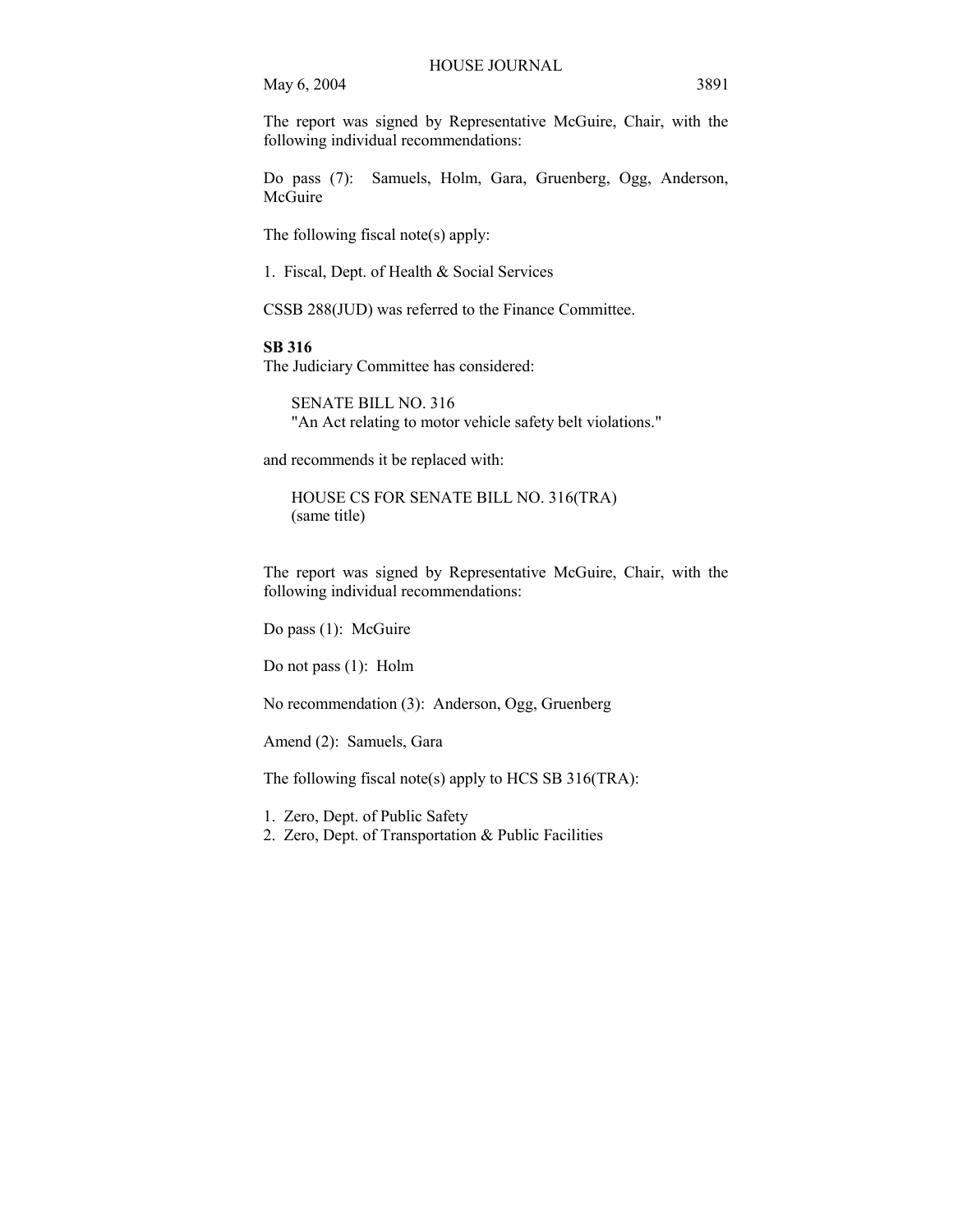SB 316 was referred to the Rules Committee for placement on the calendar.

# **SB 349**

The Finance Committee has considered:

SENATE BILL NO. 349 "An Act requiring licensure of midwifery birth centers; and providing for an effective date."

The report was signed by Representative Williams, Co-chair, with the following individual recommendations:

Do pass (8): Meyer, Hawker, Joule, Croft, Moses, Fate, Foster, Williams

No recommendation (1): Stoltze

The following fiscal note(s) apply:

1. Fiscal, Dept. of Health & Social Services

SB 349 was referred to the Rules Committee for placement on the calendar.

#### **SB 351**

The Finance Committee has considered:

CS FOR SENATE BILL NO. 351(FIN)

"An Act requiring the Alaska Public Offices Commission to accept documents by nonelectronic means, and specifying the manner of preparing the forms that are provided by the commission."

and recommends it be replaced with:

HOUSE CS FOR CS FOR SENATE BILL NO. 351(STA) (same title)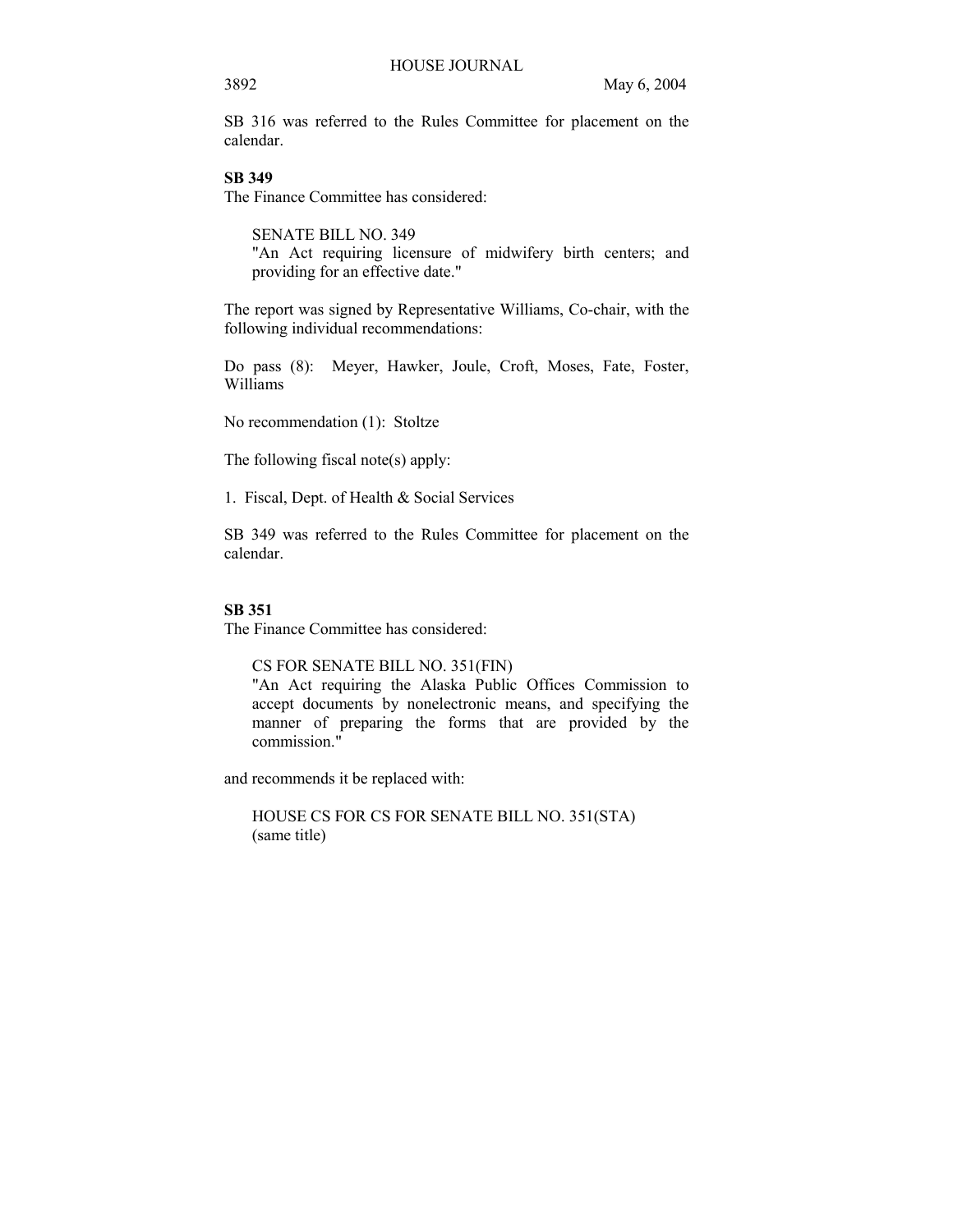May 6, 2004 3893

The report was signed by Representatives Harris and Williams, Cochairs, with the following individual recommendations:

Do pass (7): Meyer, Hawker, Moses, Fate, Foster, Harris, Williams

No recommendation (1): Croft

The following fiscal note(s) apply to HCS CSSB 351(STA):

1. Indeterminate, Dept. of Administration

CSSB 351(FIN) was referred to the Rules Committee for placement on the calendar.

#### **SB 365**

The Finance Committee has considered:

CS FOR SENATE BILL NO. 365(FIN) "An Act relating to the regulation of speech-language pathologist assistants; and providing for an effective date."

and recommends it be replaced with:

HOUSE CS FOR CS FOR SENATE BILL NO. 365(FIN) (same title)

The report was signed by Representatives Harris and Williams, Cochairs, with the following individual recommendations:

Do pass (10): Meyer, Hawker, Joule, Croft, Moses, Chenault, Fate, Foster, Harris, Williams

The following fiscal note(s) apply to HCS CSSB 365(FIN):

1. Fiscal, Dept. of Community & Economic Development

CSSB 365(FIN) was referred to the Rules Committee for placement on the calendar.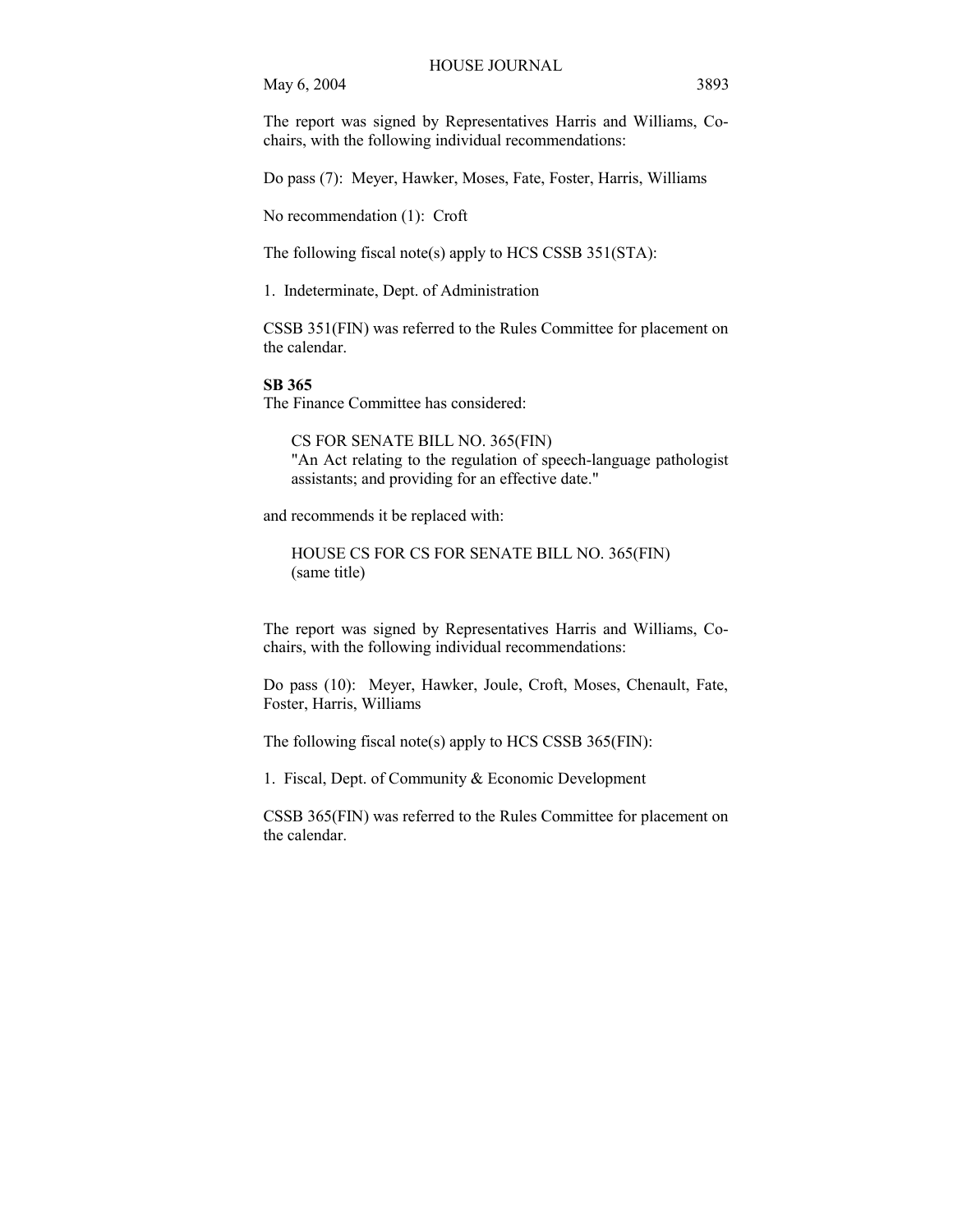# **SB 382**

The Community & Regional Affairs Committee has considered:

CS FOR SENATE BILL NO. 382(CRA) am "An Act relating to replat approval; relating to the platting of right-of-way acquired through eminent domain proceedings; and providing for an effective date."

The report was signed by Representative Morgan, Chair, with the following individual recommendations:

Do pass (2): Kott, Morgan

Do not pass (1): Wolf

No recommendation (1): Cissna

The following fiscal note(s) apply:

1. Zero, Dept. of Transportation & Public Facilities

CSSB 382(CRA) am was referred to the Transportation Committee.

#### **SB 387**

The Community & Regional Affairs Committee has considered:

SENATE BILL NO. 387 am

"An Act authorizing the making of certain commercial fishing loans to eligible community quota entities for the purchase of certain fishing quota shares; and providing for an effective date."

The report was signed by Representative Morgan, Chair, with the following individual recommendations:

Do pass (6): Kott, Anderson, Samuels, Cissna, Kookesh, Morgan

No recommendation (1): Wolf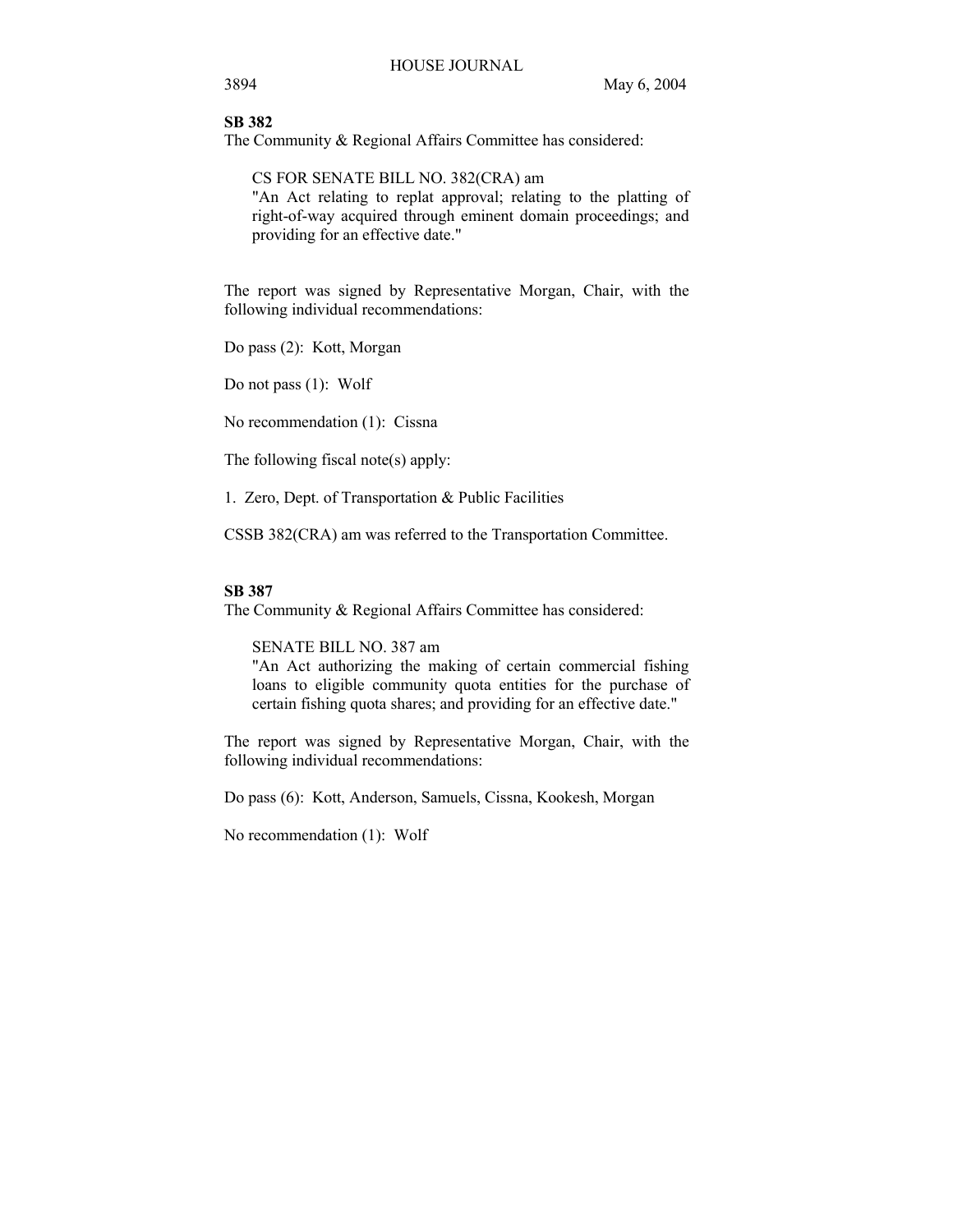May 6, 2004 3895

The following fiscal note(s) apply:

1. Zero, Dept. of Community & Economic Development

2. Zero, Dept. of Fish & Game

SB 387 am was referred to the Finance Committee.

#### **SB 389**

The Finance Committee has considered:

SENATE BILL NO. 389 "An Act relating to the conversion of certain corporations to limited liability companies; and providing for an effective date."

The report was signed by Representatives Harris and Williams, Cochairs, with the following individual recommendations:

Do pass (7): Meyer, Joule, Croft, Moses, Fate, Foster, Williams

No recommendation (4): Hawker, Stoltze, Chenault, Harris

The following fiscal note(s) apply:

1. Zero, Dept. of Community & Economic Development

2. Zero, Dept. of Revenue

SB 389 was referred to the Rules Committee for placement on the calendar.

# **INTRODUCTION OF CITATIONS**

The following citations were introduced and referred to the Rules Committee for placement on the calendar:

In Memoriam - Sonya Dora Ivanoff By Senator Olson; Representative Foster

In Memoriam - W.W. "Bud" Kasulka By Senator Gary Stevens; Representative Seaton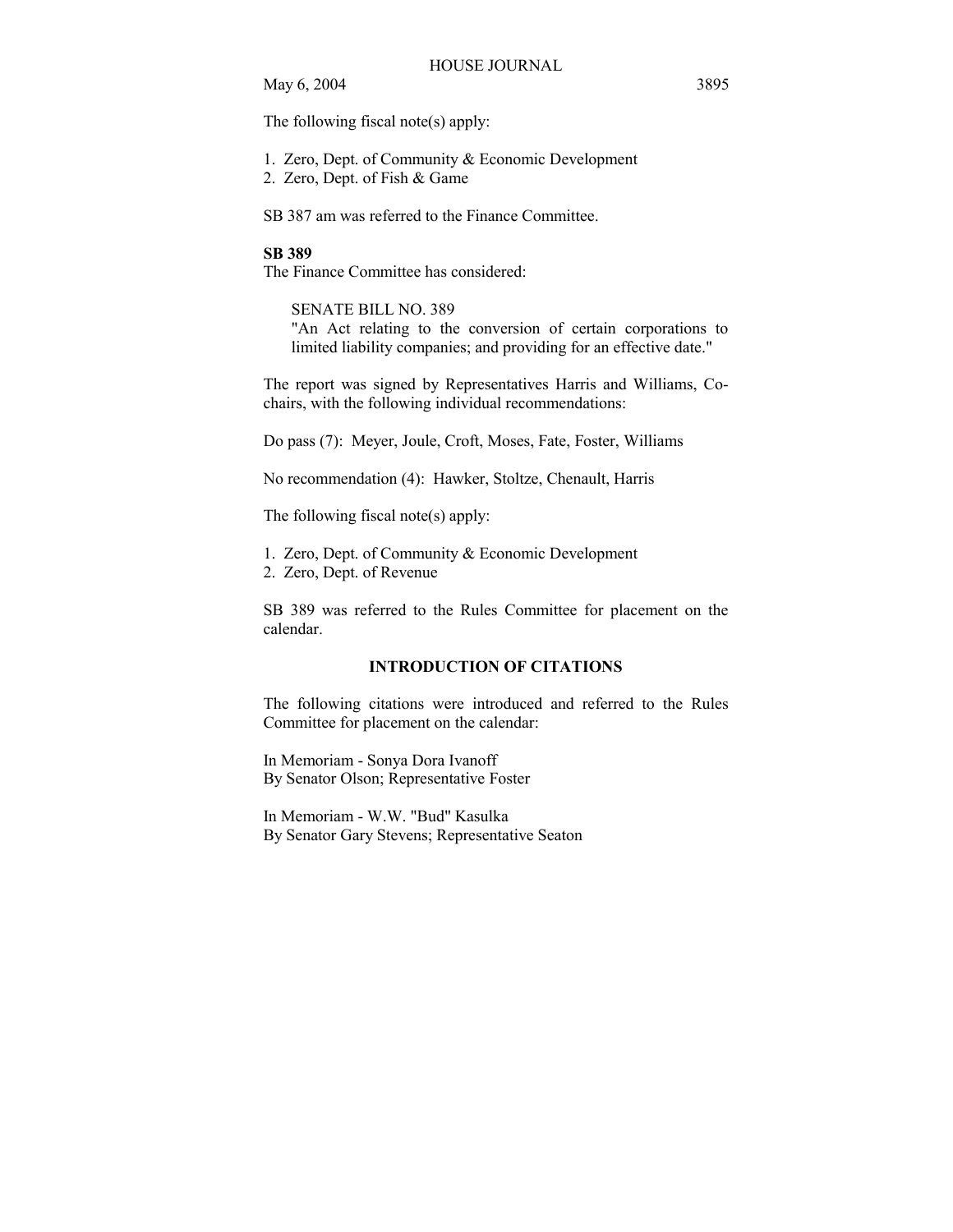In Memoriam - Joseph Maxwell "Max" Hamilton By Senator Gary Stevens; Representative Seaton

In Memoriam - Susan Tanape By Senator Gary Stevens; Representative Seaton

In Memoriam - Betty Lorenson By Senator Gary Stevens; Representative Ogg

In Memoriam - Mike Tunahon By Senator Gary Stevens; Representative Ogg

# **INTRODUCTION, FIRST READING, AND REFERENCE OF HOUSE RESOLUTIONS**

# **HCR 39**

HOUSE CONCURRENT RESOLUTION NO. 39 by the House Rules Committee by request of the House Special Committee on Economic Development, International Trade, and Tourism:

Establishing the Alaska Royalty and Revenue Task Force.

was read the first time and referred to the Rules Committee.

#### **HCR 40**

HOUSE CONCURRENT RESOLUTION NO. 40 by the House Finance Committee:

Suspending Rules 24(c), 35, 41(b), and 42(e), Uniform Rules of the Alaska State Legislature, concerning Senate Bill No. 170, relating to criminal law.

was read the first time and referred to the Rules Committee for placement on the calendar.

\*\*The presence of Representative Kapsner was noted.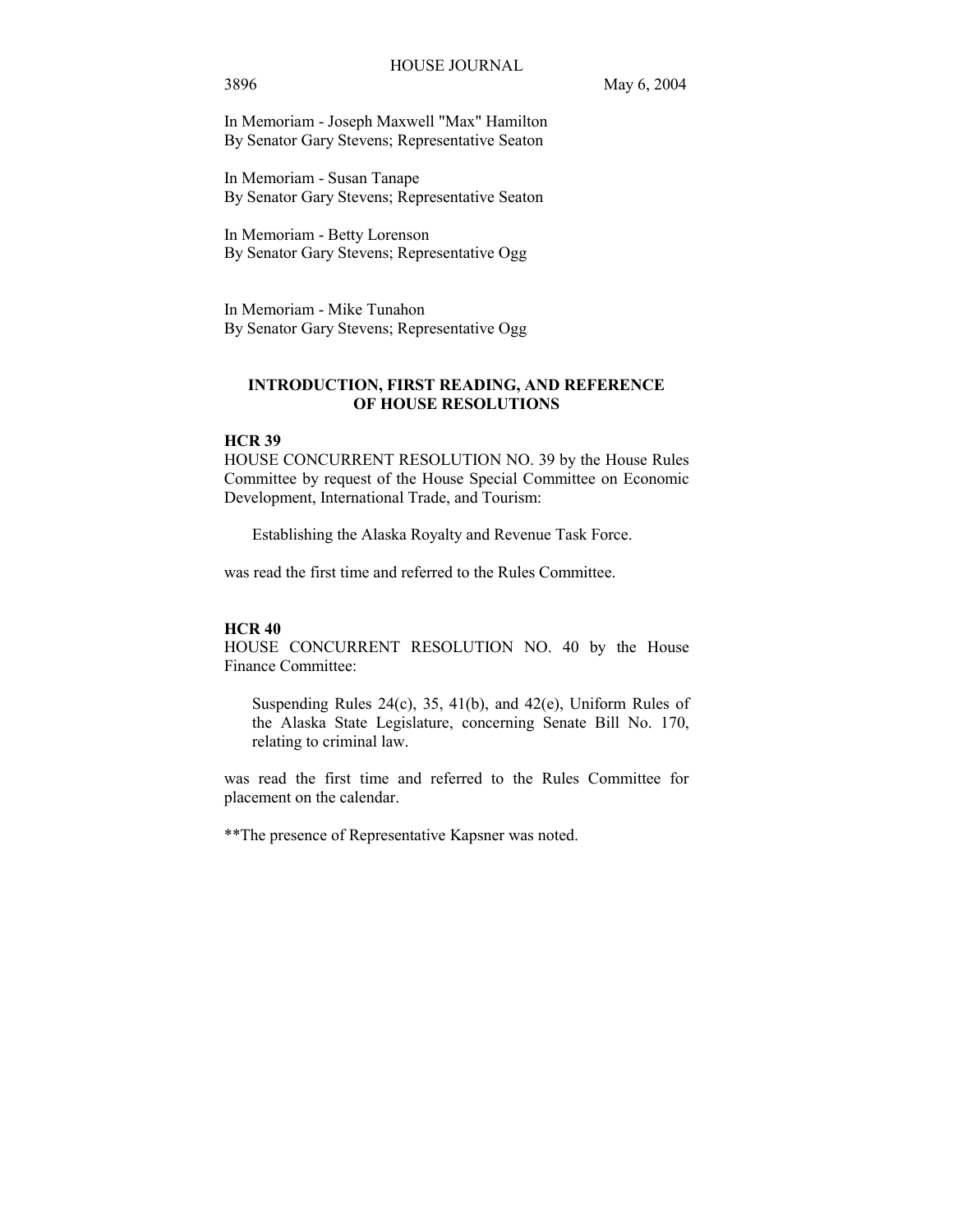# **CONSIDERATION OF THE DAILY CALENDAR**

#### **SECOND READING OF HOUSE BILLS**

#### **HB 255**

The following was read the second time:

HOUSE BILL NO. 255

"An Act amending the Alaska Wage and Hour Act as it relates to flexible work hour plans, the provision of training wages, and the definitions of certain terms; and repealing the exemption in the Act from the payment of minimum wages for learners."

| with the: |  |
|-----------|--|
|           |  |

Journal Page

| 1090 |
|------|
| 1091 |
| 3880 |
| 3881 |
|      |

Representative Coghill moved and asked unanimous consent that the following committee substitute be adopted in lieu of the original bill:

#### CS FOR HOUSE BILL NO. 255(FIN)

"An Act amending the Alaska Wage and Hour Act as it relates to the scope of administrative regulations defining a person employed in a bona fide executive, administrative, or professional capacity as it pertains to minimum salaries."

Amendment No. 1 (title amendment) was offered by Representatives Rokeberg and Croft:

Page 1, line 3, following "**salaries**":

 Insert "**to require that the minimum salary for that individual be two times the minimum wage for the first forty hours of employment each week**"

Representative Rokeberg moved and asked unanimous consent that Amendment No. 1 be adopted. There being no objection, Amendment No. 1 was adopted and the new title follows: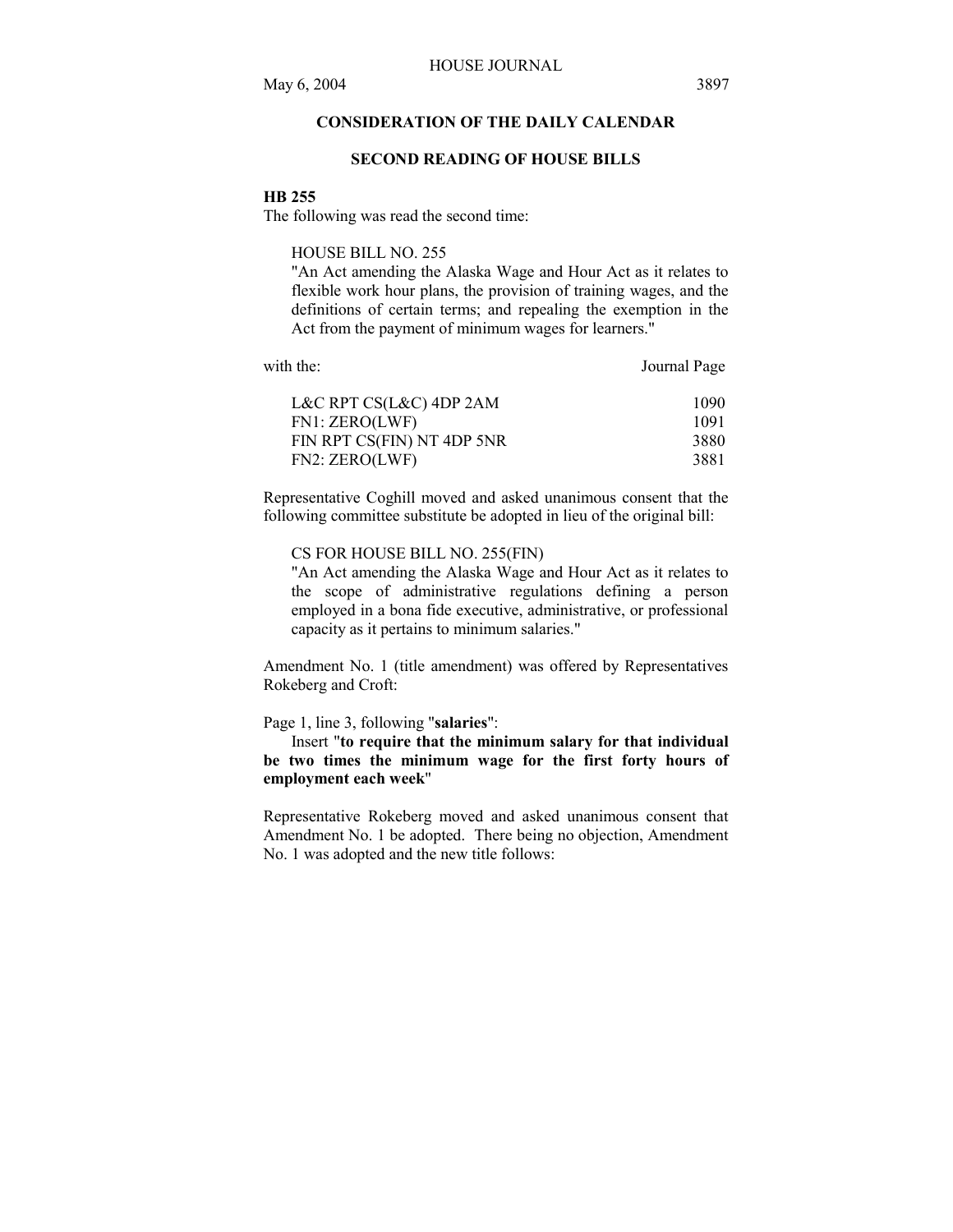# CS FOR HOUSE BILL NO. 255(FIN)(title am)

"An Act amending the Alaska Wage and Hour Act as it relates to the scope of administrative regulations defining a person employed in a bona fide executive, administrative, or professional capacity as it pertains to minimum salaries to require that the minimum salary for that individual be two times the minimum wage for the first forty hours of employment each week."

Representative Coghill moved and asked unanimous consent that CSHB 255(FIN)(title am) be considered engrossed, advanced to third reading, and placed on final passage. There being no objection, it was so ordered.

CSHB 255(FIN)(title am) was read the third time.

The question being: "Shall CSHB 255(FIN)(title am) pass the House?" The roll was taken with the following result:

CSHB 255(FIN)(title am) Third Reading Final Passage

# **YEAS: 38 NAYS: 0 EXCUSED: 0 ABSENT: 2**

Yeas: Anderson, Berkowitz, Chenault, Coghill, Crawford, Croft, Dahlstrom, Fate, Foster, Gara, Gatto, Gruenberg, Guttenberg, Harris, Hawker, Heinze, Holm, Joule, Kapsner, Kerttula, Kohring, Kookesh, Kott, Lynn, McGuire, Meyer, Morgan, Moses, Ogg, Rokeberg, Samuels, Seaton, Stepovich, Stoltze, Weyhrauch, Williams, Wilson, Wolf

Absent: Cissna, Masek

And so, CSHB 255(FIN)(title am) passed the House and was referred to the Chief Clerk for engrossment.

#### **HB 563**

The following was read the second time:

HOUSE BILL NO. 563

"An Act relating to open meetings guidelines applicable to legislators, to the confidentiality of complaints and proceedings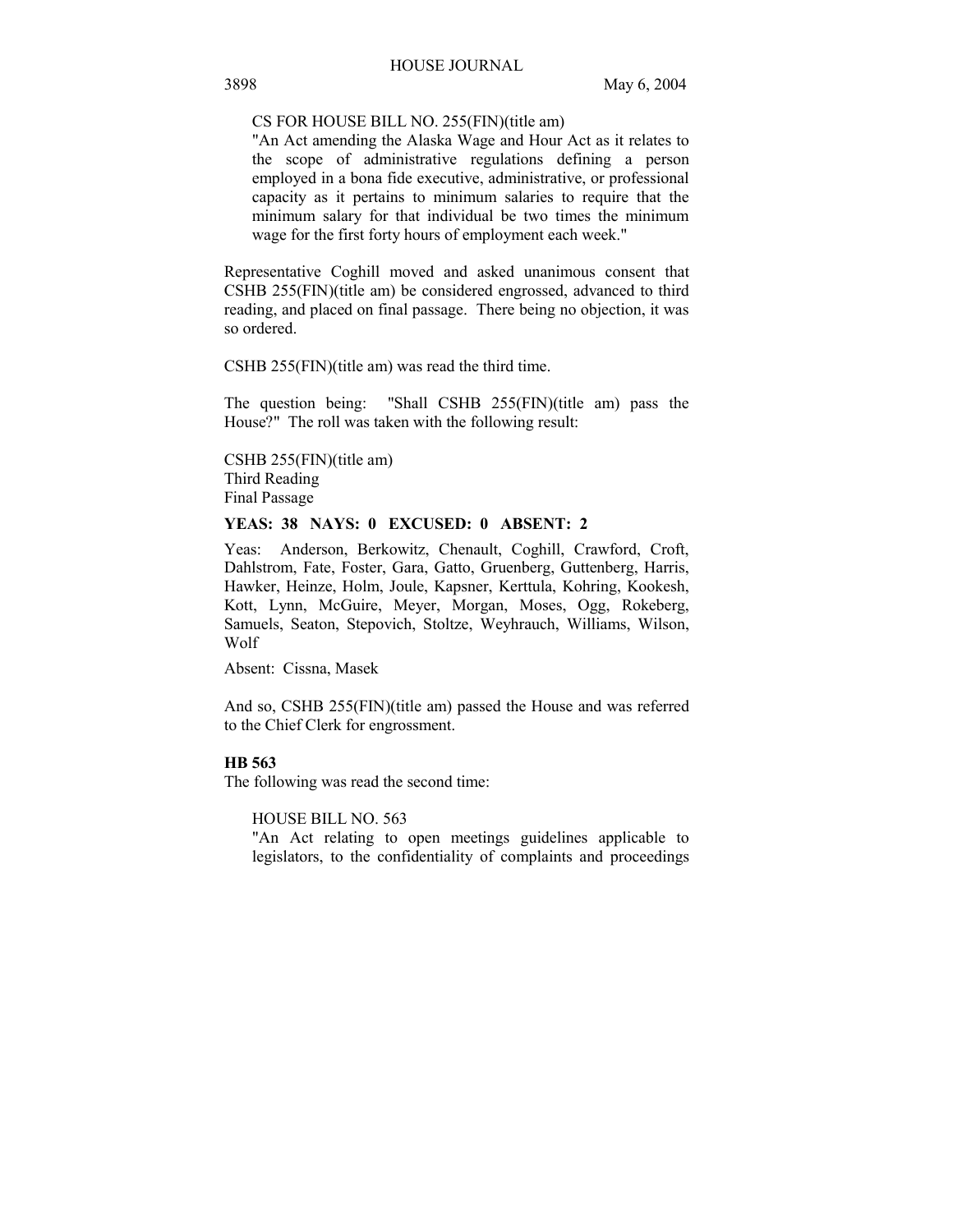involving alleging violations of AS 24.60, and to hearings on formal charges by the Select Committee on Legislative Ethics or its subcommittees."

| with the:                  | Journal Page |
|----------------------------|--------------|
| JUD RPT CS(JUD) NT 2DP 4NR | 3883         |
| FN1: ZERO(LEG)             | 3883         |

Representative Coghill moved and asked unanimous consent that the following committee substitute be adopted in lieu of the original bill:

CS FOR HOUSE BILL NO. 563(JUD)

"An Act relating to legislative branch ethics, to open meetings guidelines applicable to legislators, to the confidentiality of complaints and proceedings involving alleged violations of AS 24.60, and to hearings on formal charges by the Select Committee on Legislative Ethics or its subcommittees."

There being no objection, it was so ordered.

Representative Coghill moved and asked unanimous consent that CSHB 563(JUD) be considered engrossed, advanced to third reading, and placed on final passage.

Objection was heard.

CSHB 563(JUD) will advance to third reading on tomorrow's calendar.

# **SECOND READING OF SENATE BILLS**

# **SB 31**

The following was read the second time:

CS FOR SENATE BILL NO. 31(RES) am

"An Act relating to a transportation corridor for extension of the Alaska Railroad to Canada and to extension of the Alaska Railroad to connect with the North American railroad system."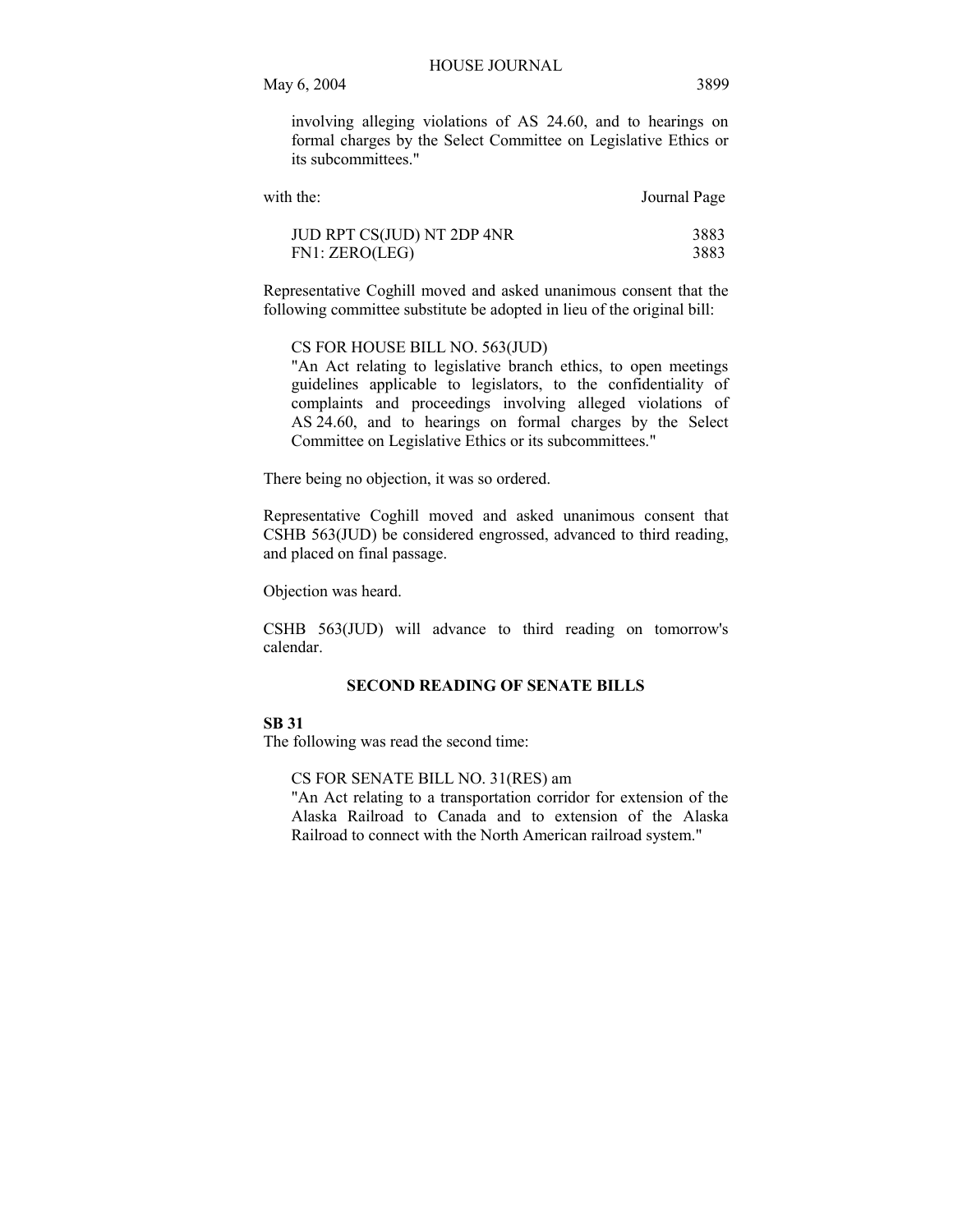3900 May 6, 2004

Journal Page

| 3828 |
|------|
| 3828 |
| 3828 |
| 3828 |
|      |

Representative Coghill moved and asked unanimous consent that CSSB 31(RES) am be considered engrossed, advanced to third reading, and placed on final passage.

Objection was heard.

CSSB 31(RES) am will advance to third reading on tomorrow's calendar.

# **SB 239**

The following was read the second time:

CS FOR SENATE BILL NO. 239(HES) am "An Act relating to the required number of days or hours in session in a school year; and providing for an effective date."

with the: Journal Page

| HES RPT 1DP 4NR | 3830 |
|-----------------|------|
| FN1: ZERO(EED)  | 3831 |

Representative Coghill moved and asked unanimous consent that CSSB 239(HES) am be considered engrossed, advanced to third reading, and placed on final passage. There being no objection, it was so ordered.

CSSB 239(HES) am was read the third time.

The question being: "Shall CSSB 239(HES) am pass the House?" The roll was taken with the following result: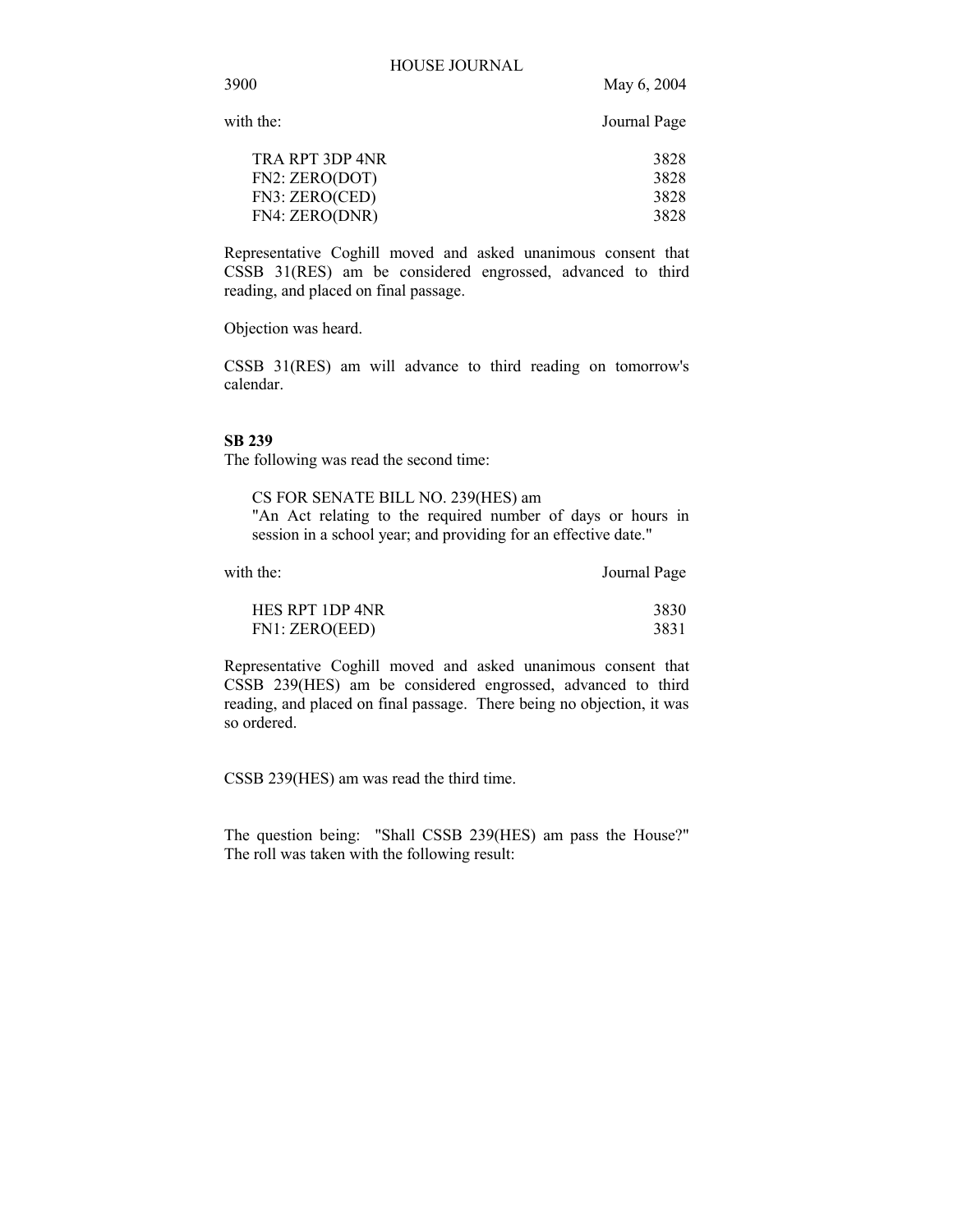CSSB 239(HES) am Third Reading Final Passage

# **YEAS: 40 NAYS: 0 EXCUSED: 0 ABSENT: 0**

Yeas: Anderson, Berkowitz, Chenault, Cissna, Coghill, Crawford, Croft, Dahlstrom, Fate, Foster, Gara, Gatto, Gruenberg, Guttenberg, Harris, Hawker, Heinze, Holm, Joule, Kapsner, Kerttula, Kohring, Kookesh, Kott, Lynn, Masek, McGuire, Meyer, Morgan, Moses, Ogg, Rokeberg, Samuels, Seaton, Stepovich, Stoltze, Weyhrauch, Williams, Wilson, Wolf

And so, CSSB 239(HES) am passed the House.

Representative Coghill moved and asked unanimous consent that the roll call on the passage of the bill be considered the roll call on the effective date clause. There being no objection, it was so ordered.

CSSB 239(HES) am was signed by the Speaker and Chief Clerk and returned to the Senate.

#### **SB 255**

The following was read the second time:

CS FOR SENATE BILL NO. 255(FIN) "An Act relating to traffic preemption devices."

with the: Journal Page

| <b>TRA RPT 6DP</b><br>FN1: ZERO(DPS); FN2: ZERO(DPS)<br>FN3: ZERO(LAW)<br>FN4: INDETERMINATE(ADM)<br>JUD RPT 7DP<br>FN1: ZERO(DPS); FN2: ZERO(DPS)<br>FN3: ZERO(LAW) | 3579<br>3580<br>3580<br>3580<br>3787<br>3788<br>3788 |
|----------------------------------------------------------------------------------------------------------------------------------------------------------------------|------------------------------------------------------|
| FN4: INDETERMINATE(ADM)                                                                                                                                              | 3788                                                 |
|                                                                                                                                                                      |                                                      |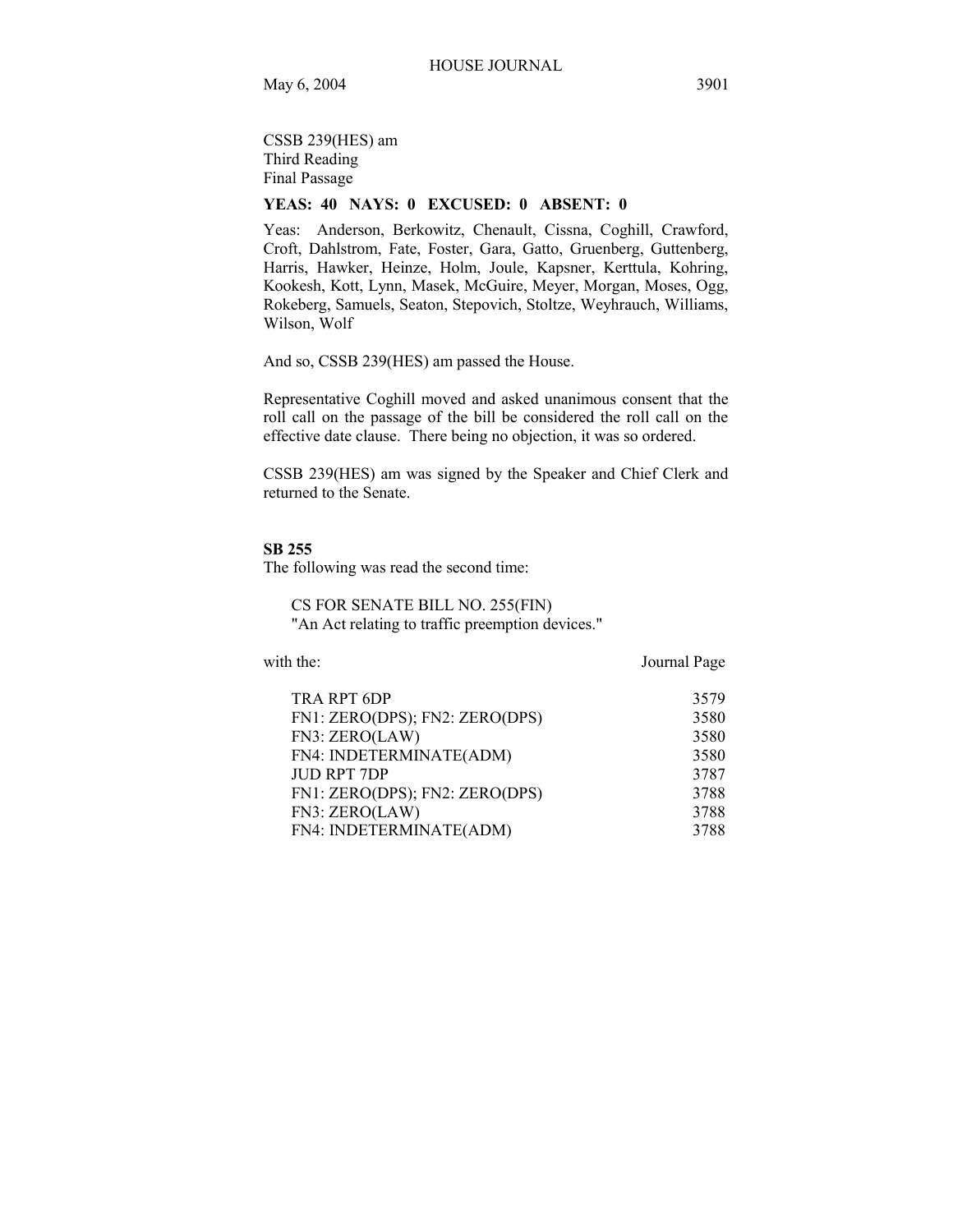Representative Coghill moved and asked unanimous consent that CSSB 255(FIN) be considered engrossed, advanced to third reading, and placed on final passage. There being no objection, it was so ordered.

CSSB 255(FIN) was read the third time.

The question being: "Shall CSSB 255(FIN) pass the House?" The roll was taken with the following result:

CSSB 255(FIN) Third Reading Final Passage

#### **YEAS: 40 NAYS: 0 EXCUSED: 0 ABSENT: 0**

Yeas: Anderson, Berkowitz, Chenault, Cissna, Coghill, Crawford, Croft, Dahlstrom, Fate, Foster, Gara, Gatto, Gruenberg, Guttenberg, Harris, Hawker, Heinze, Holm, Joule, Kapsner, Kerttula, Kohring, Kookesh, Kott, Lynn, Masek, McGuire, Meyer, Morgan, Moses, Ogg, Rokeberg, Samuels, Seaton, Stepovich, Stoltze, Weyhrauch, Williams, Wilson, Wolf

And so, CSSB 255(FIN) passed the House, was signed by the Speaker and Chief Clerk and returned to the Senate.

The Speaker stated that, without objection, the House would recess; and so, the House recessed at 3:01 p.m.

### **AFTER RECESS**

The Speaker called the House back to order at 7:12 p.m.

#### **SECOND READING OF SENATE BILLS**  (continued)

**SB 276** The following was read the second time: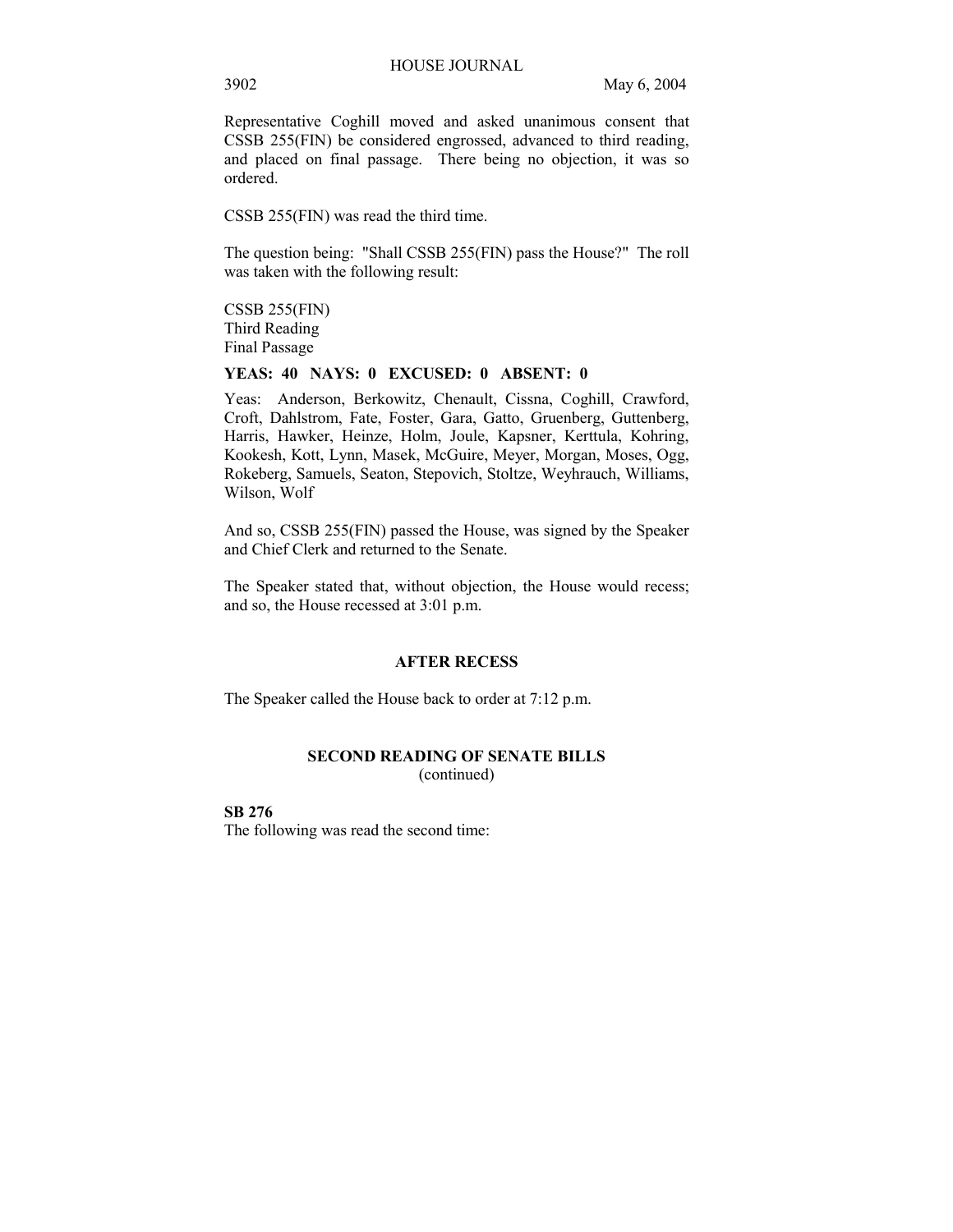CS FOR SENATE BILL NO. 276(FIN)

"An Act relating to the Alaska Insurance Guaranty Association; relating to the powers of the Alaska Industrial Development and Export Authority concerning the association; and providing for an effective date."

with the: Journal Page

| <b>L&amp;C REFERRAL WAIVED</b> | 3265 |
|--------------------------------|------|
| JUD RPT HCS(JUD) 7DP           | 3445 |
| FN7: ZERO(ADM)                 | 3446 |
| FN8: ZERO(CED)                 | 3446 |
| FN9: ZERO(CED)                 | 3446 |
| FIN RPT HCS(JUD) 4DP 7NR       | 3889 |
| FN7: ZERO(ADM)                 | 3890 |
| FN8: ZERO(CED)                 | 3890 |
| FN9: ZERO(CED)                 | 3890 |

Representative Coghill moved and asked unanimous consent that the following committee substitute be adopted in lieu of the original bill:

HOUSE CS FOR CS FOR SENATE BILL NO. 276(JUD) (same title)

There being no objection, it was so ordered.

Representative Coghill moved and asked unanimous consent that HCS CSSB 276(JUD) be considered engrossed, advanced to third reading, and placed on final passage. There being no objection, it was so ordered.

HCS CSSB 276(JUD) was read the third time.

The question being: "Shall HCS CSSB 276(JUD) pass the House?" The roll was taken with the following result:

HCS CSSB 276(JUD) Third Reading Final Passage **YEAS: 33 NAYS: 1 EXCUSED: 0 ABSENT: 6**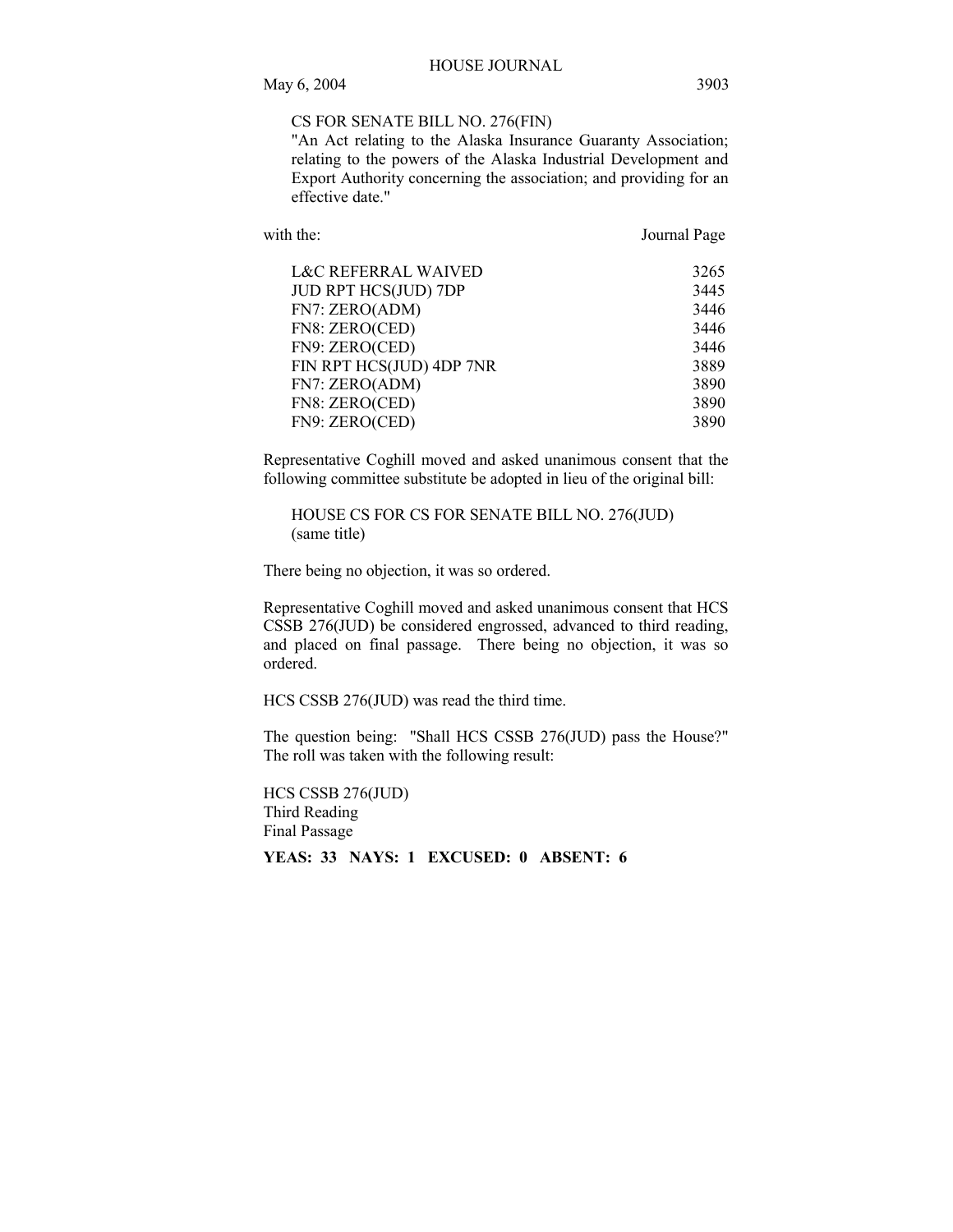Yeas: Berkowitz, Cissna, Coghill, Crawford, Croft, Dahlstrom, Fate, Foster, Gara, Gatto, Gruenberg, Harris, Hawker, Heinze, Kapsner, Kerttula, Kookesh, Kott, Lynn, Masek, McGuire, Meyer, Morgan, Moses, Ogg, Rokeberg, Samuels, Stepovich, Stoltze, Weyhrauch, Williams, Wilson, Wolf

Nays: Kohring

Absent: Anderson, Chenault, Guttenberg, Holm, Joule, Seaton

And so, HCS CSSB 276(JUD) passed the House.

Representative Coghill moved and asked unanimous consent that the roll call on the passage of the bill be considered the roll call on the effective date clause. There being no objection, it was so ordered.

HCS CSSB 276(JUD) was referred to the Chief Clerk for engrossment.

#### **RECONSIDERATION**

#### **SB 286**

Representative Kohring brought up reconsideration of the vote on CSSB 286(FIN) (page 3852).

The following was again before the House in third reading:

CS FOR SENATE BILL NO. 286(FIN)

"An Act relating to direct marketing fisheries businesses, to the fisheries business tax, and to liability for payment of taxes and assessments on the sale or transfer of fishery resources; and providing for an effective date."

The question to be reconsidered: "Shall CSSB 286(FIN) pass the House?" The roll was taken with the following result:

CSSB 286(FIN)--RECONSIDERATION Third Reading Final Passage

**YEAS: 37 NAYS: 0 EXCUSED: 0 ABSENT: 3**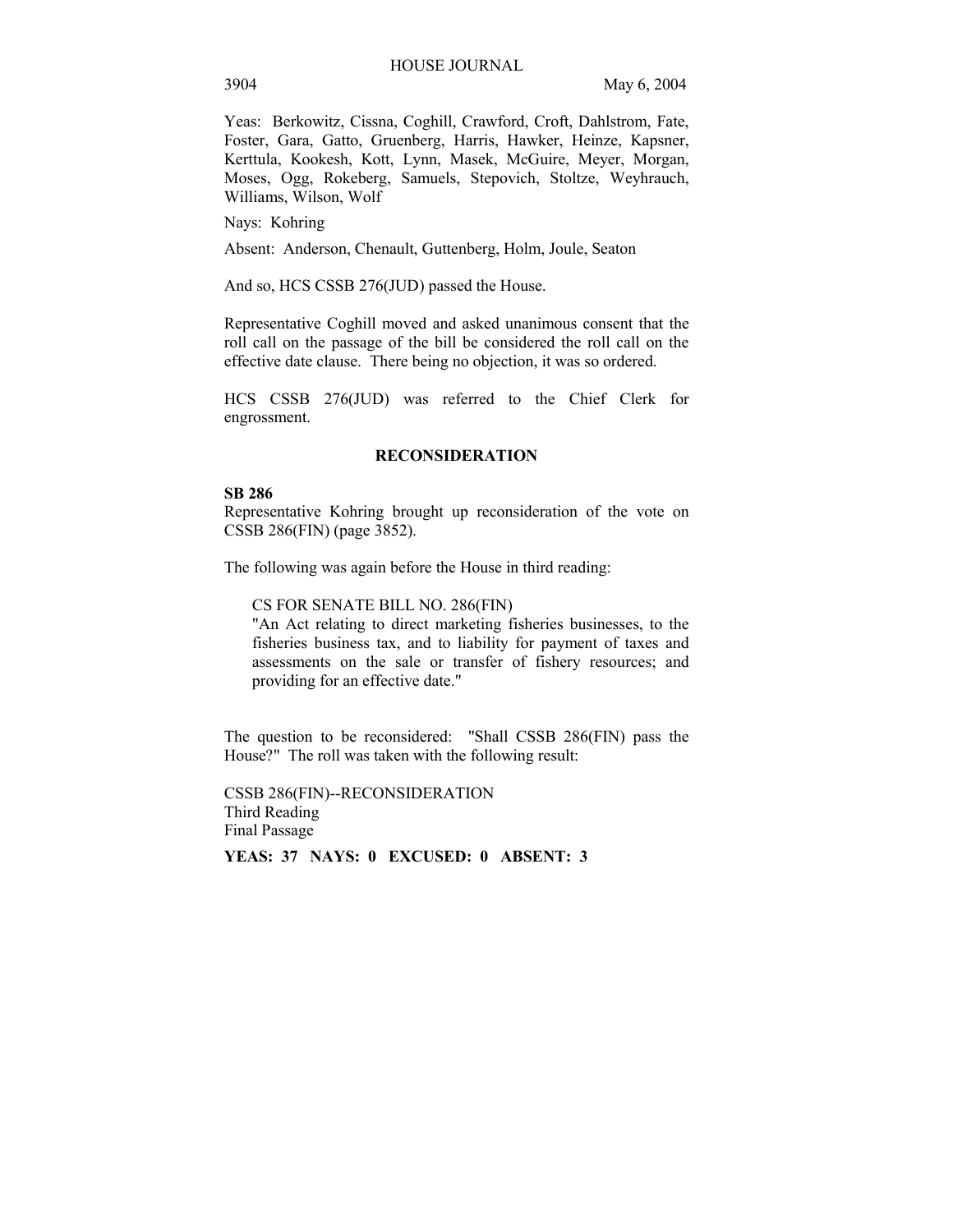Yeas: Anderson, Berkowitz, Cissna, Coghill, Crawford, Croft, Dahlstrom, Fate, Foster, Gara, Gatto, Gruenberg, Guttenberg, Harris, Hawker, Heinze, Kapsner, Kerttula, Kohring, Kookesh, Kott, Lynn, Masek, McGuire, Meyer, Morgan, Moses, Ogg, Rokeberg, Samuels, Seaton, Stepovich, Stoltze, Weyhrauch, Williams, Wilson, Wolf

Absent: Chenault, Holm, Joule

And so, CSSB 286(FIN) passed the House on reconsideration.

Representative Coghill moved and asked unanimous consent that the roll call on the passage of the bill be considered the roll call on the effective date clause. There being no objection, it was so ordered.

CSSB 286(FIN) was signed by the Speaker and Chief Clerk and returned to the Senate.

# **CONSIDERATION OF THE DAILY CALENDAR**

# **SECOND READING OF SENATE BILLS**

(continued)

# **SB 328**

The following was read the second time:

CS FOR SPONSOR SUBSTITUTE FOR SENATE BILL NO. 328(FIN)

"An Act relating to the national forest income program in the Department of Community and Economic Development and to the authority of the department to adopt regulations; making conforming amendments; and providing for an effective date."

with the: Journal Page

| CRA RPT HCS(CRA) 3DP 1NR | 3619 |
|--------------------------|------|
| FN1: ZERO(CED)           | 3620 |
| FIN RPT HCS(CRA) 5DP 3NR | 3788 |
| FN1: ZERO(CED)           | 3789 |

Representative Coghill moved and asked unanimous consent that the following committee substitute be adopted in lieu of the original bill: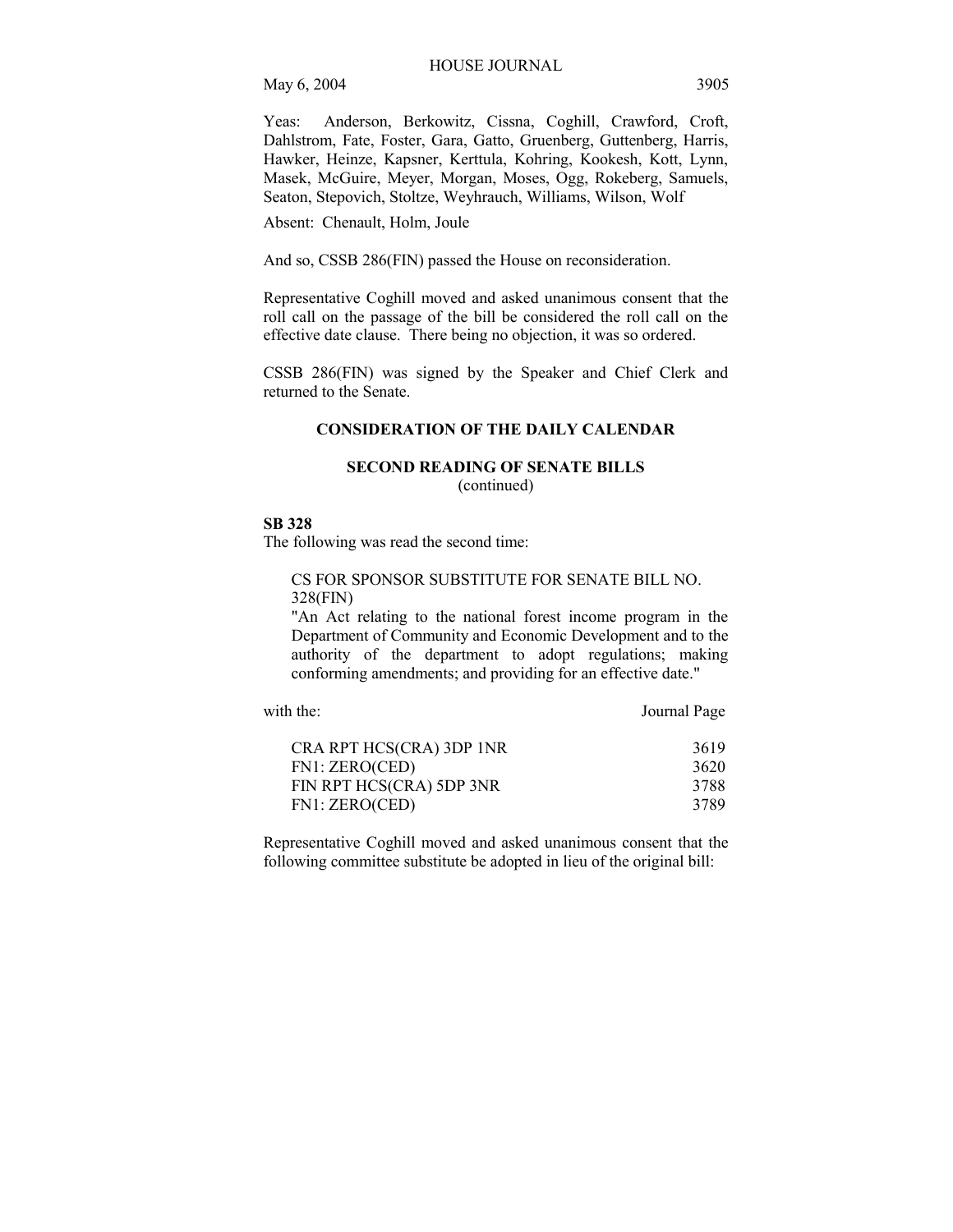# HOUSE CS FOR CS FOR SS FOR SENATE BILL NO. 328(CRA) (same title)

There being no objection, it was so ordered.

Representative Coghill moved and asked unanimous consent that HCS CSSSSB 328(CRA) be considered engrossed, advanced to third reading, and placed on final passage. There being no objection, it was so ordered.

HCS CSSSSB 328(CRA) was read the third time.

The question being: "Shall HCS CSSSSB 328(CRA) pass the House?" The roll was taken with the following result:

HCS CSSSSB 328(CRA) Third Reading Final Passage

#### **YEAS: 39 NAYS: 0 EXCUSED: 0 ABSENT: 1**

Yeas: Anderson, Berkowitz, Chenault, Cissna, Coghill, Crawford, Croft, Dahlstrom, Fate, Foster, Gara, Gatto, Gruenberg, Guttenberg, Harris, Hawker, Heinze, Joule, Kapsner, Kerttula, Kohring, Kookesh, Kott, Lynn, Masek, McGuire, Meyer, Morgan, Moses, Ogg, Rokeberg, Samuels, Seaton, Stepovich, Stoltze, Weyhrauch, Williams, Wilson, Wolf

Absent: Holm

And so, HCS CSSSSB 328(CRA) passed the House.

Representative Coghill moved and asked unanimous consent that the roll call on the passage of the bill be considered the roll call on the effective date clause. There being no objection, it was so ordered.

HCS CSSSSB 328(CRA) was referred to the Chief Clerk for engrossment.

### **SB 337**

The following was read the second time: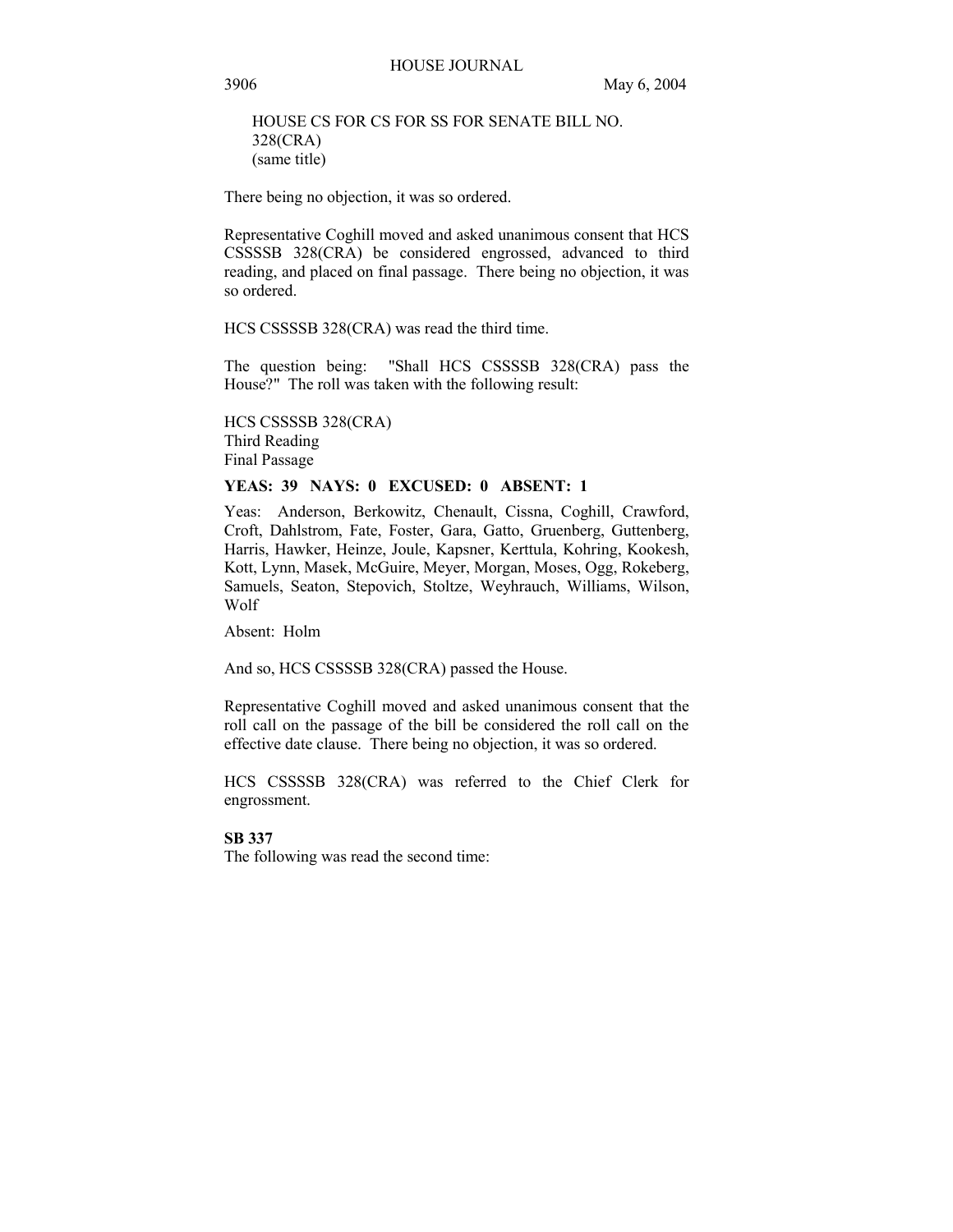# CS FOR SENATE BILL NO. 337(L&C)

"An Act relating to the powers of the Alaska Energy Authority to make grants and loans, to enter into contracts, and to improve, equip, operate, and maintain bulk fuel, waste energy, energy conservation, energy efficiency, and alternative energy facilities and equipment; relating to the bulk fuel revolving loan fund; relating to the Alaska Energy Authority's liability for the provision of technical assistance to rural utilities; relating to the Alaska Energy Authority's investment of the power development fund; repealing the electrical service extension fund; and providing for an effective date."

| with the:                   | Journal Page |  |
|-----------------------------|--------------|--|
| CRA REFERRAL WAIVED         | 3717         |  |
| FIN RPT HCS(FIN) NT 2DP 4NR | 3832         |  |
| FN1: ZERO(REV)              | 3833         |  |
| FN2: ZERO(CED)              | 3833         |  |

Representative Coghill moved and asked unanimous consent that the following committee substitute be adopted in lieu of the original bill:

HOUSE CS FOR CS FOR SENATE BILL NO. 337(FIN)

"An Act relating to the powers of the Alaska Energy Authority to make grants and loans, to enter into contracts, and to improve, equip, operate, and maintain bulk fuel, waste energy, energy conservation, energy efficiency, and alternative energy facilities and equipment; relating to the bulk fuel revolving loan fund; relating to the Alaska Energy Authority's liability for the provision of technical assistance to rural utilities; relating to the continuation of the motor fuel tax rate for fuel produced from the processing of lignocellulose from wood or waste seafood; relating to the Alaska Energy Authority's investment of the power development fund; repealing the electrical service extension fund; and providing for an effective date."

(HCR 38 - title change resolution)

There being no objection, it was so ordered.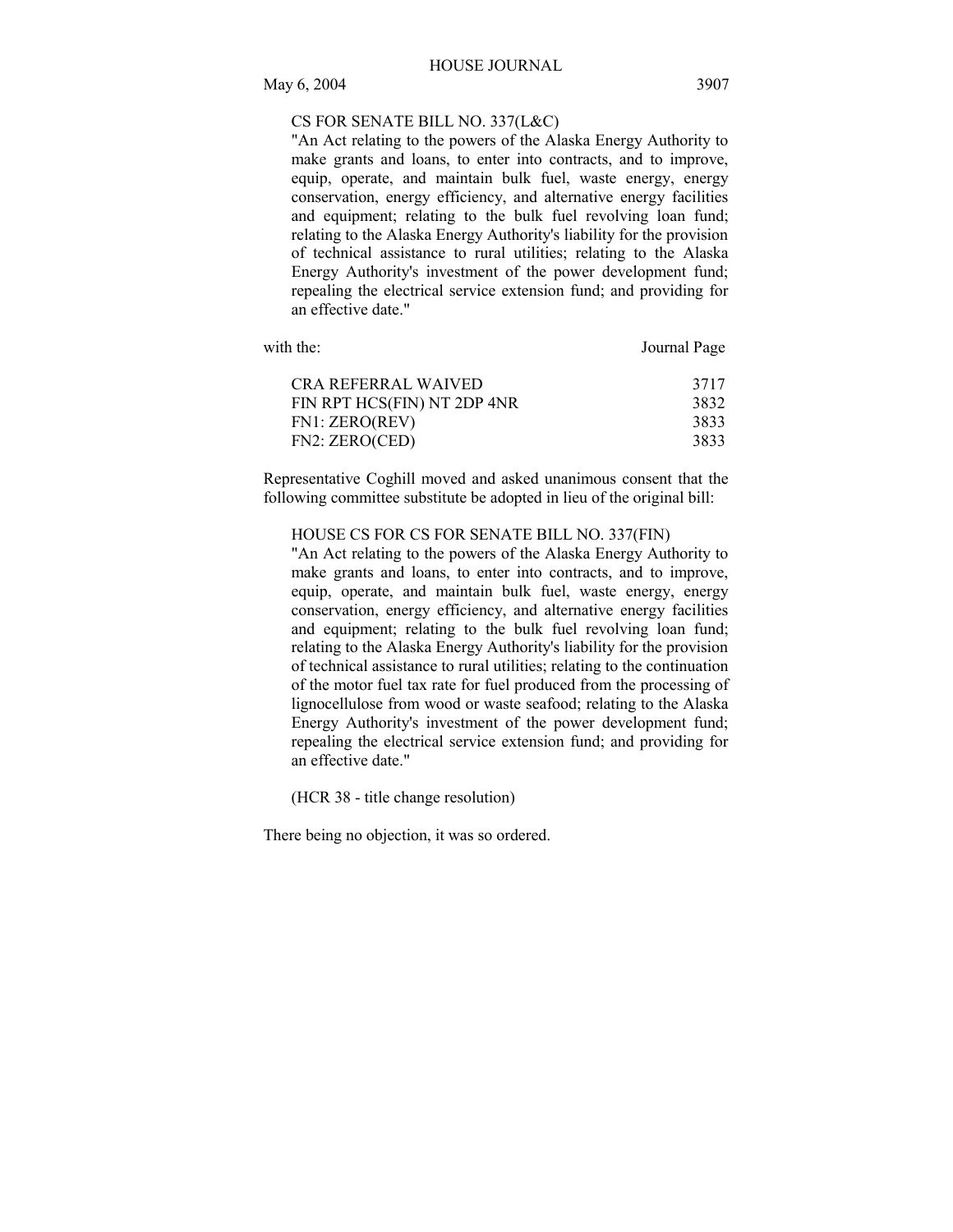Representative Coghill moved and asked unanimous consent that HCS CSSB 337(FIN) be considered engrossed, advanced to third reading, and placed on final passage. There being no objection, it was so ordered.

HCS CSSB 337(FIN) was read the third time.

The question being: "Shall HCS CSSB 337(FIN) pass the House?" The roll was taken with the following result:

HCS CSSB 337(FIN) Third Reading Final Passage

#### **YEAS: 38 NAYS: 0 EXCUSED: 0 ABSENT: 2**

Yeas: Anderson, Berkowitz, Chenault, Cissna, Coghill, Crawford, Croft, Dahlstrom, Fate, Foster, Gara, Gatto, Gruenberg, Guttenberg, Harris, Hawker, Heinze, Joule, Kapsner, Kerttula, Kohring, Kookesh, Kott, Lynn, Masek, McGuire, Meyer, Morgan, Moses, Ogg, Rokeberg, Samuels, Stepovich, Stoltze, Weyhrauch, Williams, Wilson, Wolf

Absent: Holm, Seaton

And so, HCS CSSB 337(FIN) passed the House.

Representative Coghill moved and asked unanimous consent that the roll call on the passage of the bill be considered the roll call on the effective date clause. There being no objection, it was so ordered.

HCS CSSB 337(FIN) was referred to the Chief Clerk for engrossment.

# **THIRD READING OF SENATE BILLS**

#### **SB 194**

The Speaker stated that, without objection, the following, which was advanced to third reading from the May 5, 2004, calendar (page 3846), would be moved to the bottom of the calendar:

HOUSE CS FOR CS FOR SENATE BILL NO. 194(L&C)

"An Act authorizing delivery of up to two bottles of distilled spirits or 72 ounces of beer to a cruise ship passenger or hotel guest."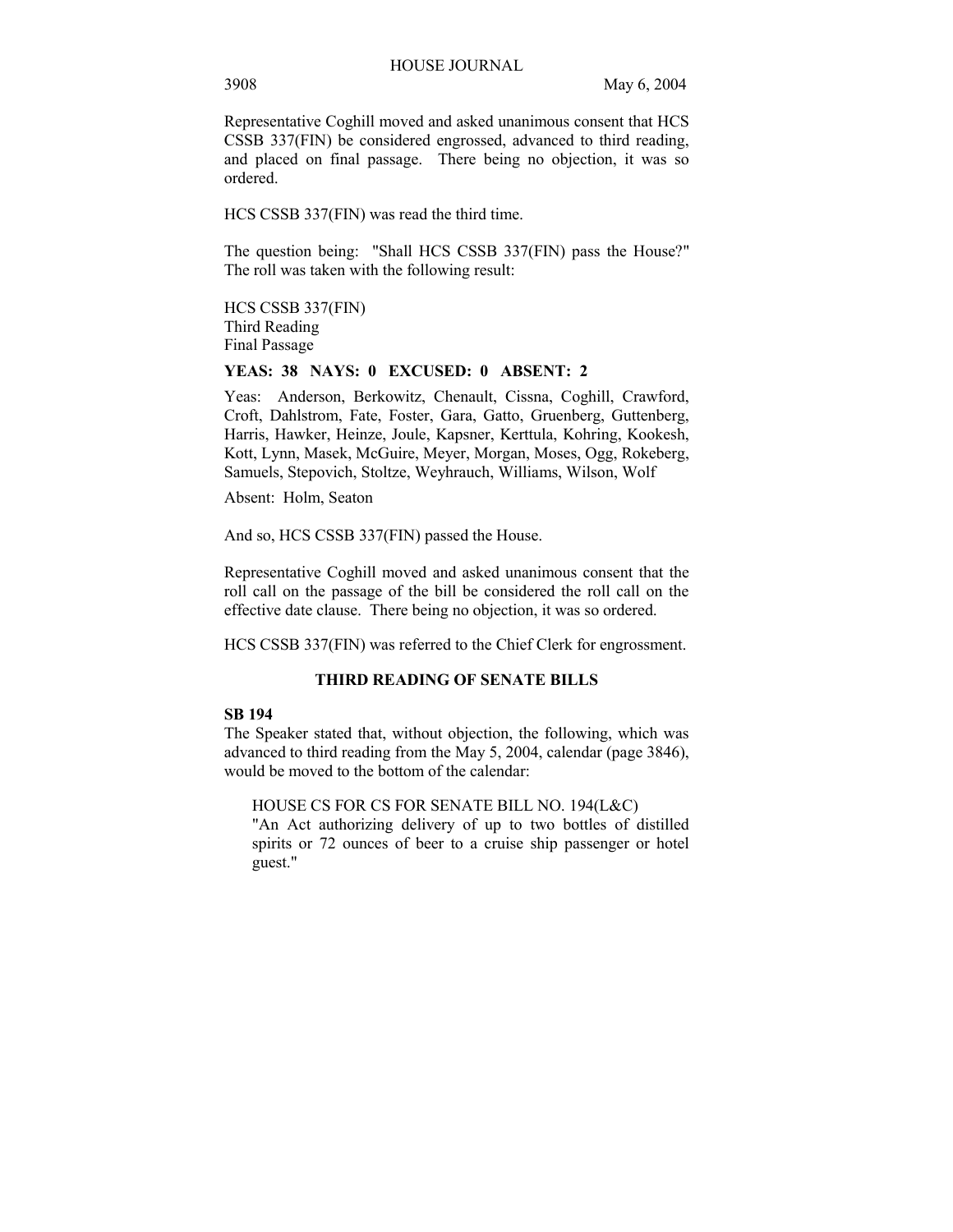May 6, 2004 3909

#### **SB 322**

The following, which was advanced to third reading from the May 5, 2004, calendar (page 3846), was read the third time:

SENATE BILL NO. 322 "An Act relating to the rate of the salmon enhancement tax."

Representative Coghill moved and asked unanimous consent that the following members be excused from a call of the House. There being no objection, the members were excused as noted:

Representative Fate - from 7:45 p.m. tonight to 8:00 a.m., May 7, 2004

Representative Holm - remainder of the evening

The question being: "Shall SB 322 pass the House?" The roll was taken with the following result:

SB 322 Third Reading Final Passage

# **YEAS: 36 NAYS: 1 EXCUSED: 1 ABSENT: 2**

Yeas: Berkowitz, Chenault, Cissna, Coghill, Crawford, Croft, Dahlstrom, Fate, Foster, Gara, Gatto, Gruenberg, Guttenberg, Harris, Hawker, Heinze, Joule, Kapsner, Kerttula, Kookesh, Kott, Lynn, Masek, McGuire, Meyer, Morgan, Moses, Ogg, Samuels, Seaton, Stepovich, Stoltze, Weyhrauch, Williams, Wilson, Wolf

Nays: Kohring

Excused: Holm

Absent: Anderson, Rokeberg

And so, SB 322 passed the House, was signed by the Speaker and Chief Clerk and returned to the Senate.

# **SB 273**

The following, which was advanced to third reading from the May 5, 2004, calendar (page 3849), was read the third time: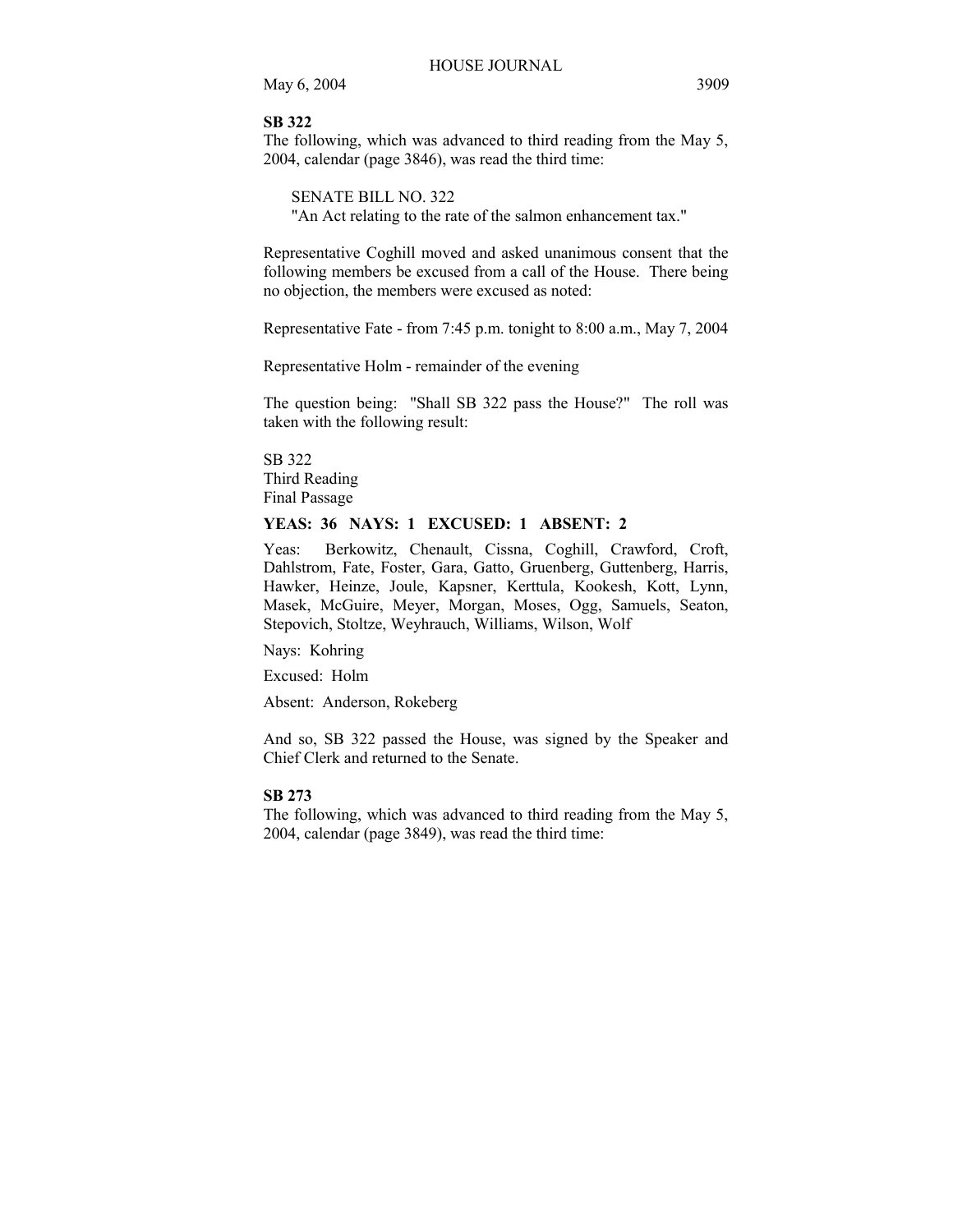# HOUSE CS FOR CS FOR SENATE BILL NO. 273(FIN)

"An Act amending the size, membership, and powers of the board of directors of the Alaska Seafood Marketing Institute and making a corresponding change in the quorum requirement; authorizing the establishment of the seafood marketing assessment at a rate of 0.5 percent or 0.6 percent of the value of seafood products produced; providing for an election to retain, terminate, or increase the seafood marketing assessment; providing for the repeal of the salmon marketing tax and provisions related to the salmon marketing tax; and providing for an effective date."

The question being: "Shall HCS CSSB 273(FIN) pass the House?" The roll was taken with the following result:

HCS CSSB 273(FIN) Third Reading Final Passage

#### **YEAS: 28 NAYS: 10 EXCUSED: 1 ABSENT: 1**

Yeas: Chenault, Croft, Dahlstrom, Fate, Foster, Gara, Gatto, Harris, Hawker, Heinze, Joule, Kott, Lynn, Masek, McGuire, Meyer, Morgan, Moses, Ogg, Rokeberg, Samuels, Seaton, Stepovich, Stoltze, Weyhrauch, Williams, Wilson, Wolf

Nays: Berkowitz, Cissna, Coghill, Crawford, Gruenberg, Guttenberg, Kapsner, Kerttula, Kohring, Kookesh

Excused: Holm

Absent: Anderson

Cissna changed from "Yea" to "Nay". Crawford changed from "Yea" to "Nay". Gruenberg changed from "Yea" to "Nay".

And so, HCS CSSB 273(FIN) passed the House.

Representative Coghill moved and asked unanimous consent that the roll call on the passage of the bill be considered the roll call on the effective date clause.

Representative Berkowitz objected.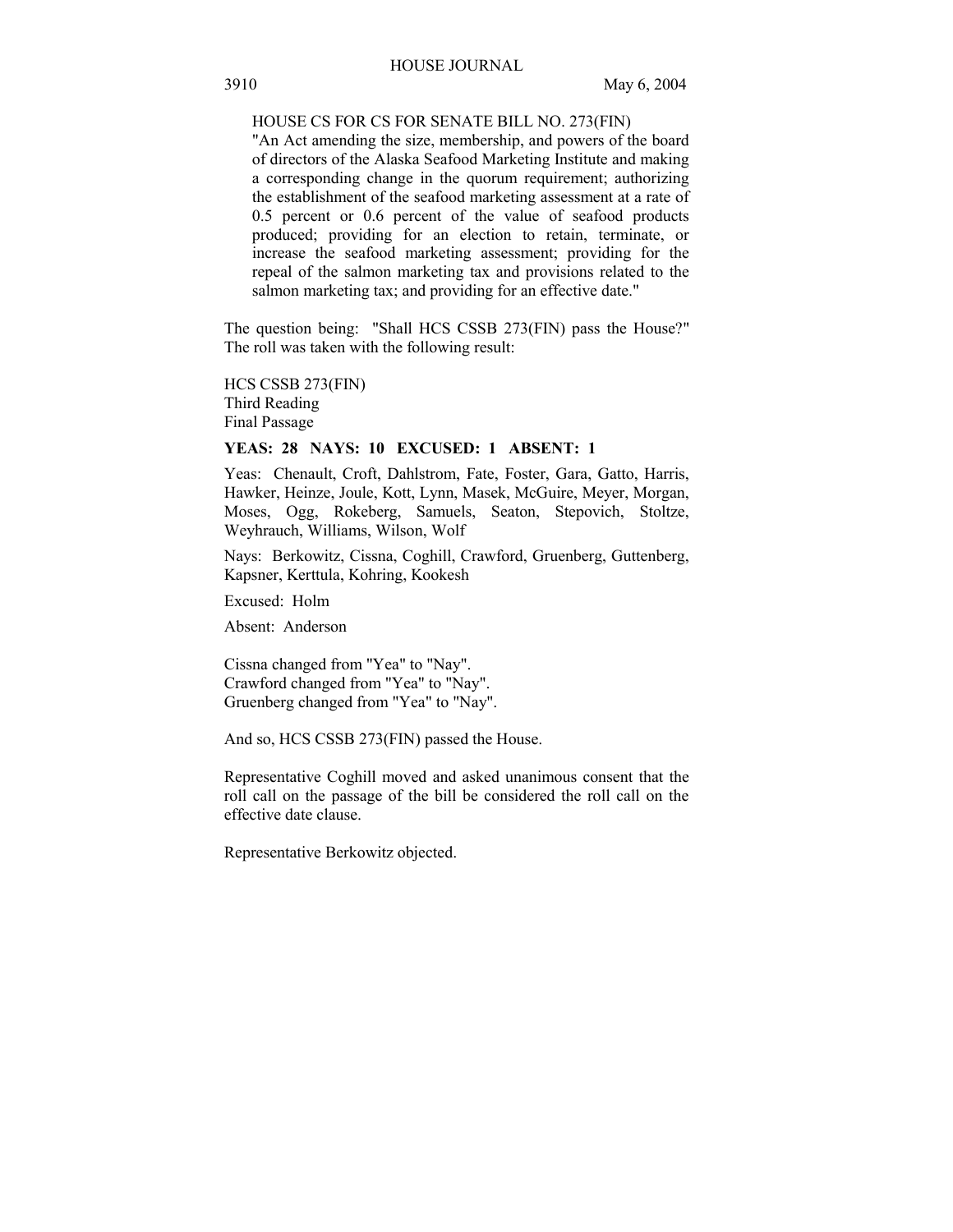The question being: "Shall the effective date clause be adopted?" The roll was taken with the following result:

HCS CSSB 273(FIN) Third Reading Effective Date

# **YEAS: 38 NAYS: 0 EXCUSED: 1 ABSENT: 1**

Yeas: Berkowitz, Chenault, Cissna, Coghill, Crawford, Croft, Dahlstrom, Fate, Foster, Gara, Gatto, Gruenberg, Guttenberg, Harris, Hawker, Heinze, Joule, Kapsner, Kerttula, Kohring, Kookesh, Kott, Lynn, Masek, McGuire, Meyer, Morgan, Moses, Ogg, Rokeberg, Samuels, Seaton, Stepovich, Stoltze, Weyhrauch, Williams, Wilson, Wolf

Excused: Holm

Absent: Anderson

And so, the effective date clause was adopted.

Representative Gruenberg gave notice of reconsideration of the vote on HCS CSSB 273(FIN).

\*\*Representative Fate, who had been previously excused (page 3909), left the Chamber.

# **SECOND READING OF HOUSE RESOLUTIONS**

# **HR 10**

The following was read the second time:

HOUSE RESOLUTION NO. 10 Relating to the National Day of Prayer.

Amendment No. 1 was offered by Representatives Coghill and Kerttula:

Page 1, lines 7 - 9: Delete all material and insert: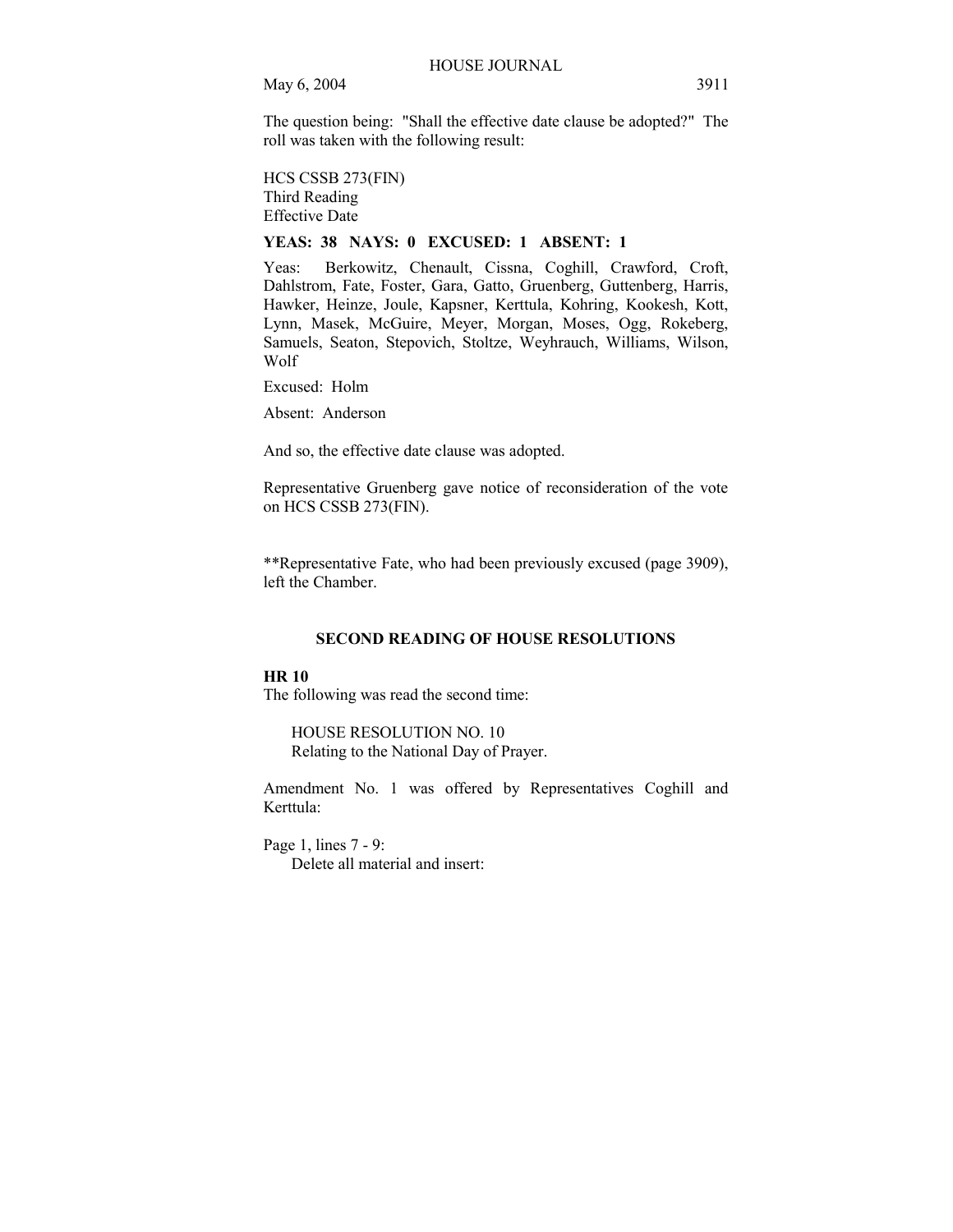"**WHEREAS** the vision of the National Day of Prayer is to encourage every person, regardless of religion, to express their faith through prayer, particularly on behalf of our nation and its leaders; and"

Representative Coghill moved and asked unanimous consent that Amendment No. 1 be adopted. There being no objection, it was so ordered.

The question being: "Shall HR 10 am pass the House?" The roll was taken with the following result:

HR 10 am Second Reading Final Passage

#### **YEAS: 37 NAYS: 0 EXCUSED: 2 ABSENT: 1**

Yeas: Anderson, Berkowitz, Chenault, Cissna, Coghill, Crawford, Croft, Dahlstrom, Foster, Gara, Gatto, Gruenberg, Guttenberg, Harris, Hawker, Joule, Kapsner, Kerttula, Kohring, Kookesh, Kott, Lynn, Masek, McGuire, Meyer, Morgan, Moses, Ogg, Rokeberg, Samuels, Seaton, Stepovich, Stoltze, Weyhrauch, Williams, Wilson, Wolf

Excused: Fate, Holm

Absent: Heinze

And so, HR 10 am passed the House and was referred to the Chief Clerk for engrossment and enrollment.

### **RECONSIDERATION**

### **SB 327**

Representative Stoltze brought up reconsideration of the vote on CSSB 327(STA)(fld H) (page 3861).

The following was again before the House in third reading:

CS FOR SENATE BILL NO. 327(STA)

"An Act relating to pedestrians using rollerblades, roller skates, and rollerskis."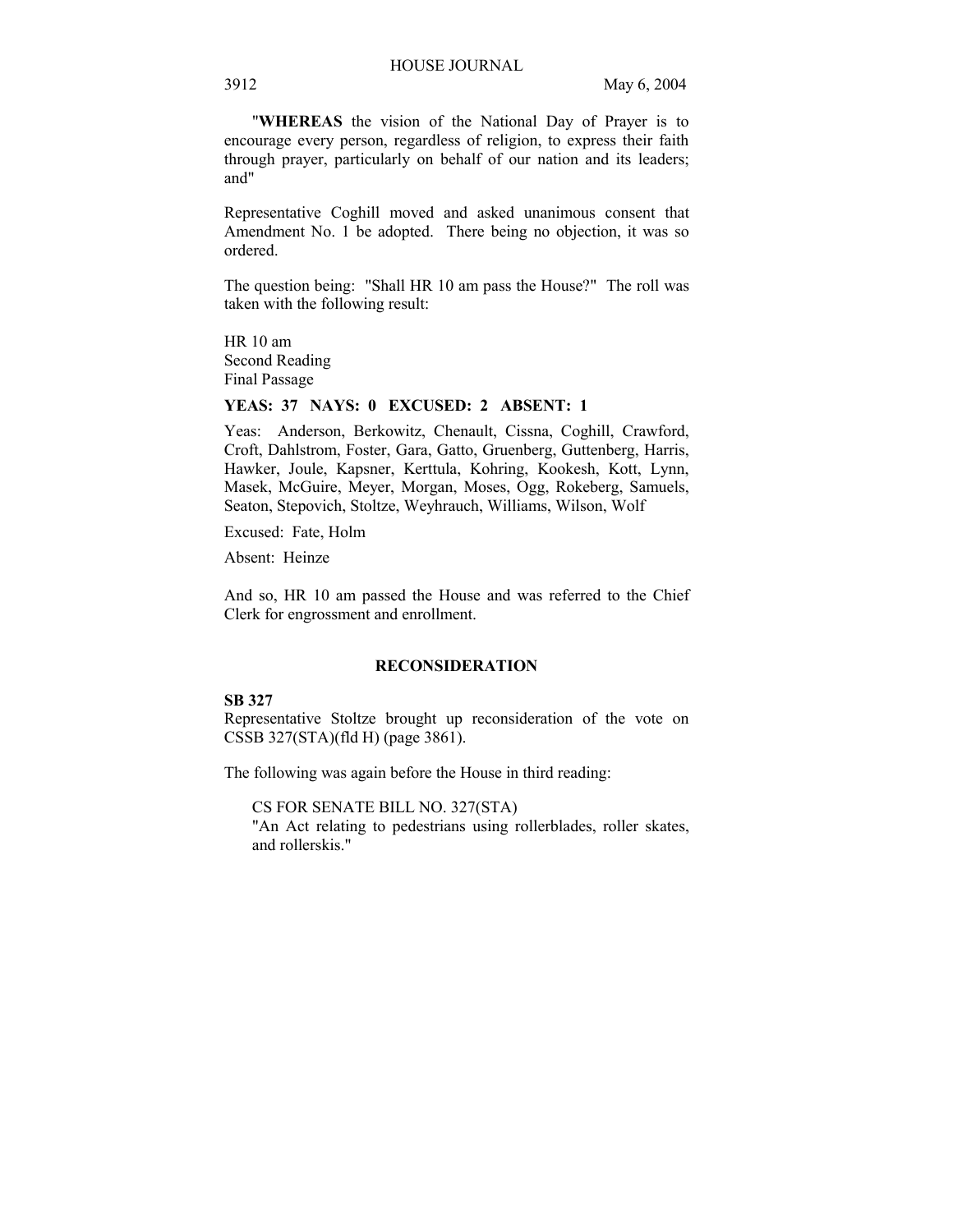May 6, 2004 3913

Representative Stoltze moved and asked unanimous consent that CSSB 327(STA) be returned to second reading for the specific purpose of considering Amendment No. 1. There being no objection, it was so ordered.

Amendment No. 1 was offered by Representatives Stoltze, Holm, and Stepovich:

Page 1, lines 4 - 11:

Delete all material and insert:

"(9) The department shall allow pedestrians to use wheeled adjuncts, such as roller blades, roller skates, and rollerskis on roadways and vehicular ways or areas available for use by bicycles."

Representative Stoltze moved and asked unanimous consent that Amendment No. 1 be adopted.

Representative Guttenberg objected.

Amendment to Amendment No. 1 was offered by Representative Guttenberg:

 Delete "or" Insert "and"

Representative Guttenberg moved and asked unanimous consent that Amendment to Amendment No. 1 be adopted. There being no objection, it was so ordered.

There being no further objection, Amendment No. 1 as amended was adopted.

Representative Gara moved and asked unanimous consent that CSSB 327(STA) am H be returned to second reading for the specific purpose of considering Amendment No. 2. There being no objection, it was so ordered.

Amendment No. 2 (to CSSB 327(STA) am H) was offered by Representative Gara: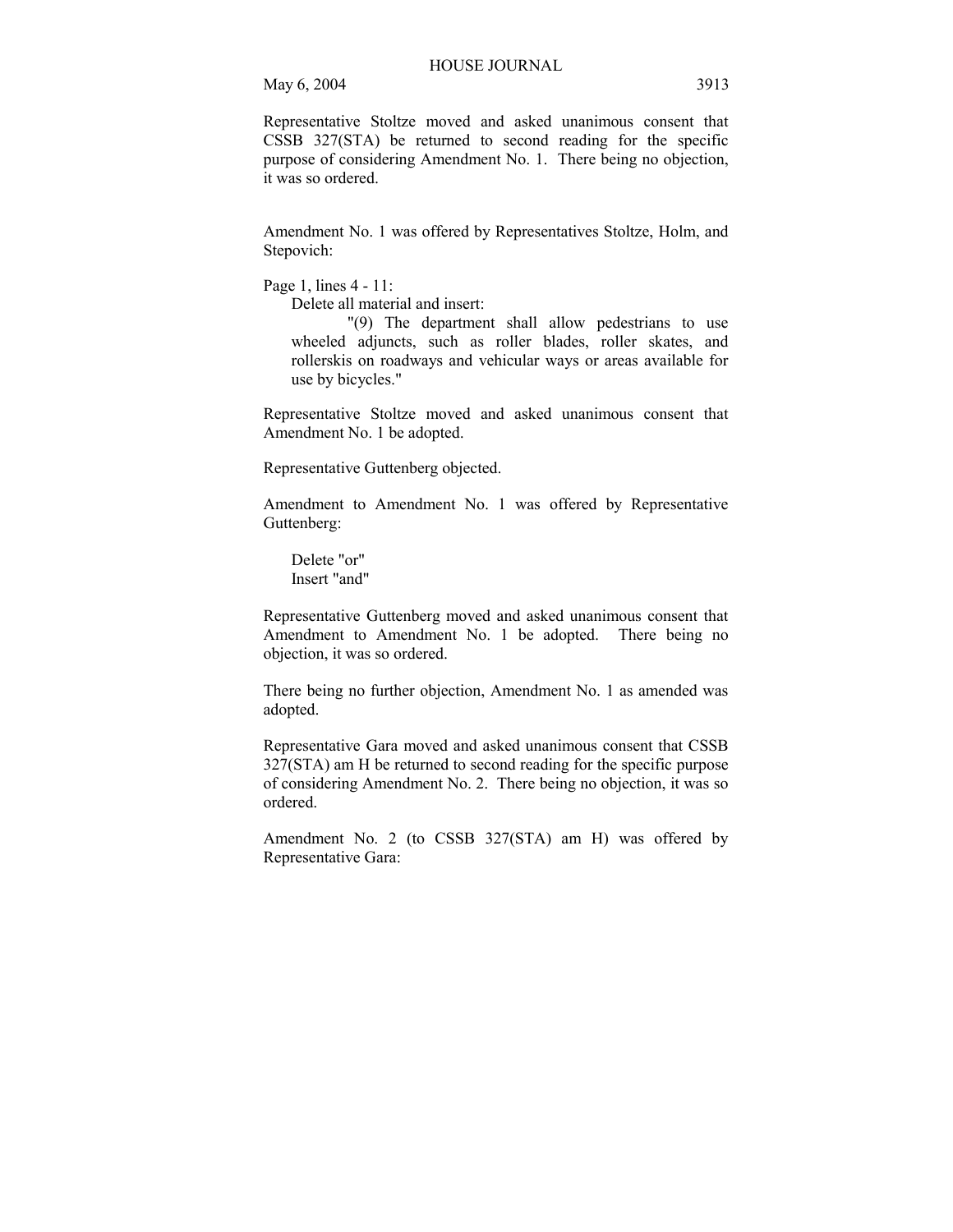Following "allow" (in Amendment No. 1):

 Insert ", unless prohibited by an ordinance of a governmental subdivision of the state,"

Representative Gara moved and asked unanimous consent that Amendment No. 2 be adopted.

Objection was heard and withdrawn. There being no further objection, Amendment No. 2 was adopted.

Amendment No. 3 was not offered.

The question to be reconsidered: "Shall CSSB 327(STA) am H pass the House?" The roll was taken with the following result:

CSSB 327(STA) am H--RECONSIDERATION Third Reading Final Passage

## **YEAS: 36 NAYS: 1 EXCUSED: 2 ABSENT: 1**

Yeas: Anderson, Berkowitz, Chenault, Cissna, Coghill, Crawford, Croft, Dahlstrom, Foster, Gara, Gatto, Gruenberg, Guttenberg, Harris, Hawker, Joule, Kapsner, Kerttula, Kookesh, Kott, Lynn, Masek, McGuire, Meyer, Morgan, Moses, Ogg, Rokeberg, Samuels, Seaton, Stepovich, Stoltze, Weyhrauch, Williams, Wilson, Wolf

Nays: Kohring

Excused: Fate, Holm

Absent: Heinze

And so, CSSB 327(STA) am H passed the House on reconsideration and was referred to the Chief Clerk for engrossment.

### **CONSIDERATION OF THE DAILY CALENDAR**

# **SECOND READING OF HOUSE RESOLUTIONS**  (continued)

#### **HCR 38**

The following was read the second time: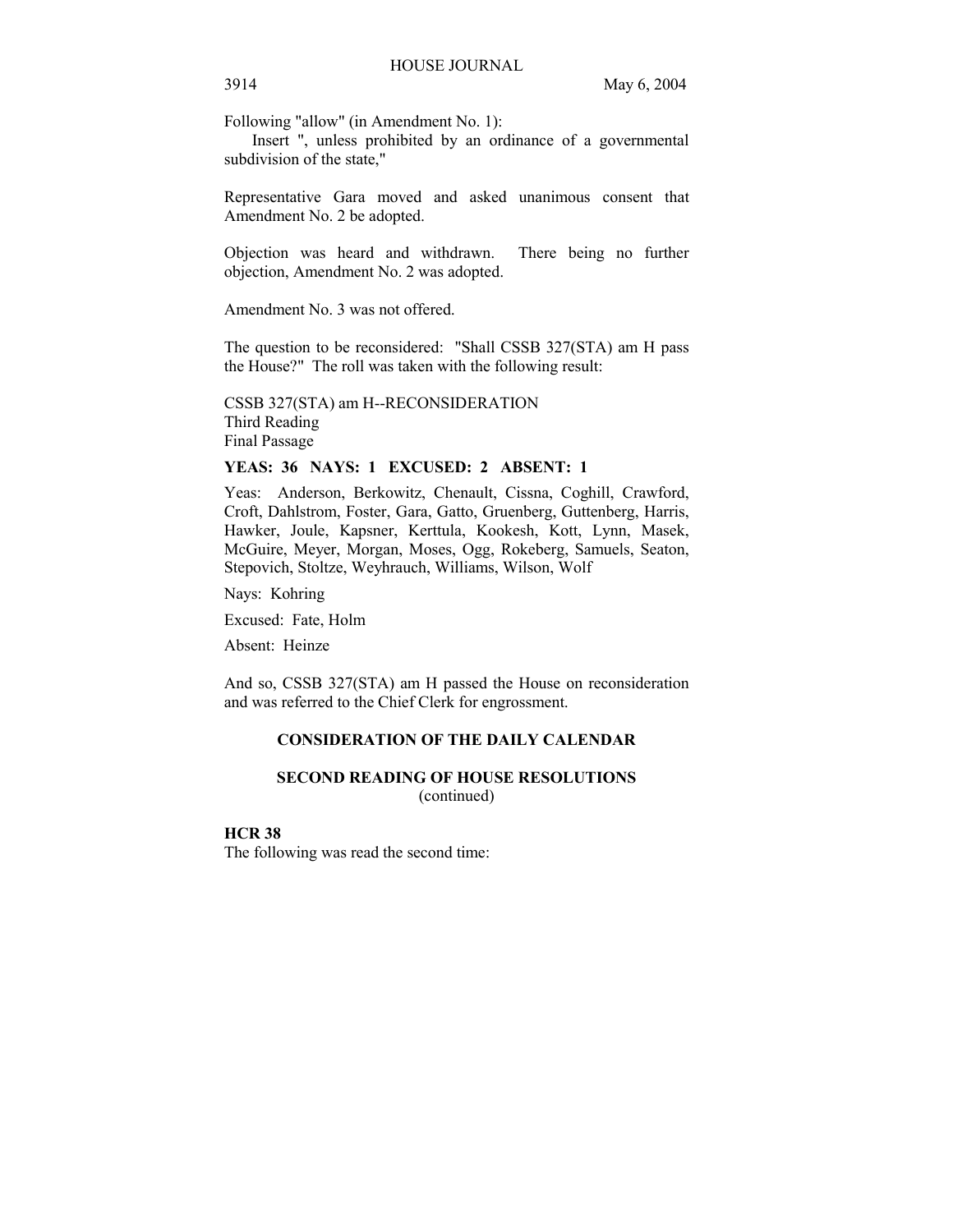#### HOUSE CONCURRENT RESOLUTION NO. 38

Suspending Rules 24(c), 35, 41(b), and 42(e), Uniform Rules of the Alaska State Legislature, concerning Senate Bill No. 337, relating to the powers of the Alaska Energy Authority to make grants and loans, to enter into contracts, and to improve, equip, operate, and maintain bulk fuel, waste energy, energy conservation, energy efficiency, and alternative energy facilities and equipment; relating to the bulk fuel revolving loan fund; relating to the Alaska Energy Authority's liability for the provision of technical assistance to rural utilities; relating to the Alaska Energy Authority's investment of the power development fund; and repealing the electrical service extension fund.

The question being: "Shall HCR 38 pass the House?" The roll was taken with the following result:

HCR 38 Second Reading Final Passage

#### **YEAS: 36 NAYS: 0 EXCUSED: 2 ABSENT: 2**

Yeas: Anderson, Berkowitz, Chenault, Cissna, Coghill, Crawford, Croft, Dahlstrom, Foster, Gara, Gatto, Gruenberg, Guttenberg, Harris, Hawker, Heinze, Joule, Kapsner, Kerttula, Kohring, Kookesh, Kott, Lynn, Masek, Meyer, Morgan, Moses, Ogg, Rokeberg, Samuels, Seaton, Stepovich, Stoltze, Weyhrauch, Williams, Wilson

Excused: Fate, Holm

Absent: McGuire, Wolf

And so, HCR 38 passed the House and was referred to the Chief Clerk for engrossment.

#### **HCR 39**

The Speaker stated that, without objection, the following, which is in the Rules Committee, would be moved to the bottom of the calendar:

HOUSE CONCURRENT RESOLUTION NO. 39 Establishing the Alaska Royalty and Revenue Task Force.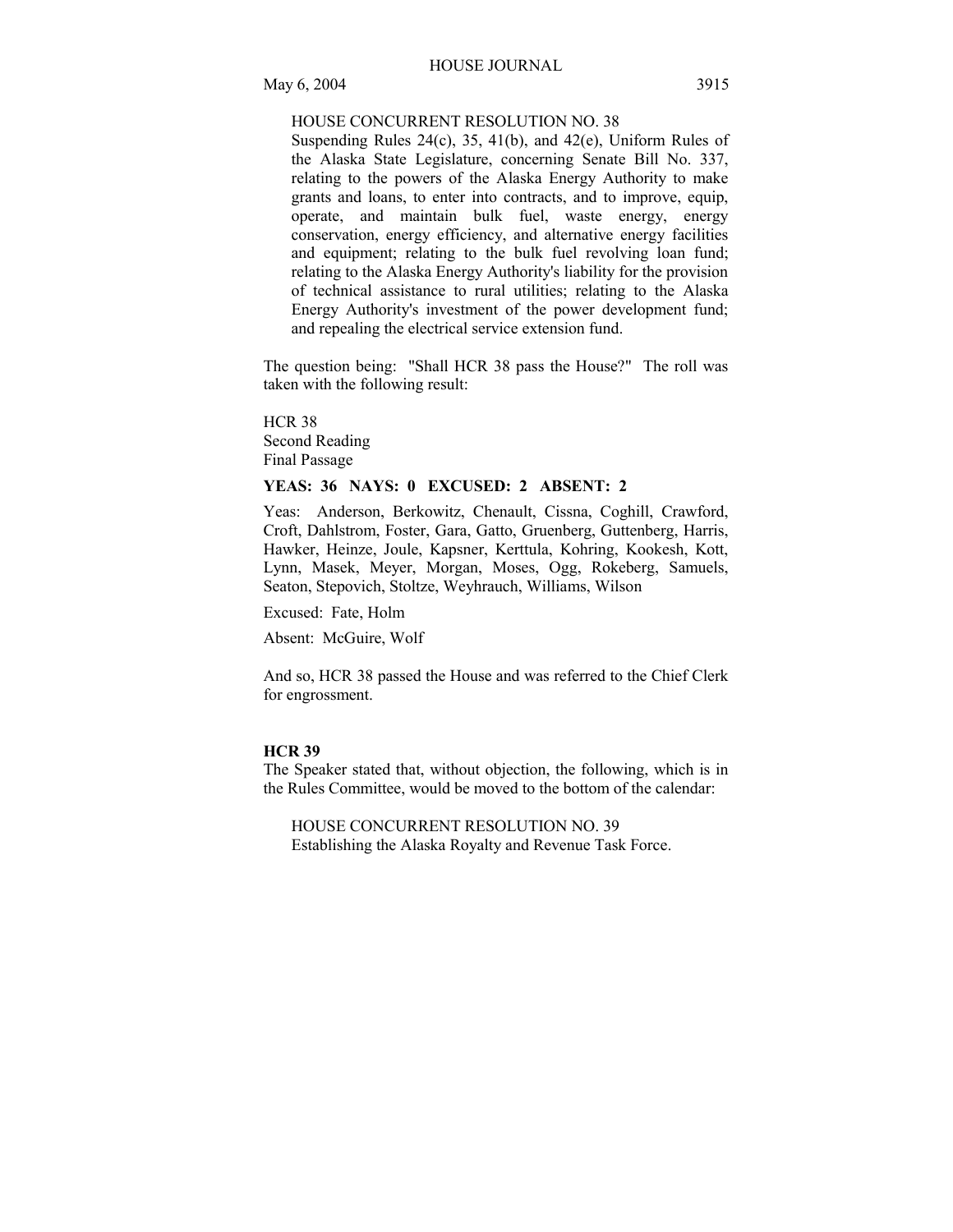#### **SECOND READING OF SENATE RESOLUTIONS**

#### **SJR 25**

The following was read the second time:

# SENATE JOINT RESOLUTION NO. 25

Recommending that certain federal funding restrictions be eased so that more villages in Alaska would qualify for assistance relating to flooding and erosion.

with the: Journal Page

| CRA RPT 5DP    | 3536 |
|----------------|------|
| FN1: ZERO(CED) | 3536 |
| STA RPT 5DP    | 3731 |
| FN1: ZERO(CED) | 3732 |
|                |      |

Representative Coghill moved and asked unanimous consent that SJR 25 be considered engrossed, advanced to third reading, and placed on final passage. There being no objection, it was so ordered.

SJR 25 was read the third time.

The question being: "Shall SJR 25 pass the House?" The roll was taken with the following result:

SJR 25 Third Reading Final Passage

#### **YEAS: 34 NAYS: 0 EXCUSED: 2 ABSENT: 4**

Yeas: Anderson, Berkowitz, Chenault, Cissna, Coghill, Crawford, Croft, Dahlstrom, Foster, Gatto, Gruenberg, Guttenberg, Harris, Hawker, Heinze, Joule, Kapsner, Kerttula, Kohring, Kookesh, Kott, Lynn, Masek, Meyer, Morgan, Moses, Ogg, Rokeberg, Samuels, Stepovich, Stoltze, Weyhrauch, Williams, Wilson

Excused: Fate, Holm

Absent: Gara, McGuire, Seaton, Wolf

And so, SJR 25 passed the House.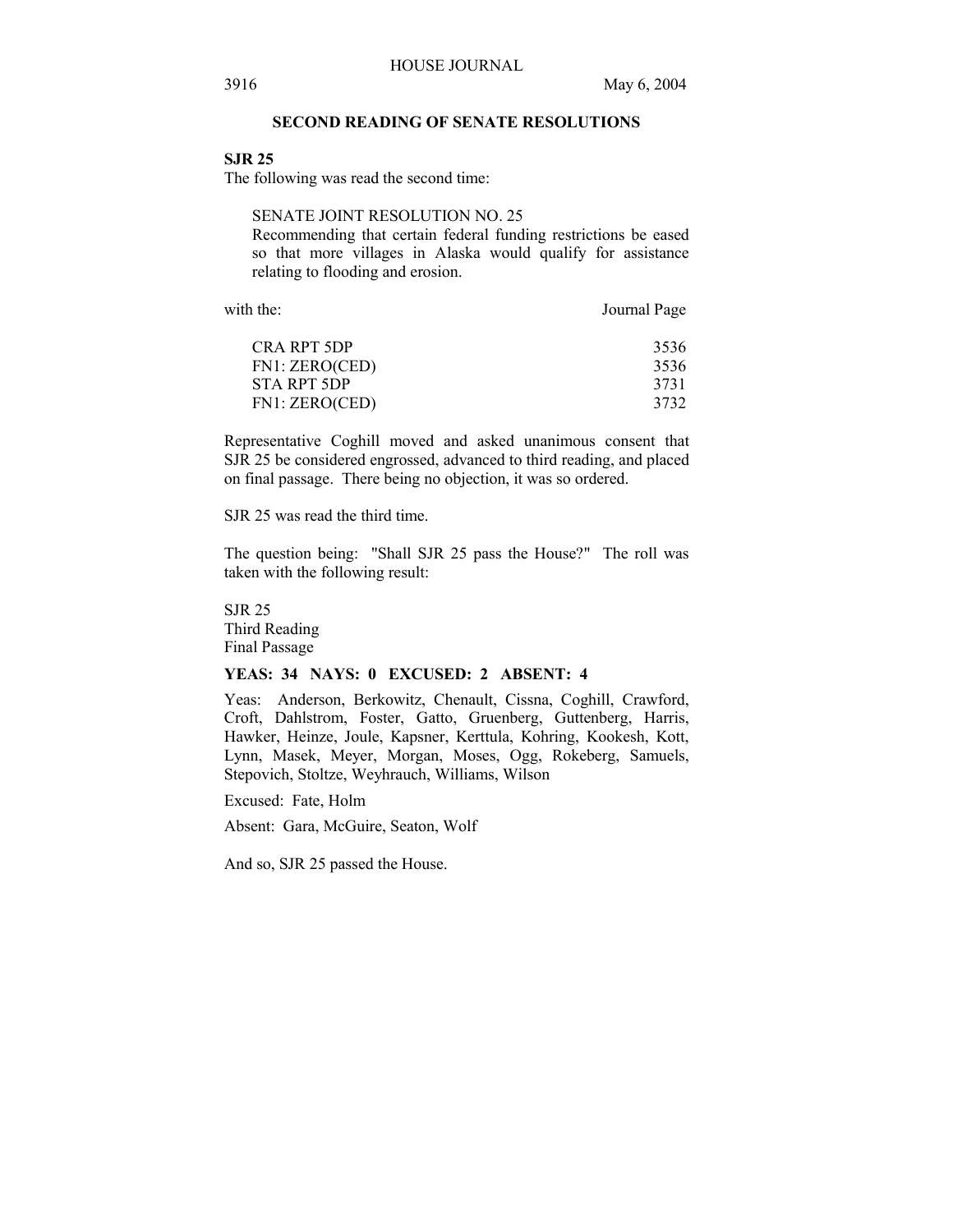May 6, 2004 3917

Representative Stoltze gave notice of reconsideration of the vote on SJR 25.

\*\*The presence of Representative Holm, who had been previously excused from a call of the House (page 3909), was noted.

# **THIRD READING OF SENATE BILLS**  (continued)

#### **SB 194**

The following, which had been moved to the bottom of the calendar (page 3908), was read the third time:

HOUSE CS FOR CS FOR SENATE BILL NO. 194(L&C)

"An Act authorizing delivery of up to two bottles of distilled spirits or 72 ounces of beer to a cruise ship passenger or hotel guest."

The Speaker stated that, without objection, HCS CSSB 194(L&C) would be held to tomorrow's calendar.

# **SECOND READING OF HOUSE RESOLUTIONS**

(continued)

#### **HCR 39**

The following, which had been moved to the bottom of the calendar (page 3916), was in the Rules Committee:

HOUSE CONCURRENT RESOLUTION NO. 39 Establishing the Alaska Royalty and Revenue Task Force.

# **LEGISLATIVE CITATIONS**

Representative Coghill moved and asked unanimous consent that the House approve the citations on the calendar. There being no objection, the following citations were approved and sent to enrolling:

# Honoring - June Liebing

By Representatives Gatto, Kott, Anderson, Berkowitz, Chenault, Cissna, Crawford, Croft, Dahlstrom, Gara, Gruenberg, Guttenberg, Harris, Hawker, Holm, Joule, Kapsner, Kerttula, Kohring, Lynn, Masek, McGuire, Meyer, Morgan, Ogg, Rokeberg, Samuels, Seaton, Stepovich, Stoltze, Weyhrauch, Williams, Wilson, Wolf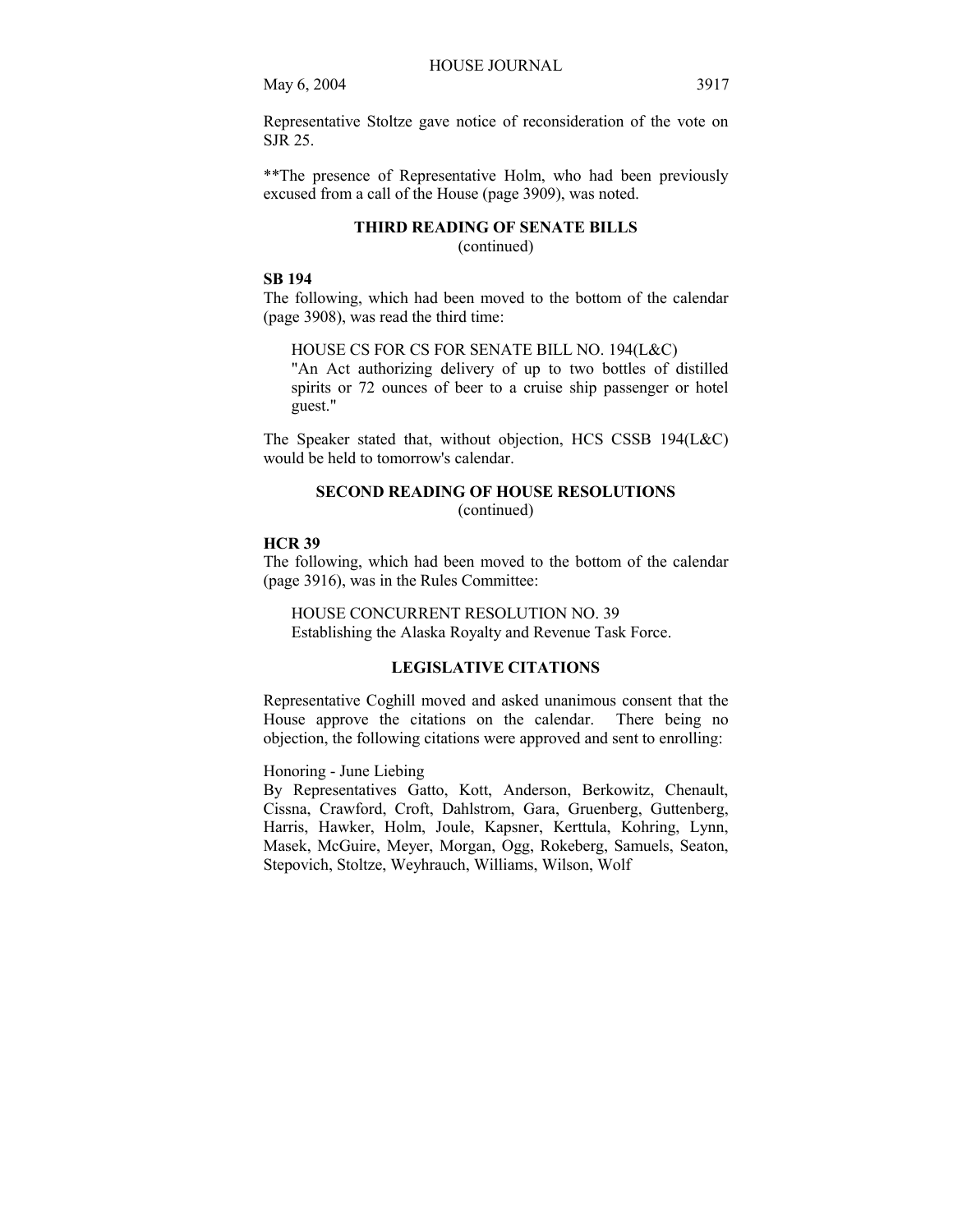# Honoring - Sondra Markwardt

By Representatives Gatto, Kott, Anderson, Berkowitz, Chenault, Cissna, Crawford, Croft, Dahlstrom, Gara, Gruenberg, Guttenberg, Harris, Hawker, Holm, Joule, Kapsner, Kerttula, Kohring, Lynn, Masek, McGuire, Meyer, Morgan, Ogg, Rokeberg, Samuels, Seaton, Stepovich, Stoltze, Weyhrauch, Williams, Wilson, Wolf

Honoring - Charles H. Benson, Jr. and Celeste Haimbach Benson By Representatives Gara, Kott, Anderson, Berkowitz, Chenault, Cissna, Crawford, Croft, Dahlstrom, Gatto, Gruenberg, Guttenberg, Harris, Hawker, Holm, Joule, Kapsner, Kerttula, Kohring, Masek, McGuire, Meyer, Morgan, Ogg, Rokeberg, Samuels, Seaton, Stepovich, Stoltze, Weyhrauch, Williams, Wilson, Wolf; Senator Ellis

#### Honoring - Joan Hamilton

By Representatives Kapsner, Kott, Anderson, Berkowitz, Chenault, Cissna, Crawford, Croft, Dahlstrom, Gara, Gatto, Gruenberg, Guttenberg, Harris, Hawker, Holm, Joule, Kerttula, Kohring, Masek, McGuire, Meyer, Morgan, Ogg, Rokeberg, Samuels, Seaton, Stepovich, Stoltze, Weyhrauch, Williams, Wilson, Wolf

Honoring - 25th Anniversary, Snowshoe Elementary School By Representatives Stoltze, Kott, Anderson, Berkowitz, Chenault, Cissna, Coghill, Crawford, Croft, Dahlstrom, Gara, Gatto, Gruenberg, Guttenberg, Harris, Hawker, Holm, Joule, Kapsner, Kerttula, Kohring, Lynn, Masek, McGuire, Meyer, Morgan, Ogg, Rokeberg, Samuels, Seaton, Stepovich, Weyhrauch, Williams, Wilson, Wolf; Senator Ogan

#### Honoring - Peter Bullock

By Senator Davis; Representatives Kott, Anderson, Berkowitz, Chenault, Cissna, Crawford, Croft, Dahlstrom, Gara, Gatto, Gruenberg, Guttenberg, Harris, Hawker, Holm, Joule, Kapsner, Kerttula, Kohring, Masek, McGuire, Meyer, Morgan, Ogg, Rokeberg, Samuels, Seaton, Stepovich, Stoltze, Weyhrauch, Williams, Wilson, Wolf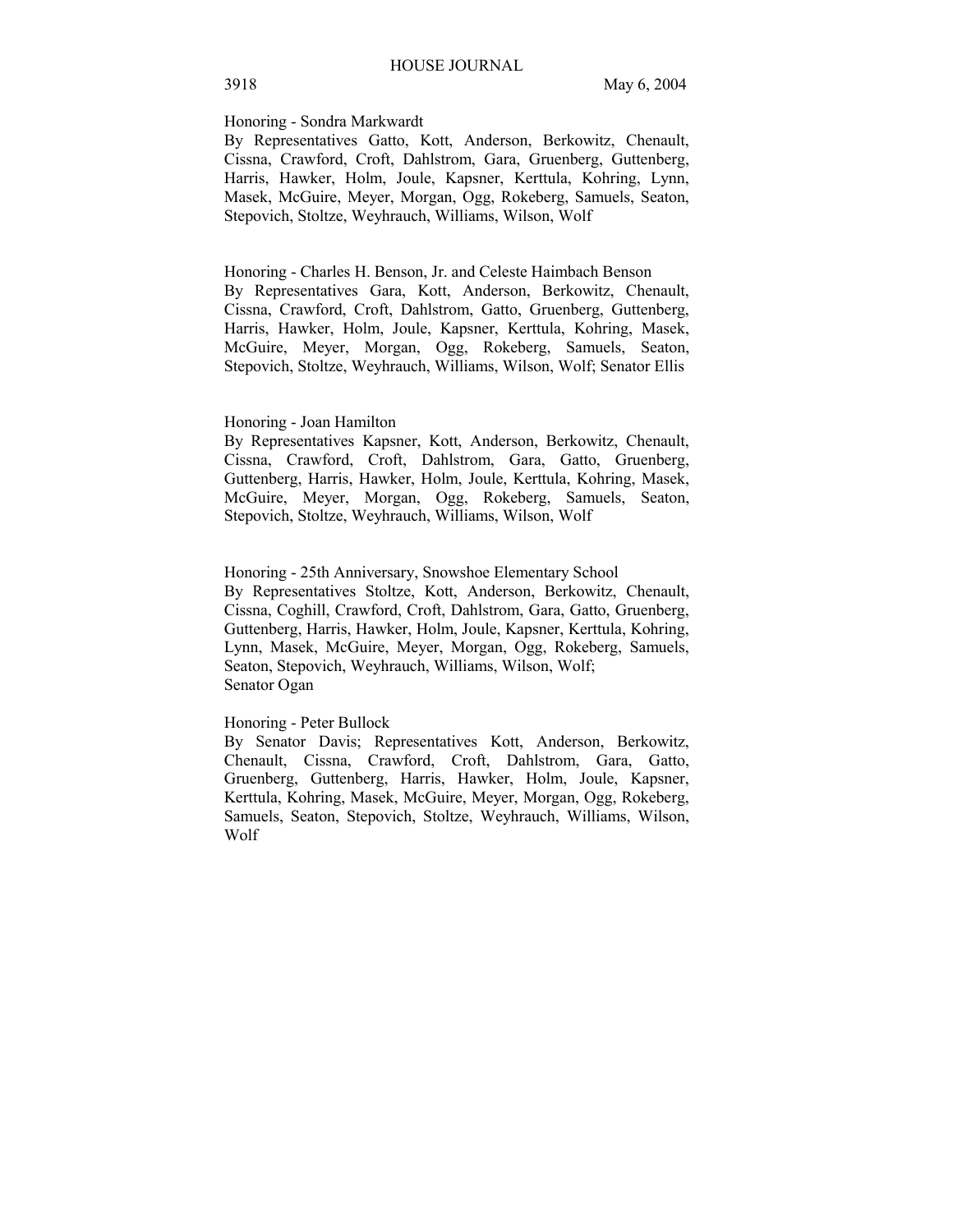# May 6, 2004 3919

#### Honoring - Cecilia Kunz

By Senator Elton; Representatives Weyhrauch, Kerttula, Kott, Anderson, Berkowitz, Chenault, Cissna, Crawford, Croft, Dahlstrom, Gara, Gatto, Gruenberg, Guttenberg, Harris, Hawker, Holm, Joule, Kapsner, Kohring, Masek, McGuire, Meyer, Morgan, Ogg, Rokeberg, Samuels, Seaton, Stepovich, Stoltze, Williams, Wilson, Wolf

#### Honoring - Benjamin D. Coronell Upon His Retirement

By Senator Elton; Representatives Weyhrauch, Kerttula, Kott, Anderson, Berkowitz, Chenault, Cissna, Coghill, Crawford, Croft, Dahlstrom, Gara, Gatto, Gruenberg, Guttenberg, Harris, Hawker, Holm, Joule, Kapsner, Kohring, Masek, McGuire, Meyer, Morgan, Ogg, Rokeberg, Samuels, Seaton, Stepovich, Stoltze, Williams, Wilson, Wolf

Honoring - Ninilchik Lady Wolverines, Girls Basketball Team - 2003- 2004 District III Class ~ 2A State Champions

By Senator Wagoner; Representatives Chenault, Kott, Anderson, Berkowitz, Cissna, Coghill, Crawford, Croft, Dahlstrom, Fate, Gara, Gatto, Gruenberg, Guttenberg, Harris, Hawker, Holm, Joule, Kapsner, Kerttula, Kohring, Lynn, Masek, McGuire, Meyer, Morgan, Ogg, Rokeberg, Samuels, Seaton, Stepovich, Stoltze, Weyhrauch, Williams, Wilson, Wolf

#### In Memoriam - Charles Henry "Hank" Rosenthal

By Representatives Berkowitz, Kott, Anderson, Chenault, Cissna, Coghill, Crawford, Croft, Dahlstrom, Foster, Gara, Gatto, Gruenberg, Guttenberg, Harris, Hawker, Holm, Joule, Kapsner, Kerttula, Kohring, Masek, McGuire, Meyer, Morgan, Ogg, Rokeberg, Samuels, Seaton, Stepovich, Stoltze, Weyhrauch, Williams, Wilson, Wolf

# In Memoriam - Eva Renate Asbury

By Representatives Seaton, Kott, Anderson, Berkowitz, Chenault, Cissna, Coghill, Crawford, Croft, Dahlstrom, Foster, Gara, Gatto, Gruenberg, Guttenberg, Harris, Hawker, Holm, Joule, Kapsner, Kerttula, Kohring, Masek, McGuire, Meyer, Morgan, Ogg, Rokeberg, Samuels, Stepovich, Stoltze, Weyhrauch, Williams, Wilson, Wolf; Senator Gary Stevens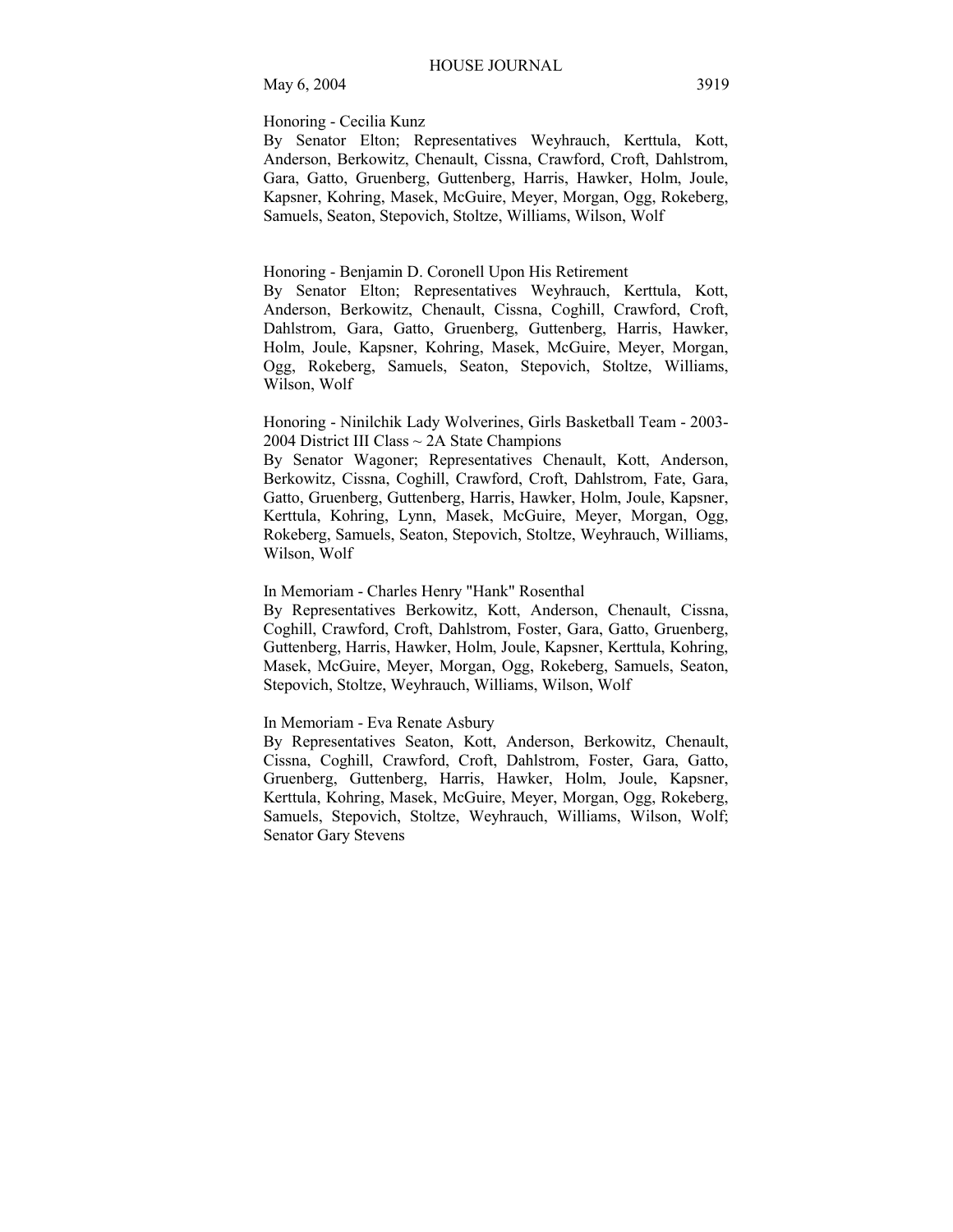In Memoriam - Peter Ivor Elvsaas, Sr.

By Representatives Seaton, Kott, Anderson, Berkowitz, Chenault, Cissna, Coghill, Crawford, Croft, Dahlstrom, Foster, Gara, Gatto, Gruenberg, Guttenberg, Harris, Hawker, Holm, Joule, Kapsner, Kerttula, Kohring, Masek, McGuire, Meyer, Morgan, Ogg, Rokeberg, Samuels, Stepovich, Stoltze, Weyhrauch, Williams, Wilson, Wolf; Senator Gary Stevens

### In Memoriam - Emil V. Nelson

By Representatives Seaton, Kott, Anderson, Berkowitz, Chenault, Cissna, Coghill, Crawford, Croft, Dahlstrom, Foster, Gara, Gatto, Gruenberg, Guttenberg, Harris, Hawker, Holm, Joule, Kapsner, Kerttula, Kohring, Masek, McGuire, Meyer, Morgan, Ogg, Rokeberg, Samuels, Stepovich, Stoltze, Weyhrauch, Williams, Wilson, Wolf; Senator Gary Stevens

#### In Memoriam - Robert Lawrence Pelkey, Sr.

By Representatives Seaton, Kott, Anderson, Berkowitz, Chenault, Cissna, Coghill, Crawford, Croft, Dahlstrom, Foster, Gara, Gatto, Gruenberg, Guttenberg, Harris, Hawker, Holm, Joule, Kapsner, Kerttula, Kohring, Masek, McGuire, Meyer, Morgan, Moses, Ogg, Rokeberg, Samuels, Stepovich, Stoltze, Weyhrauch, Williams, Wilson, Wolf

## In Memoriam - Edward Edson Schofield

By Representatives Seaton, Kott, Anderson, Berkowitz, Chenault, Cissna, Coghill, Crawford, Croft, Dahlstrom, Foster, Gara, Gatto, Gruenberg, Guttenberg, Harris, Hawker, Holm, Joule, Kapsner, Kerttula, Kohring, Masek, McGuire, Meyer, Morgan, Ogg, Rokeberg, Samuels, Stepovich, Stoltze, Weyhrauch, Williams, Wilson, Wolf

#### **UNFINISHED BUSINESS**

#### **HB 468**

The Speaker stated that, without objection, reconsideration of the following, which had been held to today (page 3867), will be held to May 7, 2004: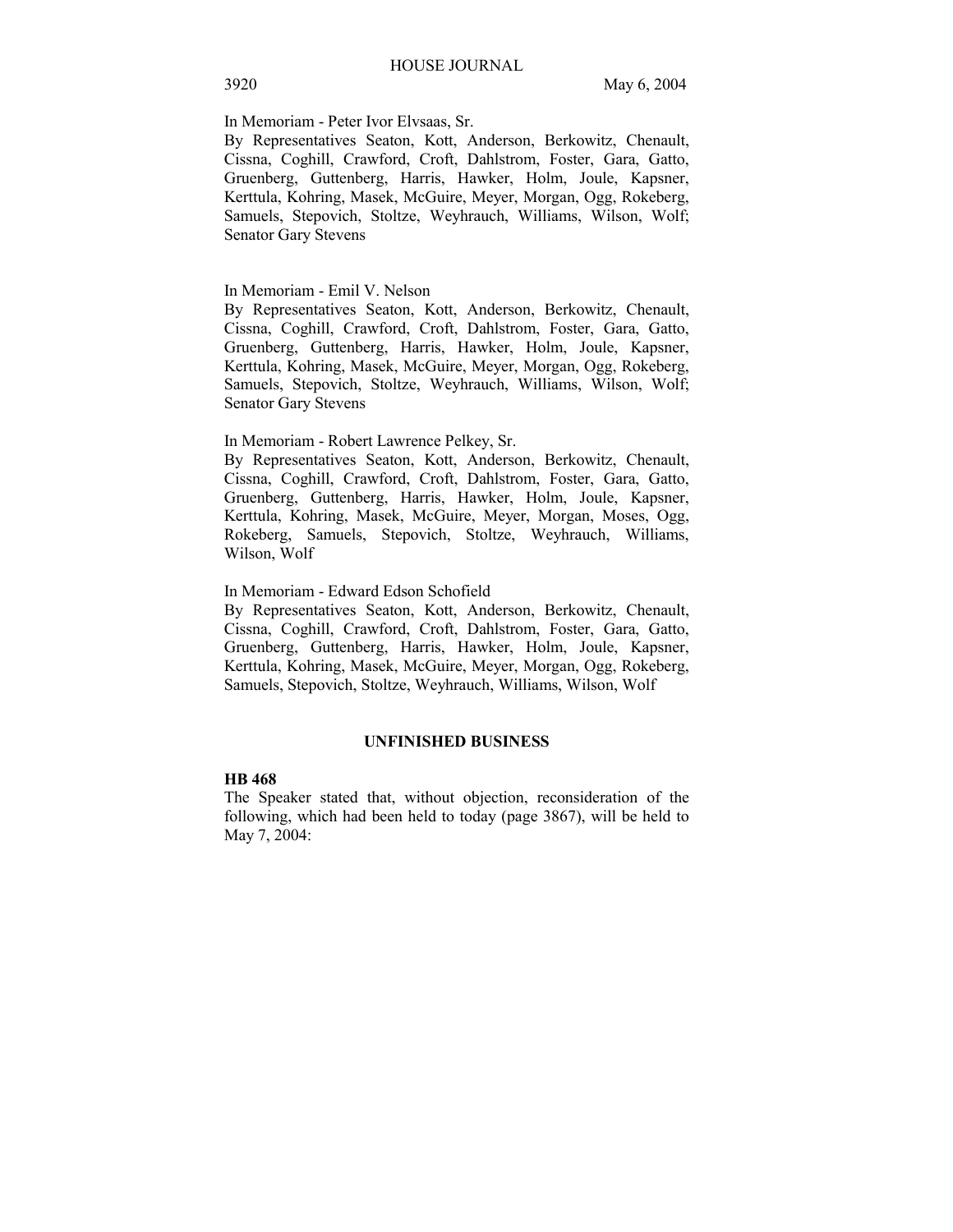## CS FOR HOUSE BILL NO. 468(JUD)(ct rule fld)

"An Act relating to the amount of the bond required to stay execution of a judgment in civil litigation involving a signatory, a successor of a signatory, or an affiliate of a signatory to the tobacco product Master Settlement Agreement during an appeal; and providing for an effective date."

#### **HB 255**

Representative Lynn added his name as cosponsor to:

#### CS FOR HOUSE BILL NO. 255(FIN)(title am)

"An Act amending the Alaska Wage and Hour Act as it relates to the scope of administrative regulations defining a person employed in a bona fide executive, administrative, or professional capacity as it pertains to minimum salaries to require that the minimum salary for that individual be two times the minimum wage for the first forty hours of employment each week."

#### **SB 31**

Representative Lynn added his name as cross sponsor to:

#### CS FOR SENATE BILL NO. 31(RES) am

"An Act relating to a transportation corridor for extension of the Alaska Railroad to Canada and to extension of the Alaska Railroad to connect with the North American railroad system."

#### **SB 327**

Representative Lynn added his name as cross sponsor to:

# CS FOR SENATE BILL NO. 327(STA) am H

"An Act relating to pedestrians using rollerblades, roller skates, and rollerskis."

### **SB 328**

Representative Lynn added his name as cross sponsor to:

HOUSE CS FOR CS FOR SS FOR SENATE BILL NO. 328(CRA)

"An Act relating to the national forest income program in the Department of Community and Economic Development and to the